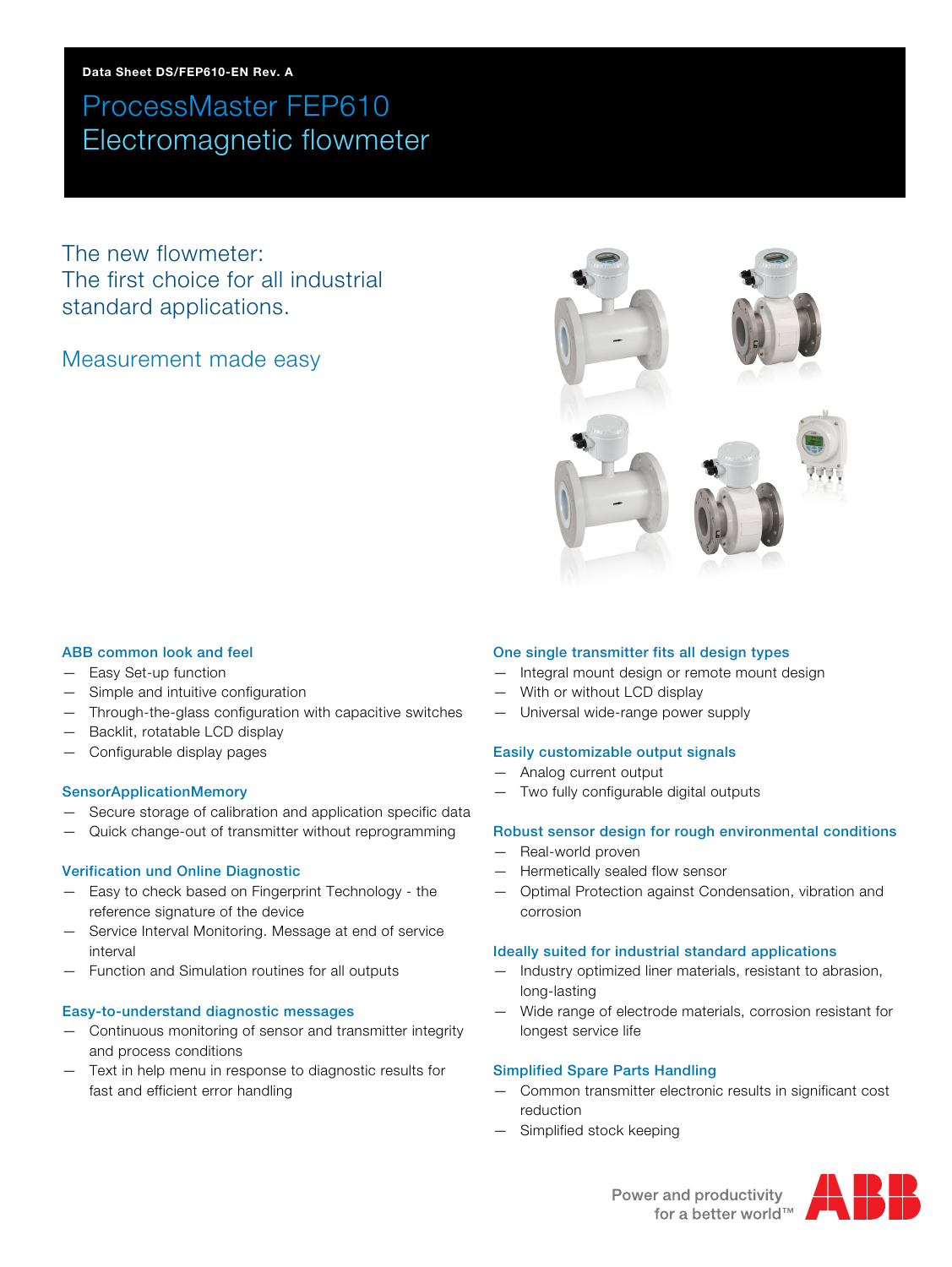### The Company

ABB is an established world force in the design and manufacture of instrumentation for industrial process control, flow measurement, gas and liquid analysis and environmental applications. As a world leader in process automation technology our worldwide presence, comprehensive service and application oriented know-how make ABB a leading supplier of flow measurement products.

### **Introduction**

#### Setting the standard for the process industry

ProcessMaster is designed specifically to meet the increased requirements on advanced flowmeters. The modular design concept offers flexibility, cost-saving operation and reliability whilst providing a long service life and exceptionally low maintenance.

#### Advanced diagnostic functions

The device monitors its integrity and operability continuously. When limits are exceeded, a corresponding alarm is flagged. Critical states are recognized at an early stage allowing to take appropriate measures.

As a result, productivity is increased and downtimes are avoided. The status messages are classified in accordance with the NAMUR recommendations.

In the event of an error, clear text messages appear on the display considerably simplifying and accelerating the troubleshooting procedure. The gives maximum safety for the process.

#### Intuitive, convenient navigation

The user-friendly interface allows quick and simple data entry for all process parameters.

"Easy Set-up" guides the operator step by step through the menu to set parameters as fast as possible. During configuration, the limit of each parameter is indicated on the display and invalid configurations rejected.

#### Universal transmitter - powerful and flexible

All product versions utilize a common electronic to lower inventory costs and spare parts.

This same cartridge can be deployed in integral and remote installations and features current, status and pulsed outputs. The backlit, graphical display can be easily rotated through 270° allowing field teams to customize the display that best fits their needs.

TTG (Through-the-glass) operation allows local operator interface to input short, quick data for all user specific parameters.

The universal ABB Human Machine Interface (HMI) simplifies operation, maintenance and training; thereby reducing cost of ownership and providing one common user experience.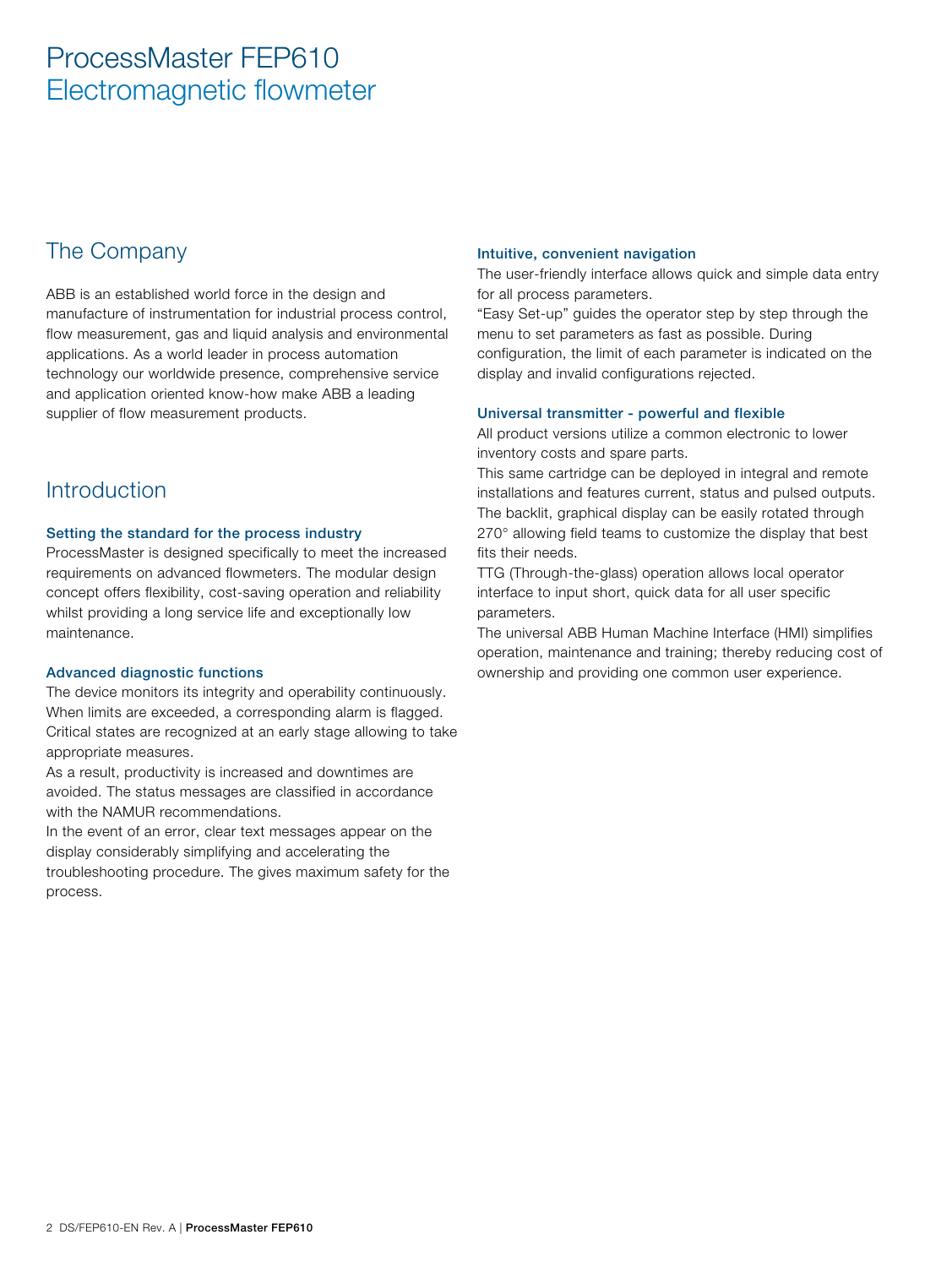### Overview – models

#### Flowmeter sensor



Integral mount design **Integral mount design** Remote mount design



#### Fig. 1: Designs

 $1$  Flowmeter sensor, Design Level A (DN 3 ... 2000)  $(2)$  Flowmeter sensor, Design Level B (DN 25 ... 600)  $(3)$  Remote transmitter

| ProcessMaster FEP611, FEP612                                                              |
|-------------------------------------------------------------------------------------------|
| Integral mount design, remote mount design                                                |
| 0.5 % of measured value                                                                   |
| $-25$ 130 °C (-13  266 °F)                                                                |
|                                                                                           |
| > 20 μS/cm (20 μS/cm for demineralized water)                                             |
| PN 10  40; ASME CL 150, 300; JIS 10K                                                      |
| DN 3  2000 (1/10 "  80 ")                                                                 |
| Flange <sup>1)</sup> according to DIN, ASME, JIS                                          |
| Steel, cast iron, stainless steel                                                         |
| Hard rubber (DN 15  2000), soft rubber (DN 50  2000), PTFE (DN 10  600), PFA (DN 3  200), |
| ETFE (DN 25  600)                                                                         |
| Stainless steel, Hastelloy B, Hastelloy C, platinum-iridium, tantalum, titanium           |
| Integral mount design: IP 65 / IP 67                                                      |
| Remote mount design: IP 65 / IP 67 / IP 68 (sensor only)                                  |
|                                                                                           |
|                                                                                           |

| Approvals                    |                                                                      |
|------------------------------|----------------------------------------------------------------------|
| Pressure Equipment Directive | Conformity assessment in accordance with category III, fluid group 1 |
| 2014/68/EU                   |                                                                      |
| CRN (Canadian Reg.Number)    | On request                                                           |
| Further approvals            | At www.abb.com/flow or on request.                                   |

1) For information on flange thicknesses, see the chapter "Dimensions" on page 17.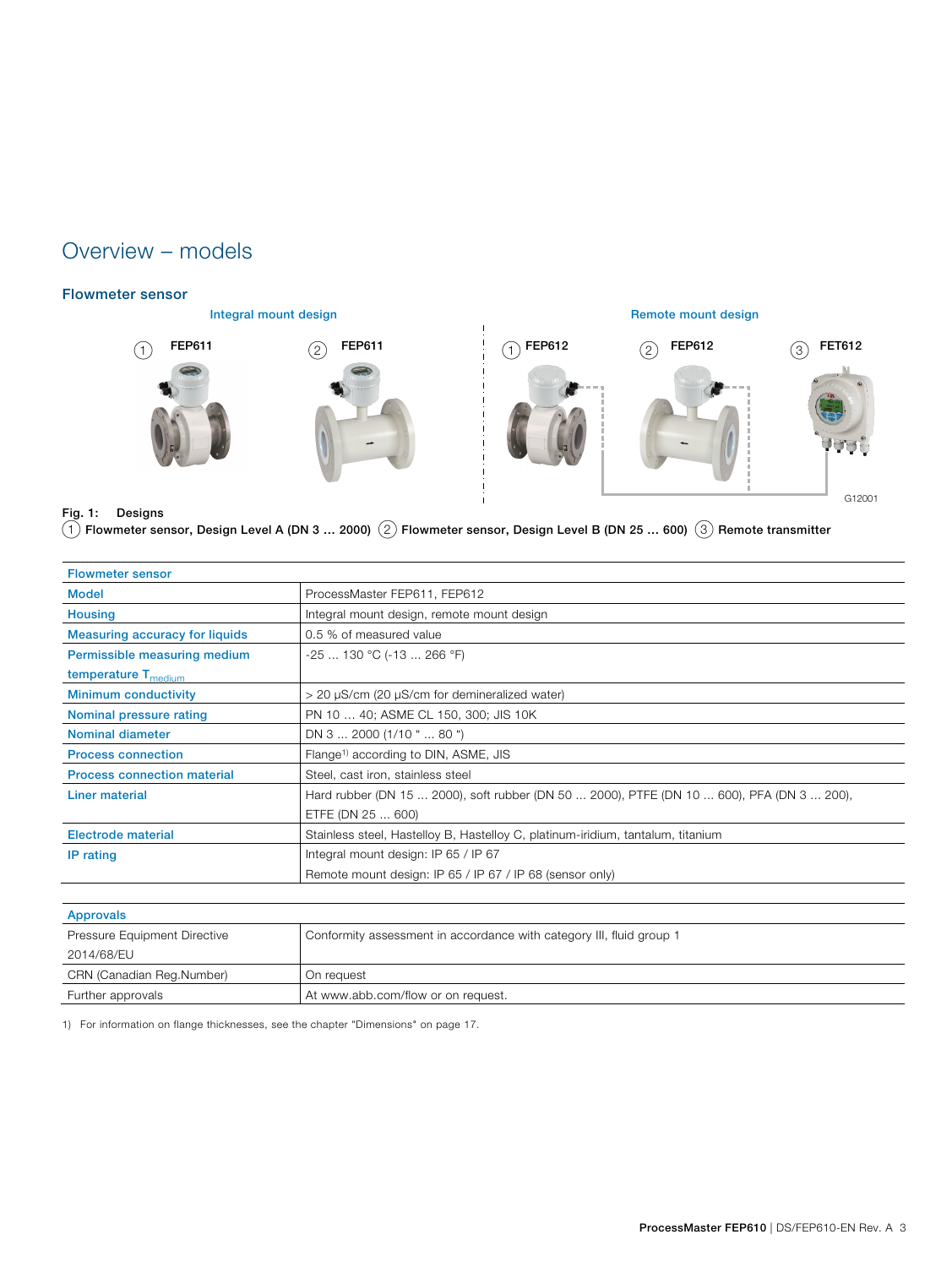| <b>Transmitter</b>  |                                                                              |
|---------------------|------------------------------------------------------------------------------|
| <b>Model</b>        | FET612                                                                       |
| <b>Housing</b>      | Integral mount design (see Fig. 1), remote mount design.                     |
| IP rating           | IP 65 / IP 67                                                                |
| <b>Cable length</b> | Maximum 50 m (164 ft), remote mount design only                              |
| <b>Power supply</b> | 100  240 V AC (-15 / +10 %),                                                 |
|                     | 24  48 V DC (-10% / +10 %)                                                   |
| <b>Outputs</b>      | Current output: 4  20 mA, active                                             |
|                     | Digital output 1: passive, configurable as pulse, frequency or switch output |
|                     | Digital output 2: passive, configurable as pulse or switch output            |
| Local display       | Configurable graphical display (option)                                      |
|                     |                                                                              |
| <b>Approvals</b>    |                                                                              |
| - Further approvals | At www.abb.com/flow or on request.                                           |

#### Measuring principle

Measurements performed by the electromagnetic flowmeter are based on Faraday's law of induction. A voltage is generated in a conductor when it moves through a magnetic field.



Fig. 2: Electromagnetic flowmeter schematic  $(1)$  Magnet coil  $(2)$  Measuring tube in electrode plane  $(3)$  Signal electrode

$$
U_1 \sim B \times D \times V \qquad \qquad qV = \frac{D^2 \times \pi}{4} \times V
$$

 $U_1 \sim qV$ 

 $U_1$  Signal voltage

B Magnetic induction

- v Average flow velocity
- qv Volume flow
- D Electrode spacing

This principle is applied to a conductive fluid in the measuring tube through which a magnetic field is generated perpendicular to the flow direction (see Fig. 2).

The voltage induced in the fluid is measured by two electrodes located diametrically opposite each other. This signal voltage is proportional to the magnetic induction, the electrode spacing and the average flow velocity.

Considering that the magnetic induction and the electrode spacing are constant values, a proportionality exists between the signal voltage UE and the average flow velocity. From the equation for calculating the volume flowrate, it follows that the signal voltage is linearly proportional to the volume flowrate.

The induced voltage is converted by the transmitter to standardized, analog and digital signals.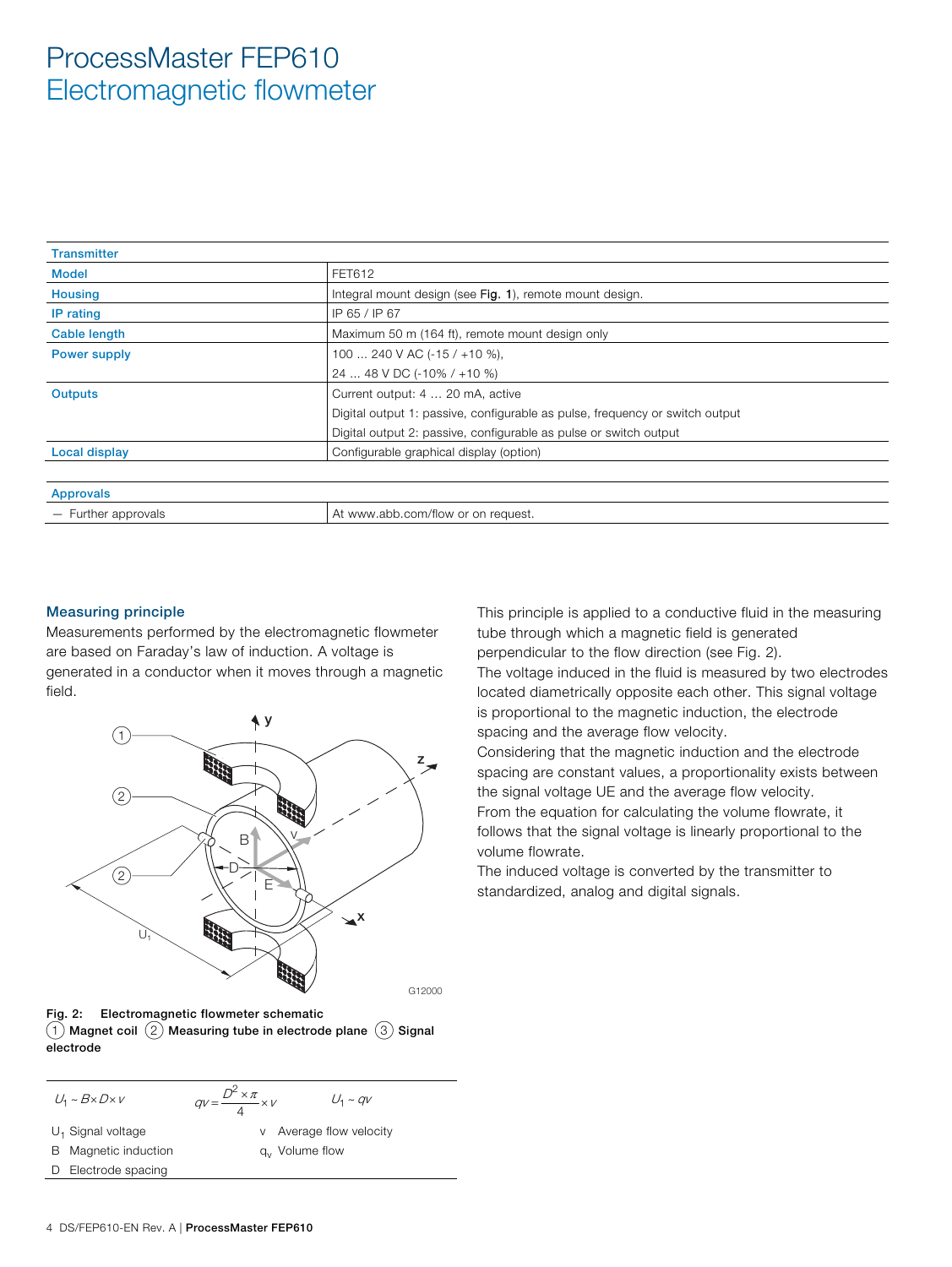### Flowmeter sensor

#### Measuring accuracy Reference conditions

| According to EN 29104  |                                         |
|------------------------|-----------------------------------------|
| Measuring medium       | 20 °C (68 °F) ±2 K                      |
| temperature            |                                         |
| Ambient temperature    | 20 °C (68 °F) ±2 K                      |
| Power supply           | Nominal voltage acc. to name plate      |
|                        | $U = \pm 1$ %, Frequency $f = \pm 1$ %  |
| Installation condition | $-$ Upstream >10 x DN, straight section |
|                        | - Downstream >5 x DN, straight section  |
| Warm-up phase          | 30 min                                  |

### Measuring error and repeatability Measuring error



#### Fig. 3: Measuring error

 $(A)$  Accuracy  $\pm$  of measured value in %

 $\overline{(B)}$  Flow velocity v in m/s, Q / QmaxDN in %

#### Impulse output

 $\pm 0.5$  % of measured value,  $\pm 0.02$  %  $Q_{max}DN^{1}$ 

1) Q<sub>max</sub>DN: See table in chapter "Measuring range table" on page 8.

#### Current output

Same as pulse output plus  $\pm 0.1$  % of measured value  $\pm 0.01$  mA

#### Repeatability, response time

| Repeatability               | $\leq$ 0.11 % of measured value, $t_{meas}$ = 100 s, |
|-----------------------------|------------------------------------------------------|
|                             | $v = 0.5$ 10 m/s                                     |
| Response time <sup>1)</sup> | As step function 0  99 %                             |
|                             | $5 \tau \ge 200$ ms at 25 Hz excitation frequency    |
|                             | $5 \tau \ge 400$ ms at 12.5 Hz excitation frequency  |
|                             | $5 \tau \ge 500$ ms at 6.25 Hz excitation frequency  |

1) Of current output with damping of 0.02 seconds.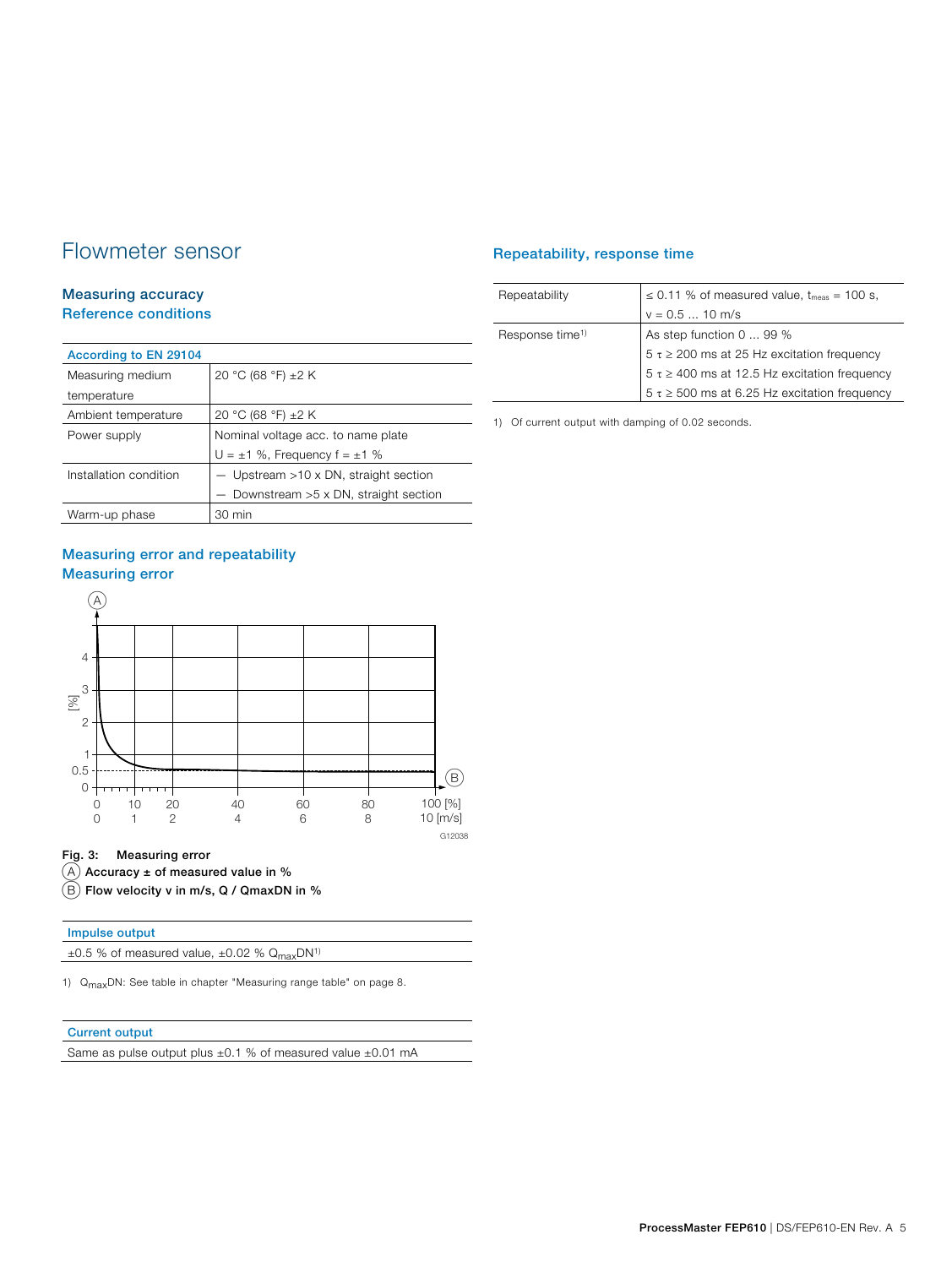#### Permitted pipe vibration

In accordance with EN 60068-2-6.

Applicable to sensors in remote mount design and sensors in integral mount design.

- Maximum deflection: 0.15 mm (0.006 inch) in the 10 ... 58 Hz range
- Maximum acceleration: 2 g, in the 58 ... 150 Hz range

#### IP rating

- IP 65 / IP 67 in accordance with EN 60529
- IP 68 in accordance with EN 60529 (for remote mount design only)

#### Signal cables

For remote mount design only.

The maximum signal cable length between flowmeter sensor and transmitter is 50 m (164 ft).

A 5 m (16.4 ft) cable is included in the scope of delivery. If more than 5 m (16.4 ft) is required, the cable can be ordered separately (Part no. D173D031U01).

### Temperature data Storage temperature range

-30 ... 70 °C (-22 ... 158 °F)

The temperature range offered by the device is dependent on a number of different factors.

These factors include the measuring medium temperature  $T_{\text{medium}}$ , the ambient temperature  $T_{\text{amb}}$ , the operating pressure P<sub>medium</sub>, the liner material and the approvals for the explosion protection.

#### Maximum permissible cleaning temperature

| <b>CIP</b> medium | <b>Liner material</b> | <b>Cleaning temperature</b> |
|-------------------|-----------------------|-----------------------------|
| Steam             | PTFE, PFA             | 150 °C (302 °F)             |
| Cleaning fluid    | PTFE, PFA             | 140 °C (284 °F)             |

- The specified cleaning temperature applies for a maximum ambient temperature of 25 °C (77 °F). If the ambient temperature is  $> 25$  °C ( $> 77$  °F), the difference to the actual ambient temperature must be subtracted from the maximum cleaning temperature.
- The specified cleaning temperature may be applied for a maximum of 60 minutes.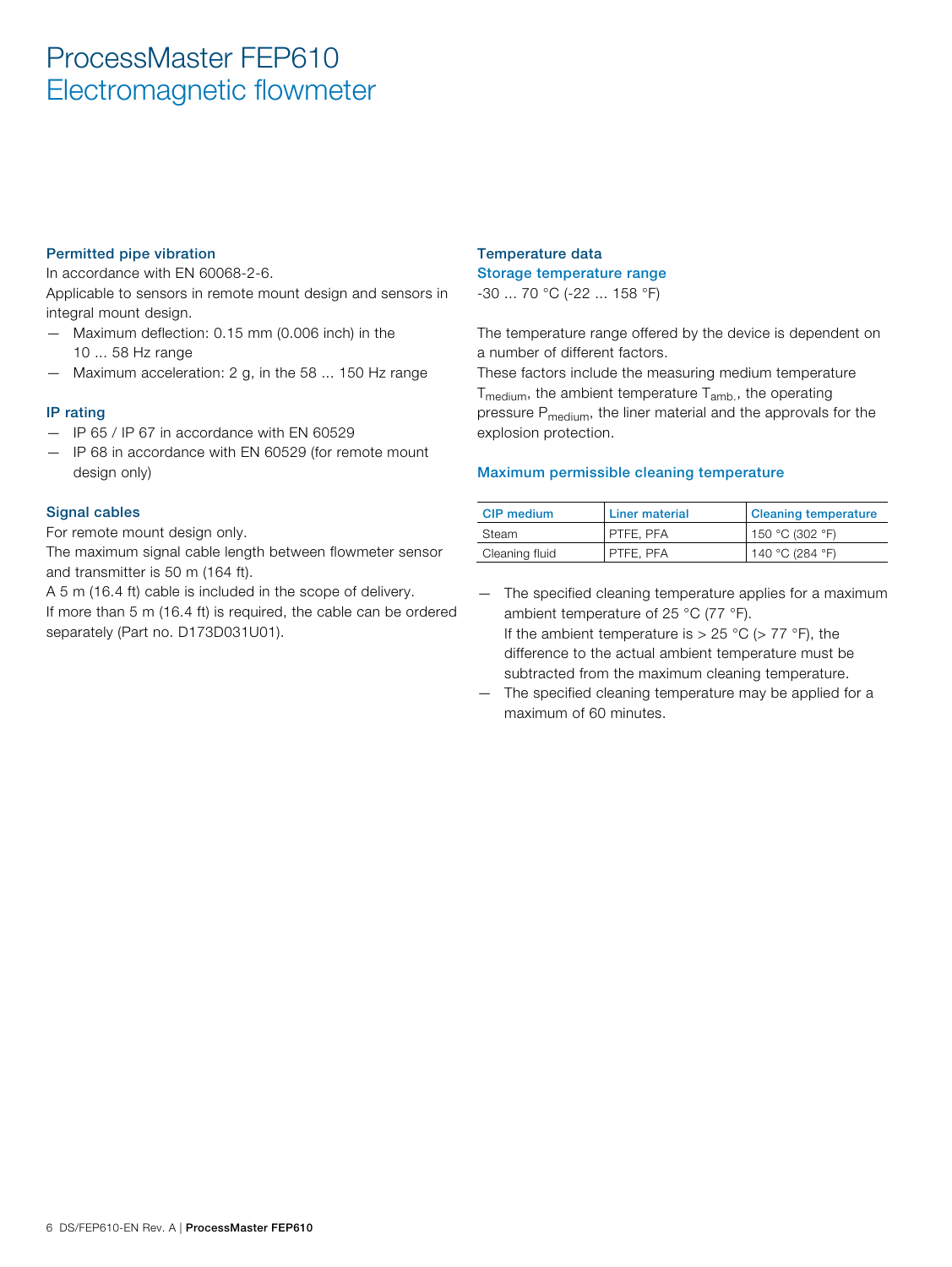| Liner material | <b>Flange material</b> | Ambient temperature range (T <sub>amb.</sub> ) |                |                               | Measuring medium temperature range (T <sub>medium</sub> ) |
|----------------|------------------------|------------------------------------------------|----------------|-------------------------------|-----------------------------------------------------------|
|                |                        | <b>Minimum</b>                                 | <b>Maximum</b> | <b>Minimum</b>                | <b>Maximum</b>                                            |
| Hard rubber    | Steel                  | $-10$ °C (14 °F)                               | 60 °C (140 °F) | $-10$ °C (14 °F)              | 85 °C (185 °F) <sup>2)</sup>                              |
|                |                        |                                                |                | $-5$ °C (23 °F) <sup>1)</sup> | 80 °C (176 °F) <sup>1)</sup>                              |
| Hard rubber    | Stainless steel        | $-15$ °C (5 °F)                                | 60 °C (140 °F) | $-15 °C (5 °F)$               | 85 °C (185 °F) <sup>2)</sup>                              |
|                |                        |                                                |                | $-5$ °C (23 °F) <sup>1)</sup> | 80 °C (176 °F) <sup>1)</sup>                              |
| Soft rubber    | Steel                  | $-10$ °C (14 °F)                               | 60 °C (140 °F) | $-10$ °C (14 °F)              | 60 °C (140 °F)                                            |
| Soft rubber    | Stainless steel        | $-15$ °C (5 °F)                                | 60 °C (140 °F) | $-15 °C (5 °F)$               | 60 °C (140 °F)                                            |
| <b>PTFE</b>    | Steel                  | $-10$ °C (14 °F)                               | 60 °C (140 °F) | $-10$ °C (14 °F)              | 85 °C (185 °F)                                            |
|                |                        | $-10$ °C (14 °F)                               | 30 °C (86 °F)  | $-10$ °C (14 °F)              | 130 °C (266 °F)                                           |
| <b>PTFE</b>    | Stainless steel        | $-20 °C (-4 °F)$                               | 60 °C (140 °F) | $-25 °C (-13 °F)$             | 85 °C (185 °F)                                            |
|                |                        | -20 °C (-4 °F)                                 | 30 °C (86 °F)  | $-25 °C (-13 °F)$             | 130 °C (266 °F)                                           |
| <b>PFA</b>     | Steel                  | $-10$ °C (14 °F)                               | 60 °C (140 °F) | $-10$ °C (14 °F)              | 85 °C (185 °F)                                            |
|                |                        | $-10$ °C (14 °F)                               | 30 °C (86 °F)  | $-10$ °C (14 °F)              | 130 °C (266 °F)                                           |
| <b>PFA</b>     | Stainless steel        | -20 °C (-4 °F)                                 | 60 °C (140 °F) | -25 °C (-13 °F)               | 85 °C (185 °F)                                            |
|                |                        | -20 °C (-4 °F)                                 | 30 °C (86 °F)  | $-25 °C (-13 °F)$             | 130 °C (266 °F)                                           |
| <b>ETFE</b>    | Steel                  | $-10$ °C (14 °F)                               | 60 °C (140 °F) | $-10$ °C (14 °F)              | 85 °C (185 °F)                                            |
|                |                        | $-10$ °C (14 °F)                               | 30 °C (86 °F)  | $-10$ °C (14 °F)              | 130 °C (266 °F)                                           |
| <b>ETFE</b>    | Stainless steel        | $-20 °C (-4 °F)$                               | 60 °C (140 °F) | $-25 °C (-13 °F)$             | 85 °C (185 °F)                                            |
|                |                        | -20 °C (-4 °F)                                 | 30 °C (86 °F)  | $-25 °C (-13 °F)$             | 130 °C (266 °F)                                           |

#### Ambient temperature as a function of measuring medium temperature Integral mount design

1) For China production site only.

2) The maximum measuring medium temperature is reduced to 80 °C (176 °F) for design level "B" sensors with a hard rubber liner.

#### Remote mount design

| Liner material | <b>Flange material</b> | Ambient temperature range $(T_{amb})$ |                | Measuring medium temperature range $(T_{medium})$ |                              |
|----------------|------------------------|---------------------------------------|----------------|---------------------------------------------------|------------------------------|
|                |                        | <b>Minimum</b>                        | <b>Maximum</b> | <b>Minimum</b>                                    | <b>Maximum</b>               |
| Hard rubber    | Steel                  | $-10$ °C (14 °F)                      | 60 °C (140 °F) | $-10$ °C (14 °F)                                  | 90 °C (194 °F) <sup>2)</sup> |
|                |                        |                                       |                | $-5$ °C (23 °F) <sup>1)</sup>                     | 80 °C (176 °F) <sup>1)</sup> |
| Hard rubber    | Stainless steel        | $-15$ °C (5 °F)                       | 60 °C (140 °F) | $-15 °C (5 °F)$                                   | 90 °C (194 °F) <sup>2)</sup> |
|                |                        |                                       |                | $-5$ °C (23 °F) <sup>1)</sup>                     | 80 °C (176 °F) <sup>1)</sup> |
| Soft rubber    | Steel                  | $-10$ °C (14°F)                       | 60 °C (140 °F) | $-10$ °C (14 °F)                                  | 60 °C (140 °F)               |
| Soft rubber    | Stainless steel        | $-15 °C (5 °F)$                       | 60 °C (140 °F) | $-15 °C (5 °F)$                                   | 60 °C (140 °F)               |
| <b>PTFE</b>    | Steel                  | $-10$ °C (14°F)                       | 60 °C (140 °F) | $-10 °C$ (14 °F)                                  | 130 °C (266 °F)              |
| <b>PTFE</b>    | Stainless steel        | $-25 °C (-13 °F)$                     | 60 °C (140 °F) | $-25 °C$ (-13 °F)                                 | 130 °C (266 °F)              |
| <b>PFA</b>     | Steel                  | $-10$ °C (14°F)                       | 60 °C (140 °F) | $-10 °C$ (14 °F)                                  | 130 °C (266 °F)              |
| <b>PFA</b>     | Stainless steel        | $-25 °C (-13 °F)$                     | 60 °C (140 °F) | $-25$ °C (-13 °F)                                 | 130 °C (266 °F)              |
| <b>ETFE</b>    | Steel                  | $-10$ °C (14°F)                       | 60 °C (140 °F) | $-10 °C$ (14 °F)                                  | 130 °C (266 °F)              |
| <b>ETFE</b>    | Stainless steel        | $-25 °C (-13 °F)$                     | 60 °C (140 °F) | $-25 °C$ (-13 °F)                                 | 130 °C (266 °F)              |

1) For China production site only.

2) The maximum measuring medium temperature is reduced to 80 °C (176 °F) for design level "B" sensors with a hard rubber liner.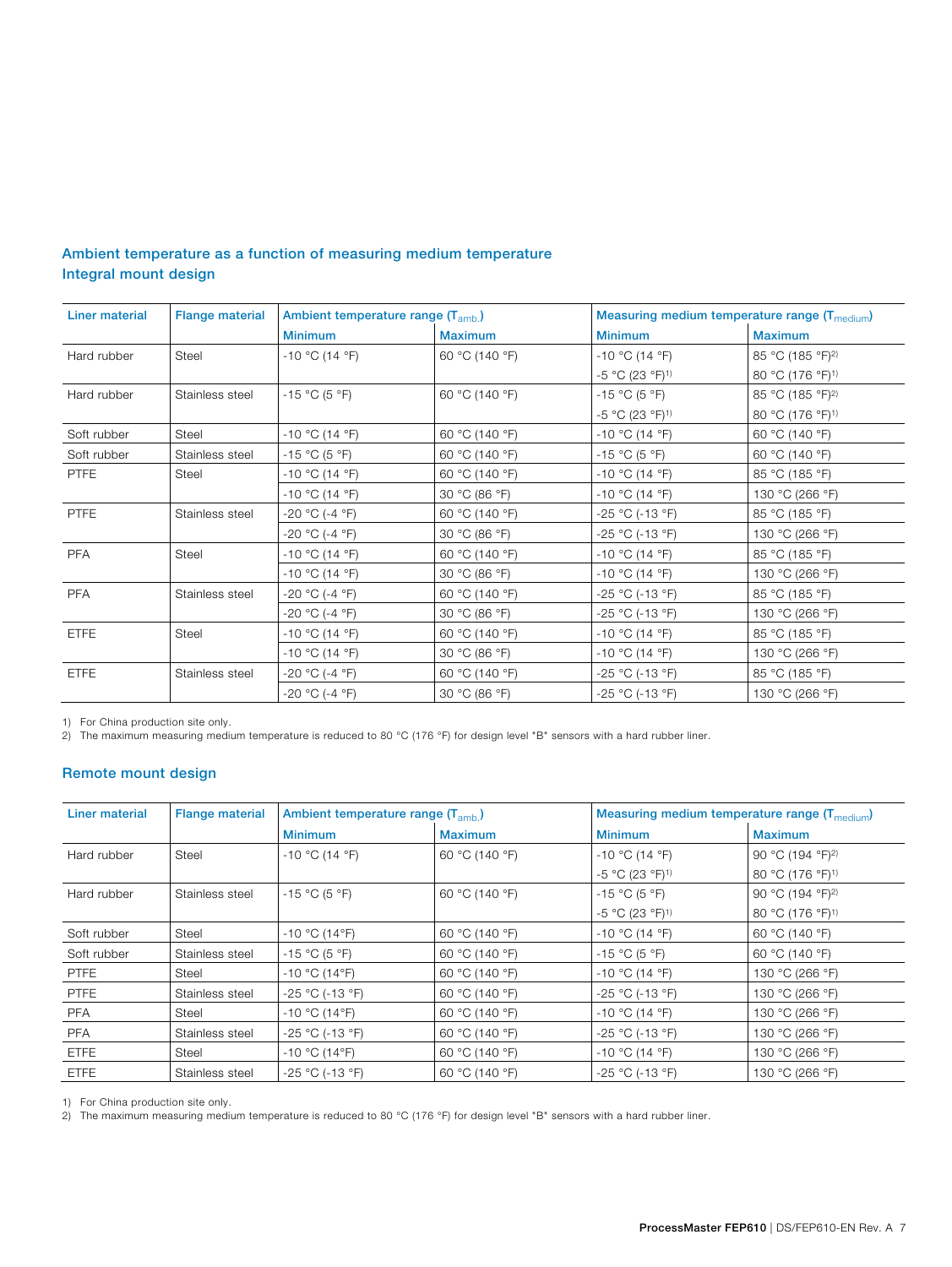#### Measuring range table

The flow range end value can be set between 0.02 x  $Q_{max}$ DN and 2 x  $Q_{max}$ DN.

| <b>Nominal diameter</b> |                | Minimum flow range end value              | $Q_{max}$ DN                                 | Maximum flow range end value                  |
|-------------------------|----------------|-------------------------------------------|----------------------------------------------|-----------------------------------------------|
| <b>DN</b>               | inch           | 0.02 x Q <sub>max</sub> DN (≈ 0.2 m/s)    | $0 \approx 10$ m/s                           | 2 x Q <sub>max</sub> DN ( $\approx$ 20 m/s)   |
| 3                       | 1/10           | 0.08 l/min (0.02 US gal/min)              | 4 I/min (1.06 US gal/min)                    | 8 I/min (2.11 US gal/min)                     |
| $\overline{4}$          | 5/32           | 0.16 I/min (0.04 US gal/min)              | 8 I/min (2.11 US gal/min)                    | 16 I/min (4.23 US gal/min)                    |
| 6                       | 1/4            | $0.4$ I/min (0.11 US gal/min)             | 20 I/min (5.28 US gal/min)                   | 40 I/min (10.57 US gal/min)                   |
| 8                       | 5/16           | 0.6 I/min (0.16 US gal/min)               | 30 I/min (7.93 US gal/min)                   | 60 I/min (15.85 US gal/min)                   |
| 10                      | 3/8            | 0.9 I/min (0.24 US gal/min)               | 45 I/min (11.9 US gal/min)                   | 90 I/min (23.78 US gal/min)                   |
| 15                      | 1/2            | 2 I/min (0.53 US gal/min)                 | 100 I/min (26.4 US gal/min)                  | 200 I/min (52.8 US gal/min)                   |
| 20                      | 3/4            | 3 I/min (0.79 US gal/min)                 | 150 I/min (39.6 US gal/min)                  | 300 I/min (79.3 US gal/min)                   |
| 25                      | $\mathbf{1}$   | 4 I/min (1.06 US gal/min)                 | 200 I/min (52.8 US gal/min)                  | 400 I/min (106 US gal/min)                    |
| 32                      | 11/4           | 8 I/min (2.11 US gal/min)                 | 400 I/min (106 US gal/min)                   | 800 I/min (211 US gal/min)                    |
| 40                      | 11/2           | 12 I/min (3.17 US gal/min)                | 600 I/min (159 US gal/min)                   | 1200 I/min (317 US gal/min)                   |
| 50                      | $\mathbf{2}$   | 1.2 m <sup>3</sup> /h (5.28 US gal/min)   | 60 m <sup>3</sup> /h (264 US gal/min)        | 120 m <sup>3</sup> /h (528 US gal/min)        |
| 65                      | 21/2           | 2.4 m <sup>3</sup> /h (10.57 US gal/min)  | 120 $m^3/h$ (528 US gal/min)                 | 240 m <sup>3</sup> /h (1057 US gal/min)       |
| 80                      | 3              | 3.6 m <sup>3</sup> /h (15.9 US gal/min)   | 180 m <sup>3</sup> /h (793 US gal/min)       | 360 m <sup>3</sup> /h (1585 US gal/min)       |
| 100                     | $\overline{4}$ | 4.8 m <sup>3</sup> /h (21.1 US gal/min)   | 240 m <sup>3</sup> /h (1057 US gal/min)      | 480 m <sup>3</sup> /h (2113 US gal/min)       |
| 125                     | 5              | 8.4 m <sup>3</sup> /h (37 US gal/min)     | 420 m <sup>3</sup> /h (1849 US gal/min)      | 840 m <sup>3</sup> /h (3698 US gal/min)       |
| 150                     | 6              | 12 m <sup>3</sup> /h (52.8 US gal/min)    | 600 m <sup>3</sup> /h (2642 US gal/min)      | 1200 m <sup>3</sup> /h (5283 US gal/min)      |
| 200                     | 8              | 21.6 m <sup>3</sup> /h (95.1 US gal/min)  | 1080 m <sup>3</sup> /h (4755 US gal/min)     | 2160 m <sup>3</sup> /h (9510 US gal/min)      |
| 250                     | 10             | 36 m <sup>3</sup> /h (159 US gal/min)     | 1800 m <sup>3</sup> /h (7925 US gal/min)     | 3600 m <sup>3</sup> /h (15850 US gal/min)     |
| 300                     | 12             | 48 m <sup>3</sup> /h (211 US gal/min)     | 2400 m <sup>3</sup> /h (10567 US gal/min)    | 4800 m <sup>3</sup> /h (21134 US gal/min)     |
| 350                     | 14             | 66 m <sup>3</sup> /h (291 US gal/min)     | 3300 m <sup>3</sup> /h (14529 US gal/min)    | 6600 m <sup>3</sup> /h (29059 US gal/min)     |
| 400                     | 16             | 90 m <sup>3</sup> /h (396 US gal/min)     | 4500 m <sup>3</sup> /h (19813 US gal/min)    | 9000 m <sup>3</sup> /h (39626 US gal/min)     |
| 450                     | 18             | 120 m <sup>3</sup> /h (528 US gal/min)    | 6000 m <sup>3</sup> /h (26417 US gal/min)    | 12000 m <sup>3</sup> /h (52834 US gal/min)    |
| 500                     | 20             | 132 m <sup>3</sup> /h (581 US gal/min)    | 6600 m <sup>3</sup> /h (29059 US gal/min)    | 13200 m <sup>3</sup> /h (58117 US gal/min)    |
| 600                     | 24             | 192 m <sup>3</sup> /h (845 US gal/min)    | 9600 m <sup>3</sup> /h (42268 US gal/min)    | 19200 m <sup>3</sup> /h (84535 US gal/min)    |
| 700                     | 28             | 264 m <sup>3</sup> /h (1162 US gal/min)   | 13200 m <sup>3</sup> /h (58118 US gal/min)   | 26400 m <sup>3</sup> /h (116236 US gal/min)   |
| 760                     | 30             | 312 m <sup>3</sup> /h (1374 US gal/min)   | 15600 m <sup>3</sup> /h (68685 US gal/min)   | 31200 m <sup>3</sup> /h (137369 US gal/min)   |
| 800                     | 32             | 360 m <sup>3</sup> /h (1585 US gal/min)   | 18000 m <sup>3</sup> /h (79252 US gal/min)   | 36000 m <sup>3</sup> /h (158503 US gal/min)   |
| 900                     | 36             | 480 m <sup>3</sup> /h (2113 US gal/min)   | 24000 m <sup>3</sup> /h (105669 US gal/min)  | 48000 m <sup>3</sup> /h (211337 US gal/min)   |
| 1000                    | 40             | 540 m <sup>3</sup> /h (2378 US gal/min)   | 27000 m <sup>3</sup> /h (118877 US gal/min)  | 54000 m <sup>3</sup> /h (237754 US gal/min)   |
| 1050                    | 42             | 616 m <sup>3</sup> /h (2712 US gal/min)   | 30800 m <sup>3</sup> /h (135608 US gal/min)  | 61600 m <sup>3</sup> /h (271217 US gal/min)   |
| 1100                    | 44             | 660 m <sup>3</sup> /h (3038 US gal/min)   | 33000 m <sup>3</sup> /h (151899 US gal/min)  | 66000 m <sup>3</sup> /h (290589 US gal/min)   |
| 1200                    | 48             | 840 m <sup>3</sup> /h (3698 US gal/min)   | 42000 m <sup>3</sup> /h (184920 US gal/min)  | 84000 m <sup>3</sup> /h (369841 US gal/min)   |
| 1400                    | 54             | 1080 m <sup>3</sup> /h (4755 US gal/min)  | 54000 m <sup>3</sup> /h (237755 US gal/min)  | 108000 m <sup>3</sup> /h (475510 US gal/min)  |
| 1500                    | 60             | 1260 m <sup>3</sup> /h (5548 US gal/min)  | 63000 m <sup>3</sup> /h (277381 US gal/min)  | 126000 m <sup>3</sup> /h (554761 US gal/min)  |
| 1600                    | 66             | 1440 m <sup>3</sup> /h (6340 US gal/min)  | 72000 m <sup>3</sup> /h (317006 US gal/min)  | 144000 m <sup>3</sup> /h (634013 US gal/min)  |
| 1800                    | 72             | 1800 m <sup>3</sup> /h (7925 US gal/min)  | 90000 m <sup>3</sup> /h (396258 US gal/min)  | 180000 m <sup>3</sup> /h (792516 US gal/min)  |
| 2000                    | 80             | 2280 m <sup>3</sup> /h (10039 US gal/min) | 114000 m <sup>3</sup> /h (501927 US gal/min) | 228000 m <sup>3</sup> /h (1003853 US gal/min) |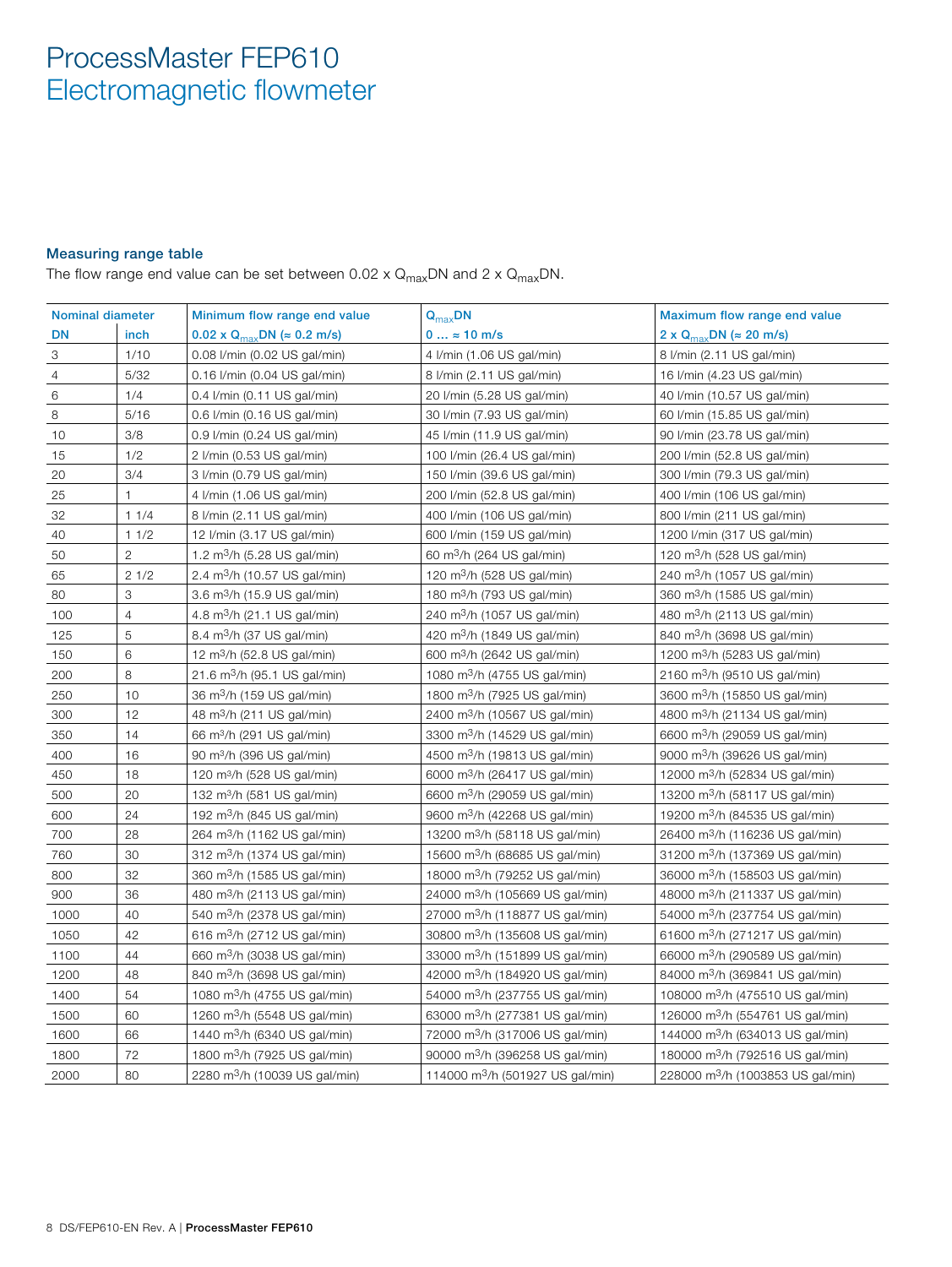#### Process connections

For an overview of the available process connection variants, see the chapter entitled "Overview – models" on page 3.

#### Installation length

The flange devices comply with the installation lengths specified in ISO 13359, or according to DVGW (process sheet W420, design WP, ISO 4064 short).

For further details, refer to chapter "Dimensions" on page 17.

#### Materials

| <b>Wetted parts</b>     |                                                        |                          |
|-------------------------|--------------------------------------------------------|--------------------------|
| Part                    | <b>Standard</b>                                        | <b>Option</b>            |
| Liner material          | PTFE, PFA, ETFE, hard                                  |                          |
|                         | rubber, soft rubber                                    |                          |
|                         | Measurement and grounding electrode for liner material |                          |
| Hard rubber             | SST 1.4571 (AISI 316Ti)                                | Hastelloy B-3 (2.4600),  |
| Soft rubber             |                                                        | Hastelloy C-4 (2.4610),  |
|                         |                                                        | titanium, tantalum,      |
|                         |                                                        | platinum-iridium,        |
|                         |                                                        | SST 1.4539 (AISI 904L)   |
| PTFE, PFA,              | SST 1.4539 (AISI 904L)                                 | SST 1.4571 (AISI 316Ti), |
| <b>ETFE</b>             |                                                        | Hastelloy B-3 (2.4600),  |
|                         |                                                        | Hastelloy C-4 (2.4610),  |
|                         |                                                        | Titanium, tantalum,      |
|                         |                                                        | platinum-iridium         |
| Grounding ring          | Stainless steel                                        | On request               |
| <b>Protection plate</b> | Stainless steel                                        | On request               |

| Non-wetted parts (process connection) |                                   |                               |  |  |  |
|---------------------------------------|-----------------------------------|-------------------------------|--|--|--|
| <b>DN</b>                             | <b>Standard</b>                   | <b>Option</b>                 |  |  |  |
|                                       | Design level "A" sensor           |                               |  |  |  |
| DN 3  15                              | Stainless steel <sup>1)</sup>     |                               |  |  |  |
| (1/101/2")                            |                                   |                               |  |  |  |
| DN 20  400                            | Steel (galvanized) <sup>2)</sup>  | Stainless steel <sup>1)</sup> |  |  |  |
| (3/416")                              |                                   |                               |  |  |  |
| DN 450  2000                          | Steel (painted) <sup>2)</sup>     |                               |  |  |  |
| (1880")                               |                                   |                               |  |  |  |
| Design level "B" sensor               |                                   |                               |  |  |  |
| DN 25  600                            | Steel (painted) <sup>2)</sup>     |                               |  |  |  |
| (1 24")                               | Cast Iron (painted) <sup>3)</sup> |                               |  |  |  |

The process connections are made of one of the materials listed below: 1) 1.4301 (AISI 304), 1.4307, 1.4404 (AISI 316L) 1.4435 (AISI 316L),

1.4541 (AISI 321) 1.4571 (AISI 316Ti)

3) EN-JS1025 (5.3103)

| <b>Sensor housing</b>     |                                                    |
|---------------------------|----------------------------------------------------|
| Part / DN                 | <b>Material</b>                                    |
| Design level "A" sensor   |                                                    |
| Housing                   |                                                    |
| DN 3  400                 | Cast aluminum (painted)                            |
| (1/1016")                 | Paint coat: $\geq 80$ µm thick, RAL 9002           |
| DN 450  2000              | Welded steel design (painted)                      |
| (1880")                   | Paint coat: $\geq 80$ µm thick, RAL 9002           |
| Meter tube                | Stainless steel <sup>4)</sup>                      |
| <b>Terminal box</b>       | Plastic, gray white, RAL 9002                      |
| Cable gland <sup>5)</sup> | Polyamide                                          |
| Design level "B" sensor   |                                                    |
| Housing / meter           |                                                    |
| tube                      |                                                    |
| DN 25  600                | Steel (painted), cast Iron (painted) <sup>3)</sup> |
| (1 24")                   | Paint coat: $\geq 80$ µm thick, RAL 9002           |
| <b>Terminal box</b>       | Plastic, gray white, RAL 9002                      |
| Cable gland <sup>5)</sup> | Polyamide                                          |

The meter tube is made of one of the materials listed below:

3) EN-JS1025 (5.3103)

4) 1.4301, 1.4307, 1.4404, 1.4435, 1.4541, 1.4571 ASTM materials: Grade TP304, TP304L, TP316L, TP321, TP316Ti, TP317L, 0Cr18Ni9,

00Cr18Ni10, 0CR17Ni14Mo2, 0Cr27Ni12Mo3, 0Cr18Ni10Ti

5) Cable gland with M 20 x 1.5 or NPT thread, to be selected via the order number.

<sup>2) 1.0038, 1.0460, 1.0570, 1.0432,</sup> ASTM A105, Q255A, 20#, 16Mn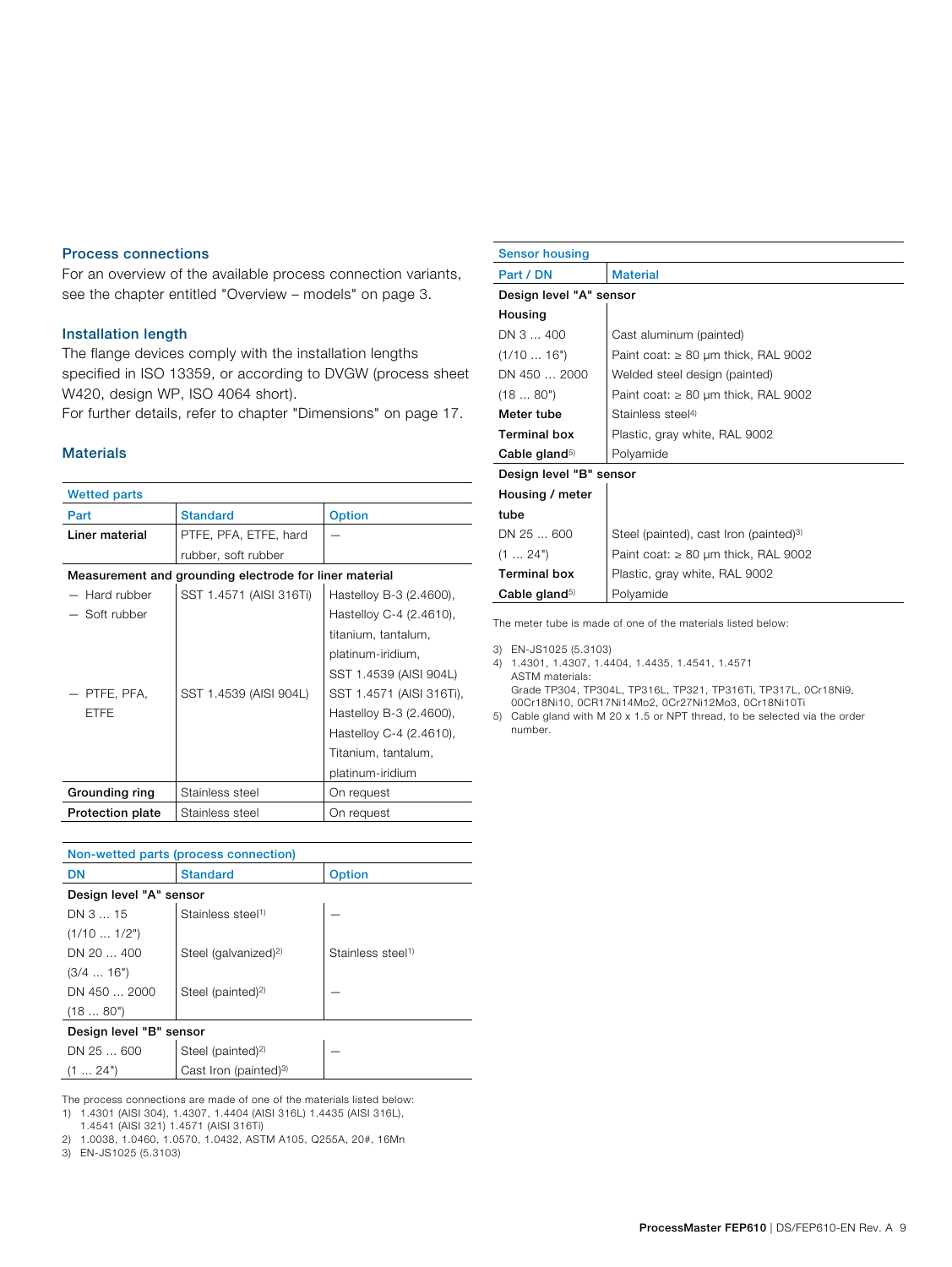#### Material loads for process connections

The limits for the permissible measuring medium temperature  $(T_{\text{medium}})$  and permissible pressure ( $P_{\text{medium}}$ ) are calculated on the basis of the lining and flange material used in the device (refer to the name plate on the device).

#### Minimum permissible operating pressure

The following tables show the minimum permissible operating pressure (P<sub>medium</sub>) depending on measuring medium temperature  $(T_{medium})$  and the liner material.

#### Design level "A" sensor

| Liner material | <b>Nominal</b><br>diameter        | P <sub>medium</sub><br>[mbar abs] | $T_{\text{medium}}$ <sup>1)</sup>                           |
|----------------|-----------------------------------|-----------------------------------|-------------------------------------------------------------|
| Hard rubber    | $DN$ 15 $$ 2000<br>(1/280")       | $\Omega$                          | < 85 °C (185 °F)<br>< 80 °C (176 °F) <sup>2)</sup>          |
| Soft rubber    | $DN$ 50 $$ 2000<br>(280")         | $\Omega$                          | < 60 °C (140 °F)                                            |
| <b>PTFE</b>    | DN 10  600<br>(3/824")            | 270<br>400<br>500                 | < 20 °C (68 °F)<br>< 100 °C (212 °F)<br>$<$ 130 °C (266 °F) |
| <b>PFA</b>     | DN 3  200<br>(1/108")             | $\Omega$                          | $<$ 130 °C (266 °F)                                         |
| <b>ETFE</b>    | $DN$ 25 $$ 600<br>$(1 \dots 24")$ | 100                               | $<$ 130 °C (266 °F)                                         |

#### Design level "B" sensor

| Liner material | <b>Nominal</b><br>diameter | $P_{\text{medium}}$<br>[mbar abs] | $T_{\text{medium}}$ <sup>1)</sup> |
|----------------|----------------------------|-----------------------------------|-----------------------------------|
| Hard rubber    | DN 40  600<br>(1 1/2  24") | 600                               | $< 80 °C$ (176 °F)                |
| <b>PTFE</b>    | DN 25  600                 | 270                               | < 20 °C (68 °F)                   |
|                | $(1 \ldots 24")$           | 400                               | < 100 °C (212 °F)                 |
|                |                            | 500                               | < 130 °C (266 °F)                 |

1) For CIP/SIP cleaning, higher temperatures are permitted for limited time periods; refer to the chapter "Maximum permissible cleaning temperature" on page 6.

2) For China production site only.

Liner approvals on request; please contact ABB.

#### Material load Flowmeter sensor design level "A"







Fig. 5: ASME flange, stainless steel, up to DN 400 (16") (CL150/300) up to DN 1000 (40") (CL150)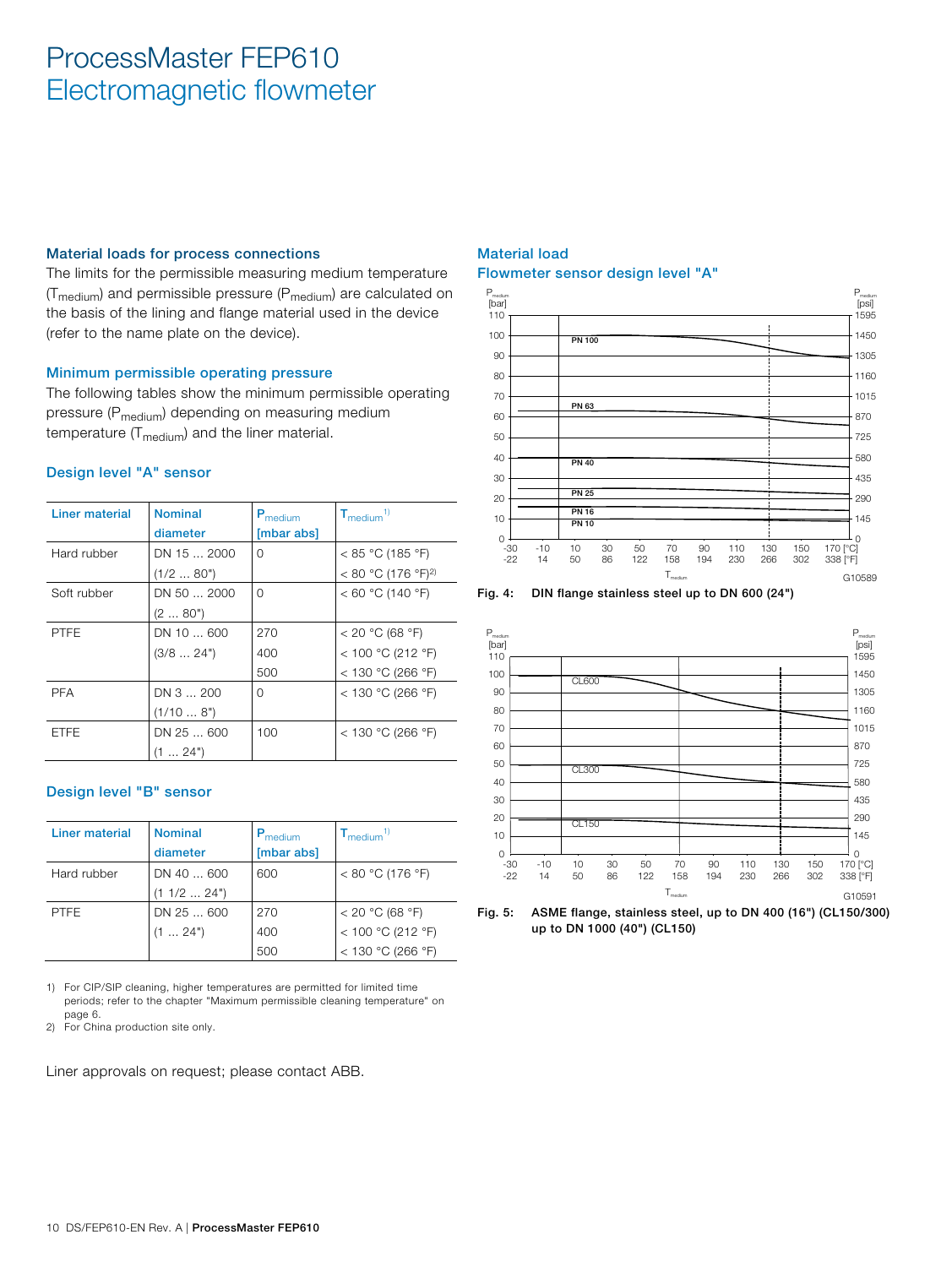

Fig. 6: DIN flange, steel, up to DN 600 (24")



Fig. 7: ASME flange, steel, up to DN 400 (16") (CL150/300); up to DN 1000 (40") (CL150)

| <b>JIS 10K-B2210 flange</b> |                  |           |                            |                     |  |  |  |  |  |  |
|-----------------------------|------------------|-----------|----------------------------|---------------------|--|--|--|--|--|--|
| DN                          | <b>Material</b>  | <b>PN</b> | <b>T</b> <sub>medium</sub> | P <sub>medium</sub> |  |  |  |  |  |  |
| DN 32  400                  | <b>Stainless</b> | 10        | $-25180 °C$                | 10 bar              |  |  |  |  |  |  |
| (11/416")                   | steel            |           | $(-13356 °F)$              | $(145$ psi)         |  |  |  |  |  |  |
| DN 32  400                  | Steel            | 10        | $-10180 °C$                | 10 bar              |  |  |  |  |  |  |
| (11/416")                   |                  |           | (14356 °F)                 | $(145$ psi)         |  |  |  |  |  |  |



Fig. 8: DIN flange, stainless steel, DN 700 (28") up to DN 1000 (40")  $(A)$  DN 1000, PN 10  $(B)$  DN 700, DN800, DN900, PN 10  $(C)$  DN 1000, PN 16  $(D)$  DN 900, DN 800, PN 16  $(E)$  DN 700, PN 16



Fig. 9: DIN flange, steel, DN 700 (28") up to DN 1000 (40")  $(A)$  DN 1000, PN 10  $(B)$  DN 700, DN800, DN900, PN 10  $(C)$  DN 1000, PN 16  $(D)$  DN 900, DN 800, PN 16  $(E)$  DN 700, PN 16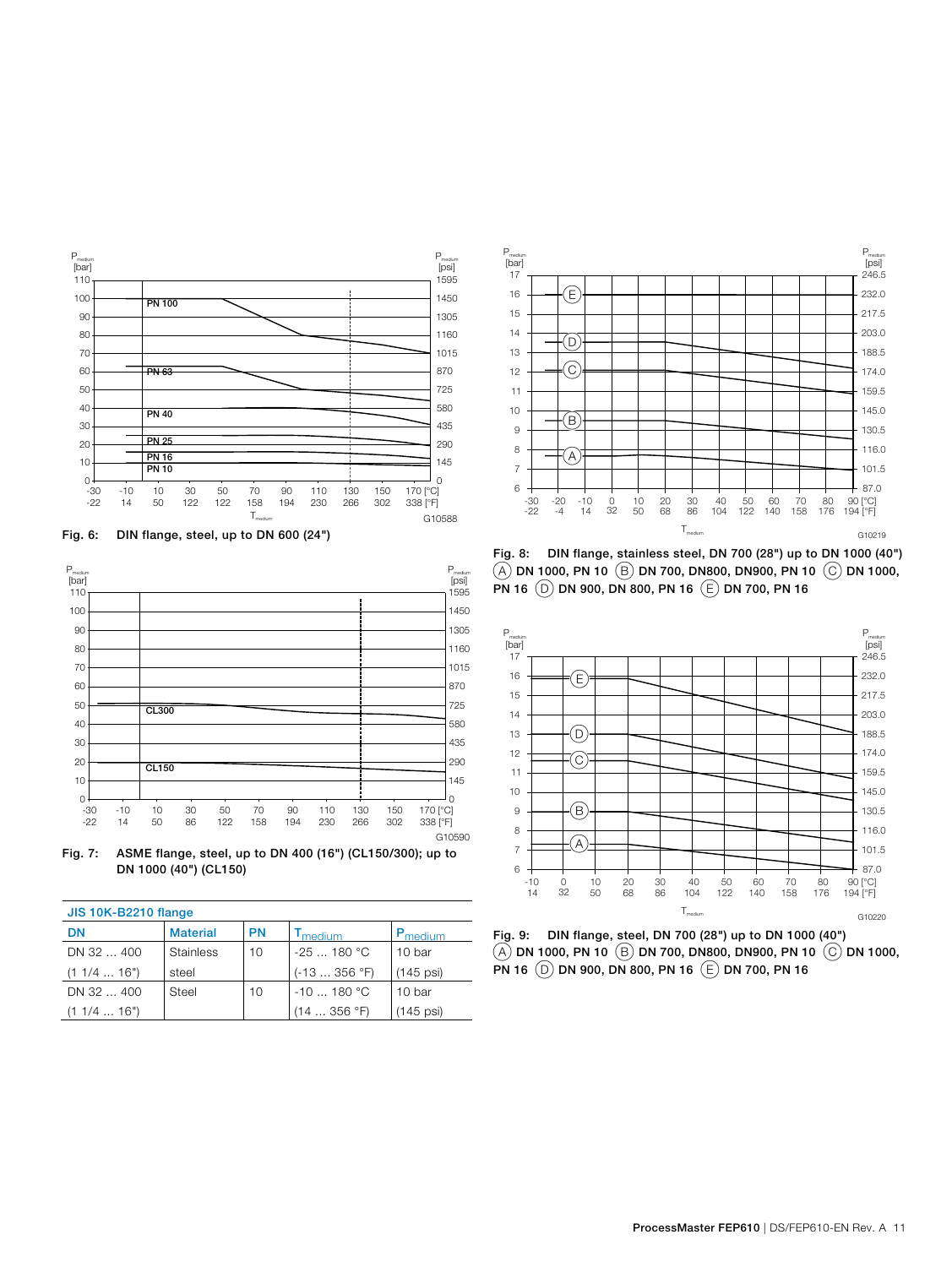







Flowmeter sensor design level "B"



Fig. 12: Cast iron housing, DN 25 ... 600 (1 ... 24")



Fig. 13: Welded steel housing, DN 25 ... 600 (1 ... 24")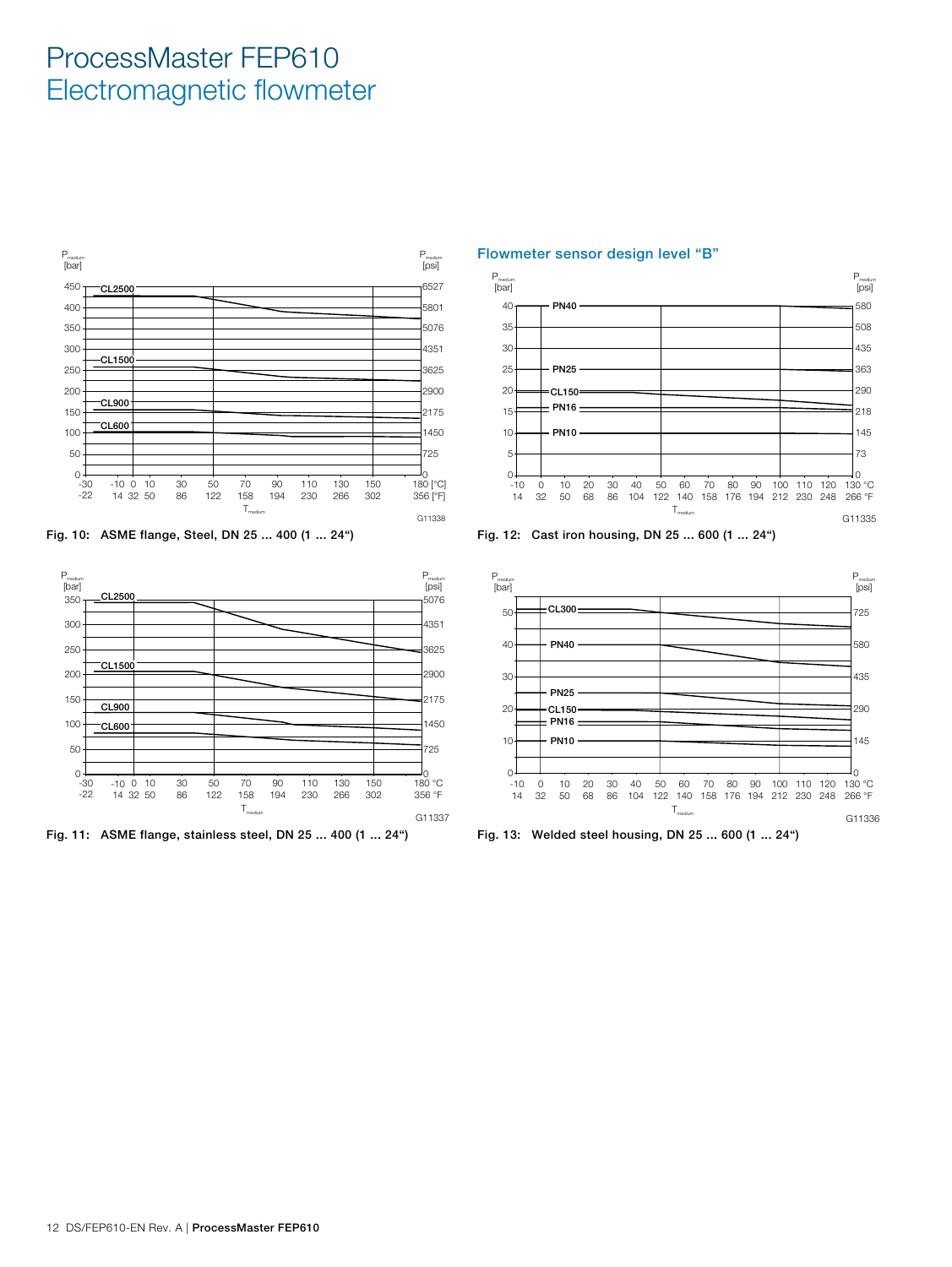### Installation conditions

#### General information

The following points must be observed during installation:

- The flow direction must correspond to the marking, if present.
- The maximum torque for all flange screws must be complied with.
- Secure the flange bolts and nuts against pipe vibration.
- The devices must be installed without mechanical tension (torsion, bending).
- Install flange devices / wafer-type devices with plane parallel counterflanges and use appropriate gaskets only.
- Only gaskets made from a material that is compatible with the measuring medium and measuring medium temperature may be used.
- Gaskets must not extend into the flow area, since possible turbulence could influence the accuracy of the device.
- The piping may not exert any inadmissible forces or torques on the device.
- Make sure temperature limits are not exceeded operating the device.
- Vacuum shocks in the piping should be avoided to prevent damage to the liners (PTFE). Vacuum shocks can destroy the device.
- Do not remove the sealing plugs in the cable glands until you are ready to install the electrical cable.
- Make sure the gaskets for the housing cover are seated correctly. Carefully gasket the cover. Tighten the cover fittings.
- The transmitter with a remote mount design must be installed at a largely vibration-free location.
- Do not expose the transmitter and sensor to direct sunlight. Provide appropriate sun protection as necessary.
- When installing the transmitter in a control cabinet, make sure adequate cooling is provided.
- In case of a remote mounted transmitter make sure that the sensor and the transmitter have been assigned correctly. Compatible devices have the same end numbers on the name plate, e.g. flowmeter sensor X001 belongs to transmitter Y001 or flowmeter sensor X002 belongs to transmitter Y002.

#### Brackets and supports

#### NOTE **-** Potential damage to device!

Improper support for the device may result in deformed housing and damage to internal magnet coils.

Place the supports at the edge of the flowmeter sensor housing (see arrows in Fig. 14).



Fig. 14: Support for meter sizes larger than DN 400

Devices with meter sizes larger than DN 400 must be mounted with support on a sufficiently strong foundation.

#### **Gaskets**

The following points must be observed when installing gaskets:

- For achieve the best results, ensure the gaskets fit concentrically with the meter tube
- To ensure that the flow profile is not distorted, the gaskets must not protrude into the piping.
- The use of graphite with the flange or process connection gaskets is prohibited, because an electrically conductive coating may form on the inside of the meter tube.

#### Devices with a hard rubber, soft rubber liner

- Devices with a hard / soft rubber liner always require additional gaskets.
- ABB recommends using gaskets made from rubber or rubber-like sealing materials.
- When selecting the gaskets, ensure that the tightening torques specified in chapter "Torque information" in the operating instruction are not exceeded.

#### Devices with a PTFE, PFA or ETFE liner

— In principle, devices with a PTFE, PFA or ETFE liner do not require additional gaskets.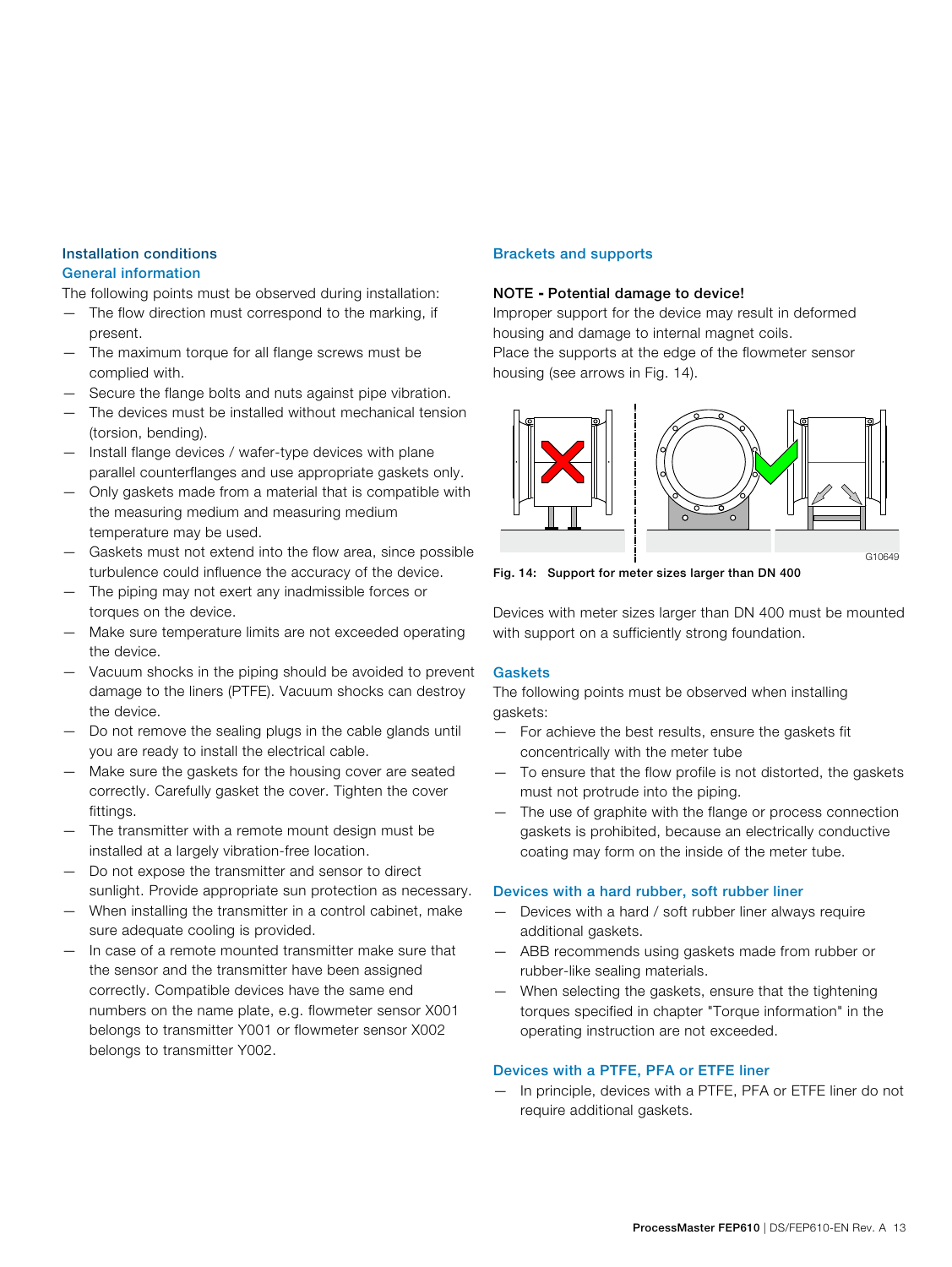#### Flow direction



#### Fig. 15: Flow direction

The device measures the flowrate in both directions. Forward flow is the factory setting, as shown in Fig. 15.

#### Elektrode axis



Fig. 16: Orientation of the electrode axis  $(1)$  Elektrode axis

The electrode axis should be horizontal if at all possible or no more than 45° from horizontal.

 $(A)$   $\cap$   $|(B)$ 



Fig. 17: Mounting position

Mounting position

 $(A)$  Vertical installation for measuring abrasive fluids, preferably with flow in upward direction.

 $(B)$  In case of horizontal installation, the Meter tube must always be completely full.

Provide for a slight incline of the connection for degassing.

#### Minimum distance

#### ProcessMaster FEPxxx



G12013

Distance D:  $\geq$  1.0 m (3.3 ft ) for design level "A",  $\geq$  0.7 m (2.3 ft) for design level "B"

#### Fig. 18: Minimum distance

- In order to prevent the devices from interfering with each other, a minimum distance as shown in Fig. 18 must be maintained between the devices.
- The flowmeter sensor may not be operated in the vicinity of powerful electromagnetic fields, e.g., motors, pumps, transformers, etc. A minimum spacing of approx. 1 m (3.28 ft) should be maintained.
- For installation on or to steel parts (e.g. steel brackets), a minimum spacing of approx. 100 mm (3.94 inch) should be maintained (based on IEC801-2 and IECTC77B.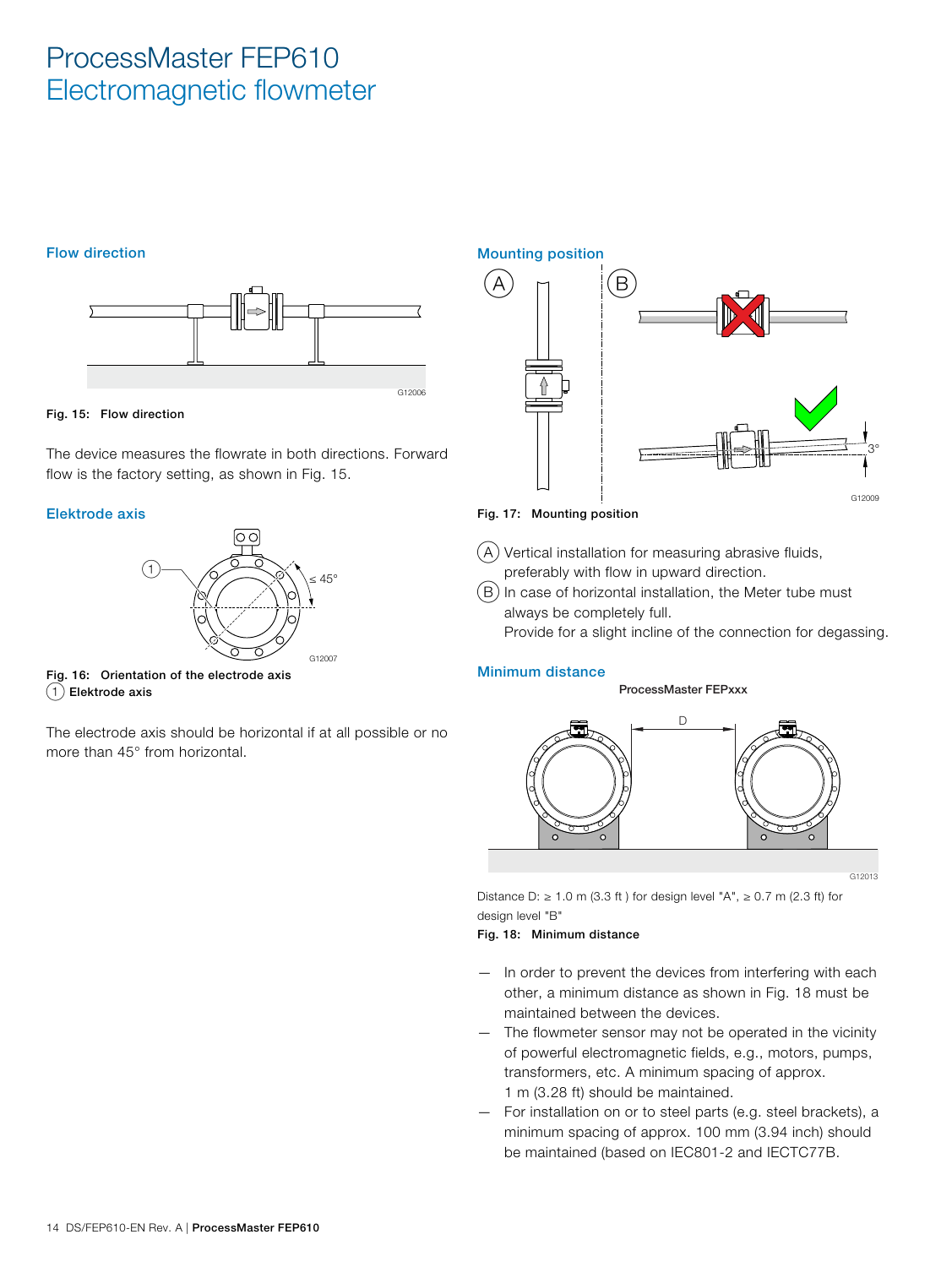



The metering principle is independent of the flow profile as long as standing eddies do not extend into the metering section, such as may occur after double elbows, in the event of tangential inflow, or where half-open gate valves are located upstream of the flowmeter sensor.

In such cases, measures must be put in place to normalize the flow profile.

- $(A)$  Do not install fittings, manifolds, valves, etc., directly in front of the flowmeter sensor.
- B Inlet and outlet section: Length of straight inlet and outlet section of the flowmeter sensor.

 Experience has shown that, in most installations, inlet sections 3 x DN long and outlet sections 2 x DN long are sufficient (DN = nominal diameter of the flowmeter sensor). For test stands, the reference conditions of 10 x DN inlet section and 5 x DN outlet section must be provided, in accordance with EN 29104 / ISO 9104.

 Valves or other turn-off components should be installed in the outlet section.

 Butterfly valves must be installed so that the valve plate does not extend into the flowmeter sensor.



Fig. 20: Free inlet or outlet

- $(A)$  Do not install the flowmeter at the highest point or in the draining off side of the pipeline, flowmeter runs empty, air bubbles can form.
- $(B)$  Provide for a siphon fluid intake for free inlets or outlets so that the pipeline is always ful.

#### Strongly contaminated measuring media



Fig. 21: Bypass connection

For strongly contaminated measuring media, a bypass connection according to the figure is recommended so that operation of the system can continue to run without interruption during the mechanical cleaning.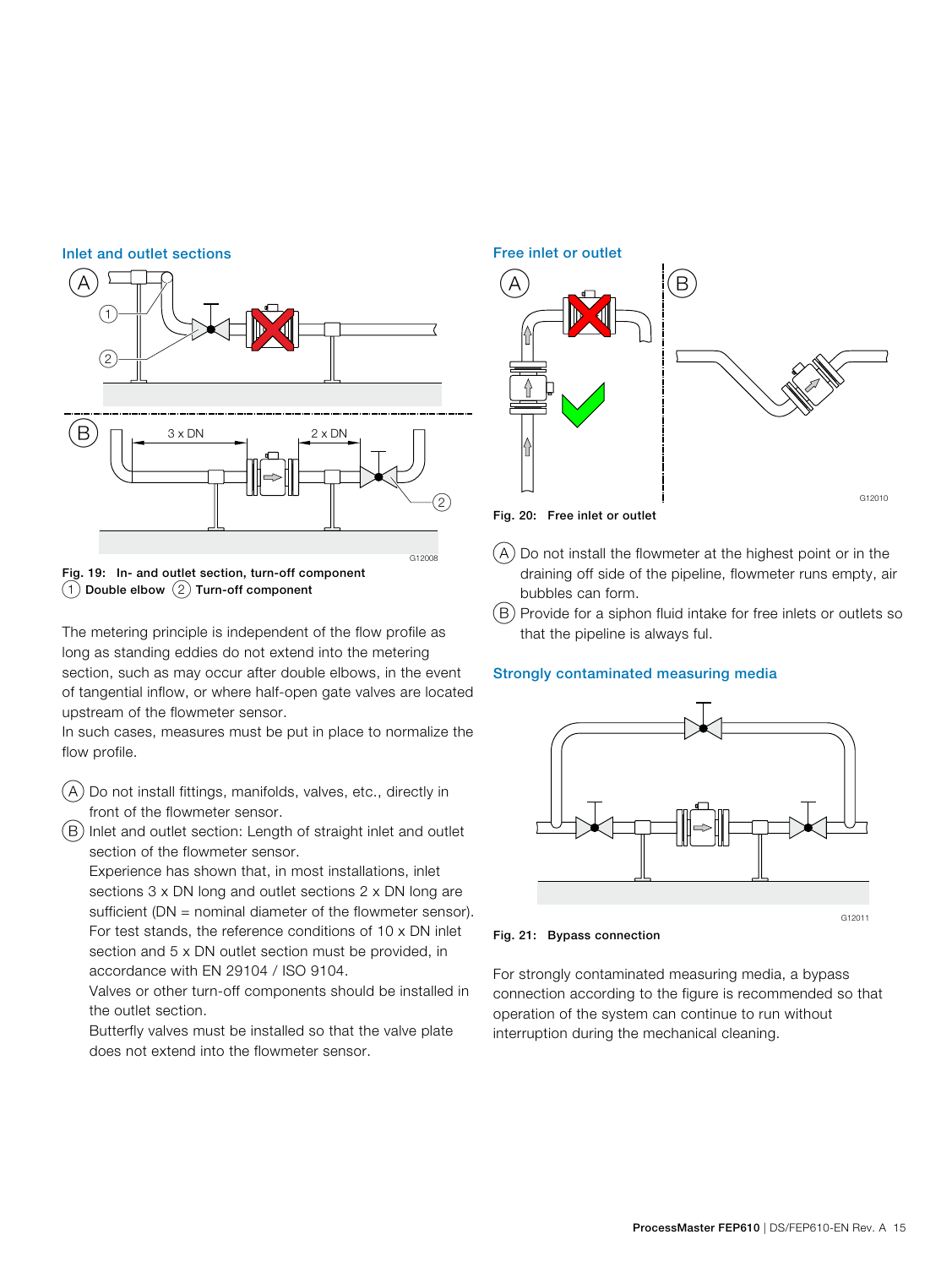

 $(1)$  Pump  $(2)$  Damping device  $(3)$  Shut-off device

Strong vibrations in the pipeline must be damped using flexible damping devices.

The damping devices must be installed beyond the supported flowmeter section and outside of the section between the shut-off devices.

Do not connect flexible damping devices directly to the flowmeter sensor.

#### Installation in pipelines with larger nominal diameters



Fig. 23: using reduction pieces  $(1)$  Transition piece

Determine the resulting pressure loss when using transition pieces:

- 1. Calculate the diameter ratio d/D.
- 2. Determine the flow velocity based on the flow range nomograph (Fig. 24).
- 3. Read the pressure drop on the Y-axis in Fig. 24.



transition piece with  $\alpha/2 = 8^\circ$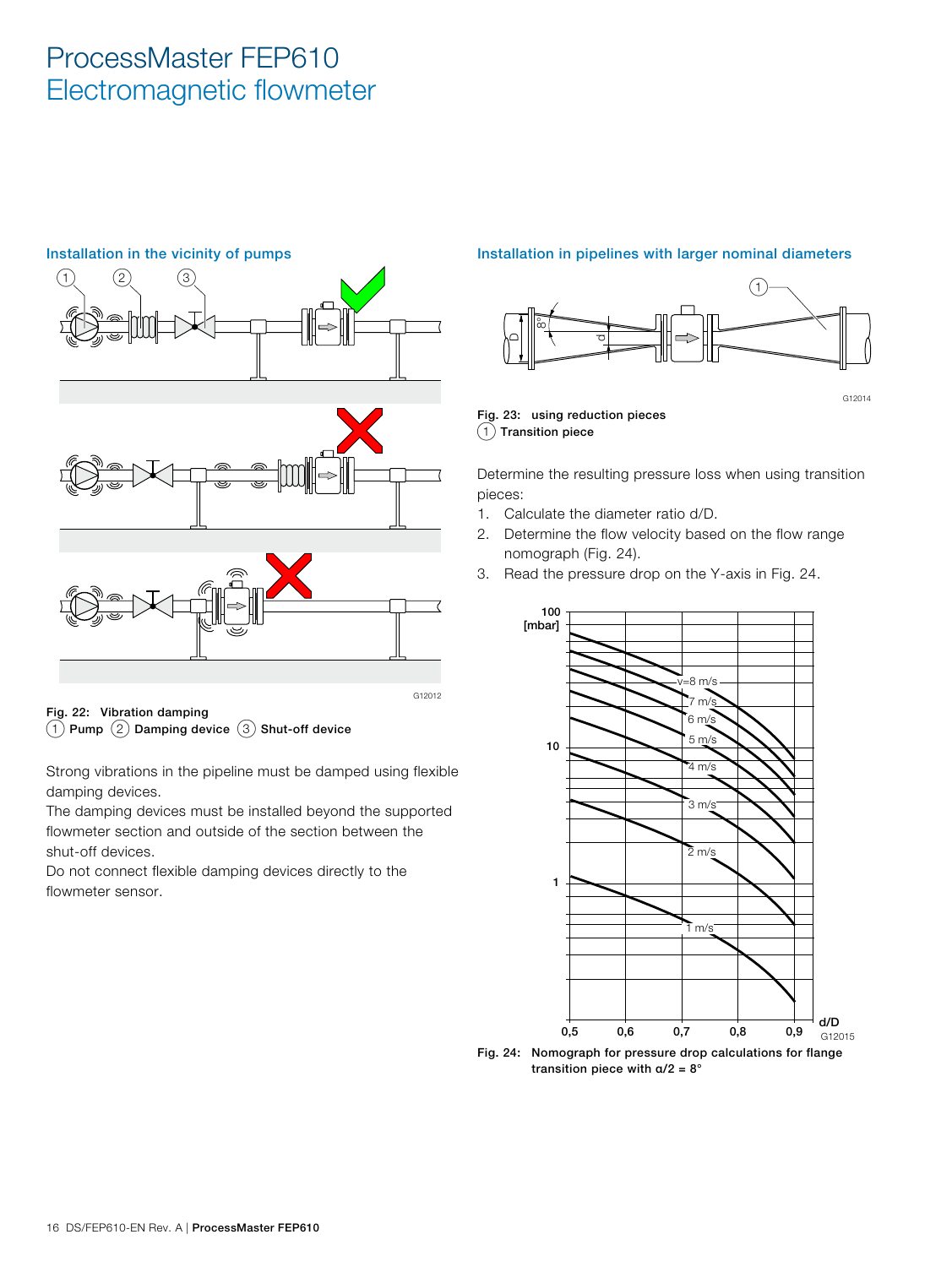#### **Dimensions**

Flange DN 3 ... 100 (1/10 ... 4"), aluminum sensor housing (shell housing) — Design level "A" All specified dimensions and weights are in mm (inch) or kg (lb).





G12042

#### Fig. 25

|                            | Dimensions - Flange device, aluminum sensor housing (shell housing) - Design level "A" |              |             |                        |           |            | Approx. weight |          |
|----------------------------|----------------------------------------------------------------------------------------|--------------|-------------|------------------------|-----------|------------|----------------|----------|
| <b>Nominal</b>             | <b>Process connection</b>                                                              | D            | в           | $\lfloor 2 \rfloor$ 3) | С         | F          | Remote         | Integral |
| diameter                   |                                                                                        |              |             |                        |           |            |                |          |
| DN 3  84)                  | EN 1092-16),                                                                           | 90(3.54)     | 19 (0.75)   | 200 (7.84)             | 82 (3.23) | 191 (7.52) | 4.5(10)        | 5.5(12)  |
| $(1/85/16"$ <sup>5</sup> ) | PN 10  40 <sup>1)</sup>                                                                |              |             |                        |           |            |                |          |
| <b>DN 10</b>               | ASME B16.5, CL 150                                                                     | 90(3.54)     | 14.2 (0.56) |                        |           |            |                |          |
| (3/8"5)                    | ASME B16.5, CL 300                                                                     | 95 (3.74)    | 17.3 (0.68) |                        |           |            |                |          |
|                            | <b>JIS 10K</b>                                                                         | 90(3.54)     | 15(0.59)    |                        |           |            |                |          |
| DN 15 (1/2")               | EN 1092-16),                                                                           | 95 (3.74)    | 19 (0.75)   | 200 (7.84)             | 82 (3.23) | 191 (7.52) | 4.5(10)        | 5.5(12)  |
|                            | PN 10  40 <sup>1)</sup>                                                                |              |             |                        |           |            |                |          |
|                            | ASME B16.5, CL 150                                                                     | 90(3.54)     | 14.2 (0.56) |                        |           |            |                |          |
|                            | ASME B16.5, CL 300                                                                     | 95.2(3.75)   | 17.3 (0.68) |                        |           |            |                |          |
|                            | JIS 10K                                                                                | 95 (3.74)    | 15 (0.59)   |                        |           |            |                |          |
| DN 20 (3/4")               | EN 1092-16),                                                                           | 105 (4.13)   | 21(0.83)    | 200 (7.84)             | 82 (3.23) | 191 (7.52) | 6(13)          | 6.5(14)  |
|                            | PN 10  40 <sup>1</sup>                                                                 |              |             |                        |           |            |                |          |
|                            | ASME B16.5, CL 150                                                                     | 98.6 (3.88)  | 15.7 (0.62) |                        |           |            |                |          |
|                            | ASME B16.5, CL 300                                                                     | 117.3 (4.62) | 18.7 (0.74) |                        |           |            |                |          |
|                            | <b>JIS 10K</b>                                                                         | 100 (3.94)   | 17 (0.67)   |                        |           |            |                |          |

Tolerance for L: +0 / -3 mm (+0 / -0.018 inch)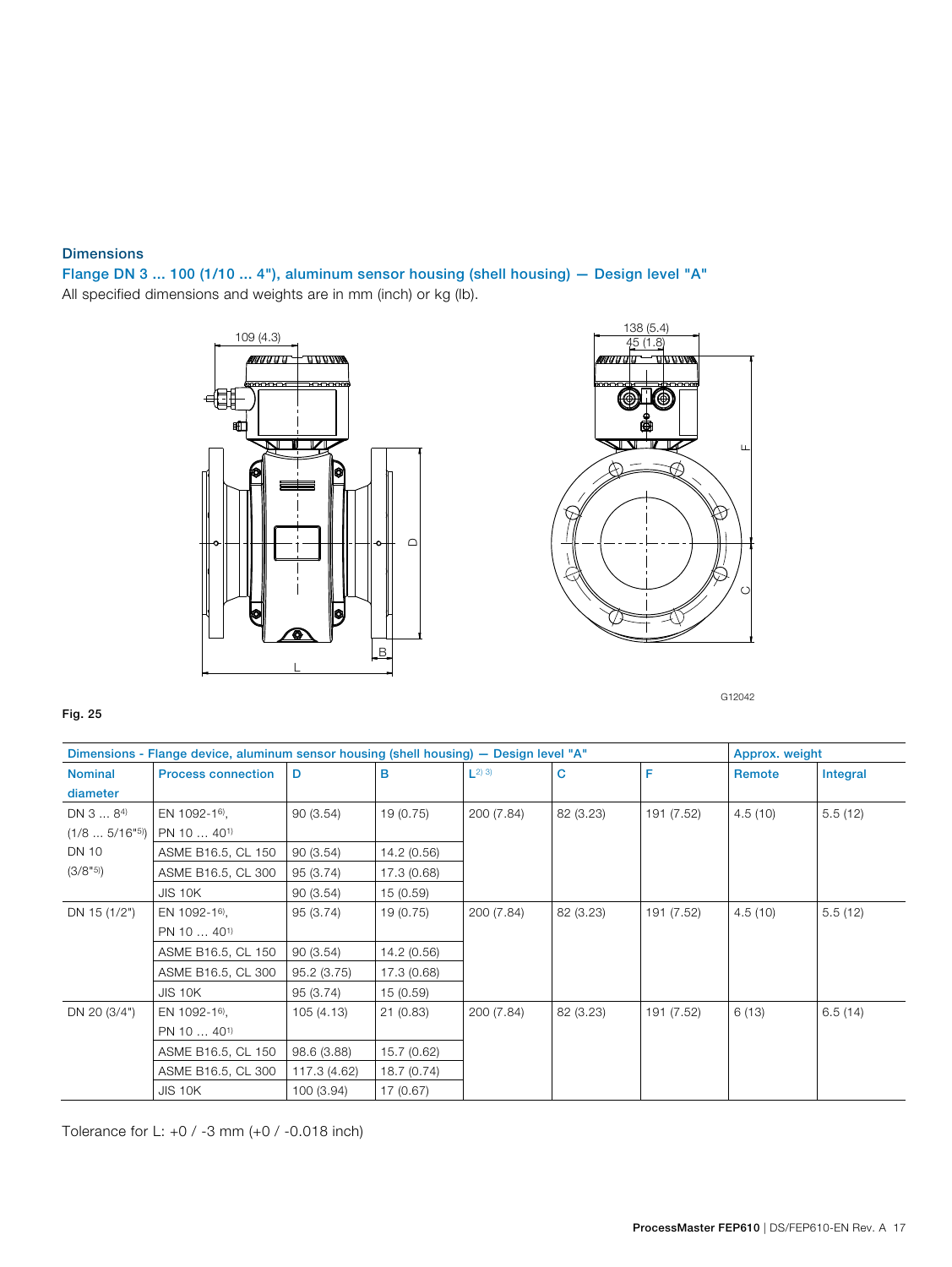|                | Dimensions - Flange device, aluminum sensor housing (shell housing) - Design level "A" |              |             |                        |              |            | Approx. weight           |             |  |
|----------------|----------------------------------------------------------------------------------------|--------------|-------------|------------------------|--------------|------------|--------------------------|-------------|--|
| <b>Nominal</b> | <b>Process connection</b>                                                              | D            | B           | $\lfloor 2 \rfloor$ 3) | C            | F          | Remote                   | Integral    |  |
| diameter       |                                                                                        |              |             |                        |              |            |                          |             |  |
| DN 25 (1")     | EN 1092-16),                                                                           | 115 (4.53)   | 21 (0.83)   | 200 (7.84)             | 82 (3.23)    | 191 (7.52) | 7(15)                    | 7.5(16.5)   |  |
|                | PN 10  40 <sup>1)</sup>                                                                |              |             |                        |              |            |                          |             |  |
|                | ASME B16.5, CL 150                                                                     | 108 (4.25)   | 17.2 (0.68) |                        |              |            |                          |             |  |
|                | ASME B16.5, CL 300                                                                     | 124 (4.88)   | 20.5(0.81)  |                        |              |            |                          |             |  |
|                | <b>JIS 10K</b>                                                                         | 125 (4.92)   | 17 (0.67)   |                        |              |            |                          |             |  |
| <b>DN 32</b>   | EN 1092-1 <sup>6</sup> ,                                                               | 140 (5.51)   | 21(0.83)    | 200 (7.84)             | 92 (3.62)    | 198 (7.80) | 8(17.5)                  | 8.5(18.5)   |  |
| (1 1/4")       | PN 10  40 <sup>1</sup>                                                                 |              |             |                        |              |            |                          |             |  |
|                | ASME B16.5, CL 150                                                                     | 117.3 (4.62) | 18.7 (0.74) |                        |              |            |                          |             |  |
|                | ASME B16.5, CL 300                                                                     | 133.4 (5.25) | 22.1 (0.87) |                        |              |            |                          |             |  |
|                | <b>JIS 10K</b>                                                                         | 135 (5.31)   | 19 (0.75)   |                        |              |            |                          |             |  |
| <b>DN 40</b>   | EN 1092-16),                                                                           | 150 (5.91)   | 21 (0.83)   | 200 (7.84)             | 92 (3.62)    | 198 (7.80) | 9(20)                    | 9.5(21)     |  |
| (1 1/2")       | PN 10 $\dots$ 40 <sup>1)</sup>                                                         |              |             |                        |              |            |                          |             |  |
|                | ASME B16.5, CL 150                                                                     | 127 (5.00)   | 20.5(0.81)  |                        |              |            |                          |             |  |
|                | ASME B16.5, CL 300                                                                     | 155.4 (6.12) | 23.6 (0.93) |                        |              |            |                          |             |  |
|                | <b>JIS 10K</b>                                                                         | 140 (5.51)   | 19 (0.75)   |                        |              |            |                          |             |  |
| DN 50 (2")     | EN 1092-16),                                                                           | 165 (6.50)   | 23 (0.91)   | 200 (7.87)             | 97.5 (3.84)  | 204(8.0)   | 10(22)                   | 11(24)      |  |
|                | PN 10  40 <sup>1)</sup>                                                                |              |             |                        |              |            |                          |             |  |
|                | ASME B16.5, CL 150                                                                     | 152.4 (6.00) | 22.1 (0.87) |                        |              |            |                          |             |  |
|                | ASME B16.5, CL 300                                                                     | 165.1 (6.50) | 25.4(1.0)   |                        |              |            |                          |             |  |
|                | <b>JIS 10K</b>                                                                         | 155 (6.10)   | 19 (0.75)   |                        |              |            |                          |             |  |
|                | AS2129 table D, E                                                                      | 150 (5.91)   |             |                        |              |            | 8(17.5)                  | 8.5(18.5)   |  |
| DN 65          | EN 1092-1 <sup>6</sup> , PN 16 <sup>1)</sup>                                           | 185 (7.28)   | 22(0.87)    | 200 (7.87)             | 108.5 (4.25) | 215 (8.46) | 11(24)                   | 11,5(25)    |  |
| (21/2")        |                                                                                        |              |             |                        |              |            |                          |             |  |
|                | EN 1092-16), PN 401)                                                                   | 185 (7.28)   | 26 (1.02)   |                        |              |            | 13 (28.5)                | 13,5 (30)   |  |
|                | ASME B16.5, CL 150                                                                     | 177.8 (7.00) | 25.4(1.0)   |                        |              |            | 11(24)                   | 11,5 (25)   |  |
|                | ASME B16.5, CL 300                                                                     | 190.5 (7.50) | 28.4 (1.12) |                        |              |            | 13 (28.5)                | 13,5 (30)   |  |
|                | <b>JIS 10K</b>                                                                         | 175 (6.89)   | 21(0.83)    |                        |              |            | 13 (28.5)                | 13,5 (30)   |  |
|                | AS2129 table D, E                                                                      | 165 (6.50)   |             |                        |              |            |                          |             |  |
| DN 80 (3")     | EN 1092-16),                                                                           | 200 (7.87)   | 28 (1.10)   | 200 (7.87)             | 108.5 (4.27) | 215 (8.46) | 15(33)                   | 15,5(34)    |  |
|                | $N$ 10 $\dots$ 40 <sup>1)</sup>                                                        |              |             |                        |              |            |                          |             |  |
|                | ASME B16.5, CL 150                                                                     | 190.5 (7.50) | 26.9 (1.06) |                        |              |            | 15 (33)                  | 15,5 (34)   |  |
|                | ASME B16.5, CL 300                                                                     | 210 (8.27)   | 31.4 (1.24) |                        |              |            | 17 (37.5)                | 17,5 (38.5) |  |
|                | <b>JIS 10K</b>                                                                         | 185 (7.28)   | 21(0.83)    |                        |              |            | 17 (37.5)                | 17,5 (38.5) |  |
|                | AS2129 table D, E                                                                      | 185 (7.28)   |             |                        |              |            | $\overline{\phantom{0}}$ | $\equiv$    |  |

Tolerance for L: +0 / -3 mm (+0 / -0.018 inch)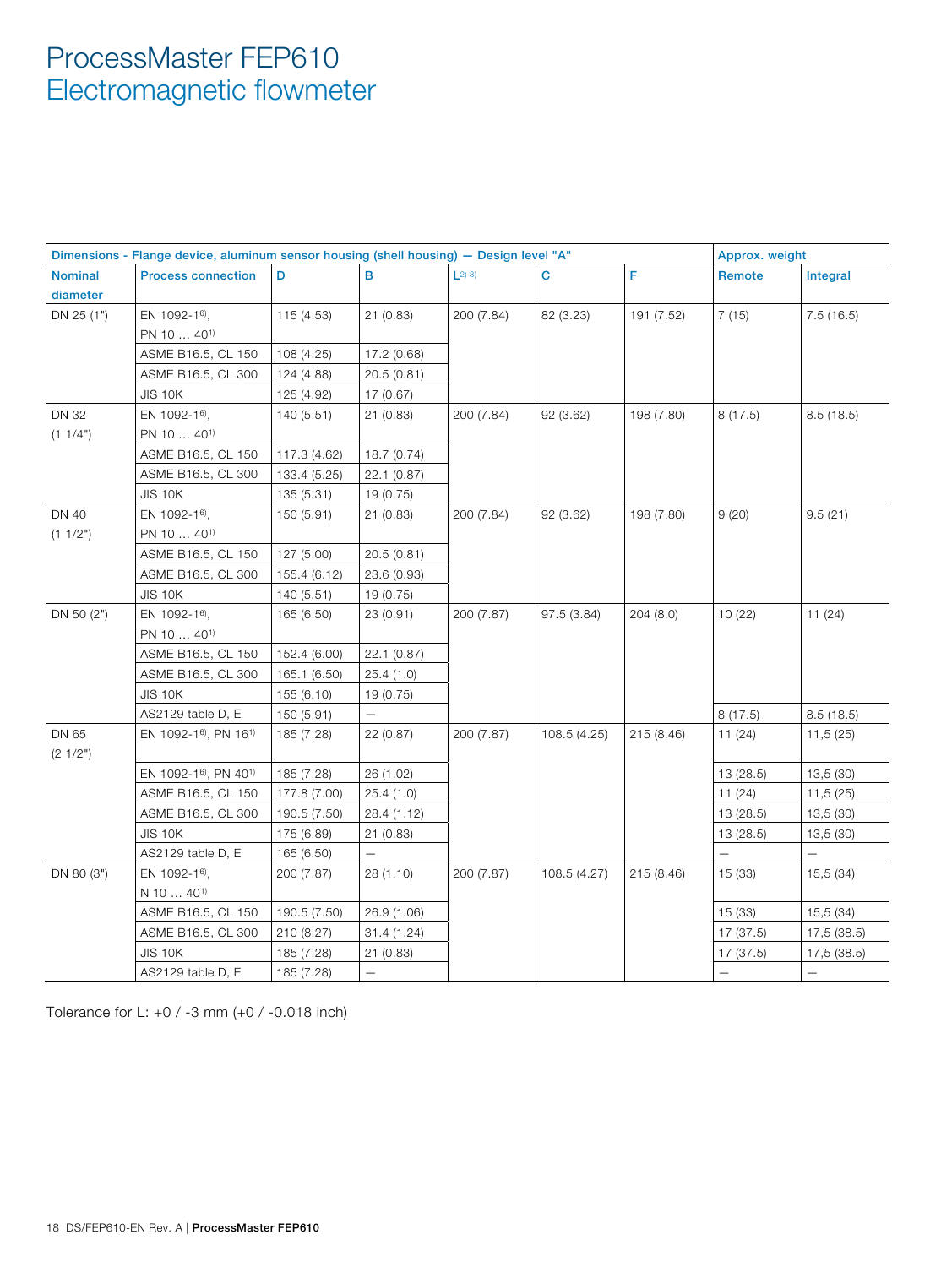|                            | Dimensions - Flange device, aluminum sensor housing (shell housing) - Design level "A" |              |                          |                        |              | Approx. weight |           |             |
|----------------------------|----------------------------------------------------------------------------------------|--------------|--------------------------|------------------------|--------------|----------------|-----------|-------------|
| <b>Nominal</b><br>diameter | <b>Process connection</b>                                                              | D            | в                        | $\lfloor 2 \rfloor$ 3) |              | C              | Remote    | Integral    |
| DN 100 (4")                | EN 1092-16) PN 161)                                                                    | 220 (8.66)   | 24 (0.94)                | 250 (9.84)             | 122.5 (4.82) | 237 (9.33)     | 17 (37.5) | 17,5 (38.5) |
|                            | EN 1092-16)                                                                            | 235 (9.25)   | 28(1.10)                 |                        |              |                | 21(46)    | 21,5(47)    |
|                            | $PN$ 25 $\ldots$ 40 <sup>1</sup>                                                       |              |                          |                        |              |                |           |             |
|                            | ASME B16.5 CL 150                                                                      | 228.6 (9.00) | 27.4 (1.08)              |                        |              |                | 19 (42)   | 19,5 (43)   |
|                            | ASME B16.5 CL 300                                                                      | 254 (10.0)   | 35.8(1.41)               |                        |              |                | 28 (62)   | 28,5 (63)   |
|                            | <b>JIS 10K</b>                                                                         | 210 (8.72)   | 21(0.83)                 |                        |              |                | 17 (37.5) | 17,5 (38.5) |
|                            | AS2129 table D, E                                                                      | 215 (8.46)   | $\overline{\phantom{m}}$ |                        |              |                |           |             |

#### Tolerance for L: +0 / -3 mm (+0 / -0.018 inch)

1) Other pressure ratings on request.

2) If a grounding ring is fitted (attached to one side of the flange), dimension L increases as follows: by 3 mm (0.118 inch) for DN 3 ... 100, and by 5 mm (0.197 inch) for DN 125.

3) If protection plates are fitted (attached to both sides of the flange), dimension L increases as follows: by 6 mm (0.236 inch) for DN 3 ... 100, and by 10 mm (0.394 inch) for DN 125.

- 4) Connection flange DN 10.
- 5) Connection flange 1/2".

6) Connecting dimensions in accordance with EN 1092-1. For DN 65, PN 16 in accordance with EN 1092-1, please order PN 40.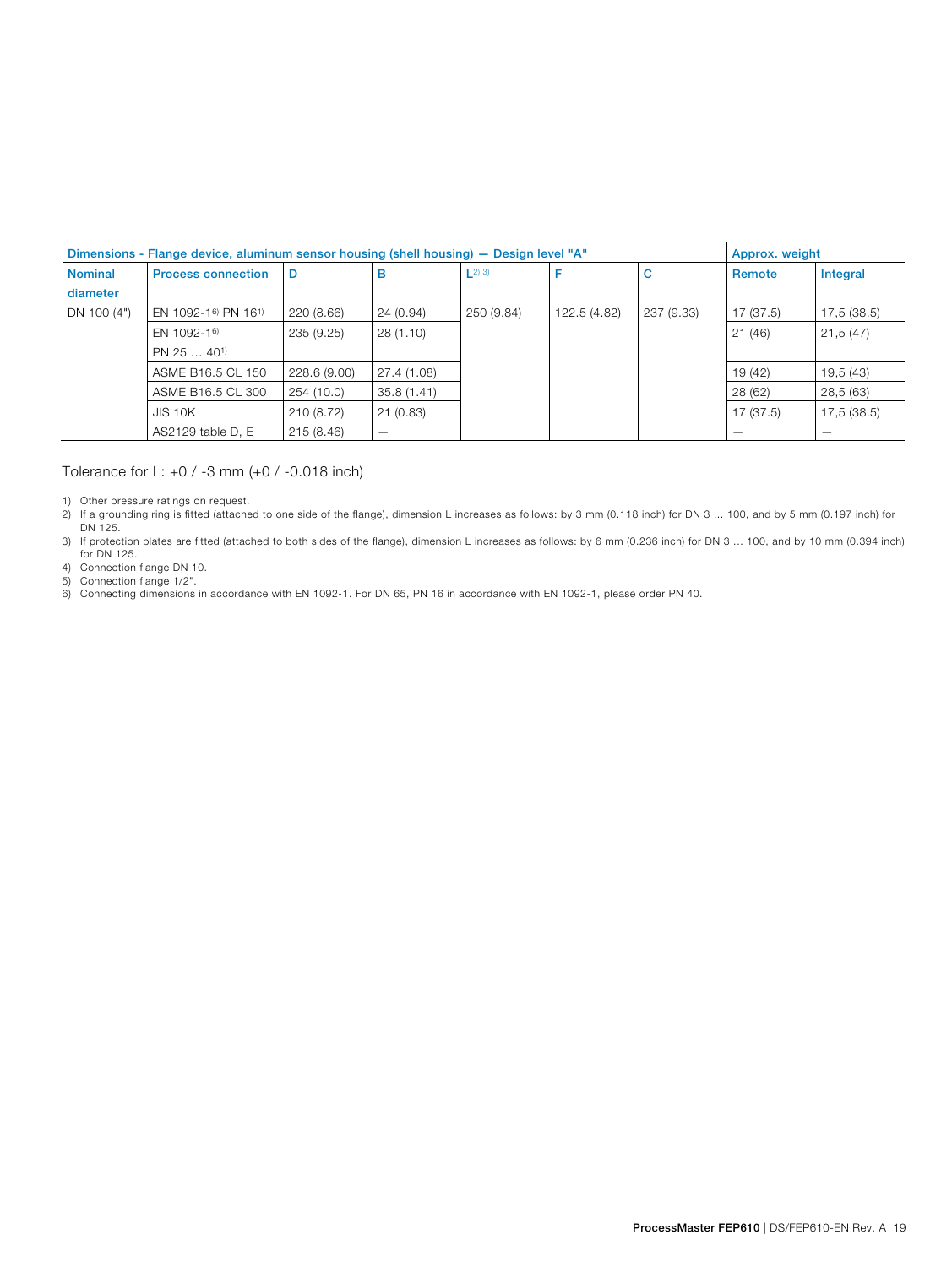Flange DN 125 ... 400 (6 ... 16"), aluminum sensor housing (shell housing) — Design level "A" All specified dimensions and weights are in mm (inch) or kg (lb).





G12051

#### Fig. 26

|                | Dimensions - Flange device, aluminum sensor housing (shell housing) - Design level "A" |              |                                |                        |            |             |          | Approx. weight |  |
|----------------|----------------------------------------------------------------------------------------|--------------|--------------------------------|------------------------|------------|-------------|----------|----------------|--|
| <b>Nominal</b> | <b>Process connection</b>                                                              | D            | в                              | $\lfloor 2 \rfloor$ 3) | C          | F           | Remote   | Integral       |  |
| diameter       |                                                                                        |              |                                |                        |            |             |          |                |  |
| DN 125 (5")    | EN 1092-1 <sup>6</sup> PN 16 <sup>1</sup>                                              | 250 (9.84)   | 25 (0.98)                      | 250 (9.84)             | 130(5.12)  | 247 (9.72)  | 20(44)   | 20,5(45)       |  |
|                | EN 1092-16)                                                                            | 270 (10.63)  | 29 (1.14)                      |                        |            |             | 27(59.5) | 27,5(60.5)     |  |
|                | PN 25  40 <sup>1)</sup>                                                                |              |                                |                        |            |             |          |                |  |
|                | ASME B16.5 CL 150                                                                      | 254 (10.0)   | 27.9(1.10)                     |                        |            |             | 20(44)   | 20,5(45)       |  |
|                | ASME B16.5 CL 300                                                                      | 279.4 (11.0) | 39.1 (1.54)                    | 450 (17.72)            |            |             | 33(73)   | 33,5(74)       |  |
|                | <b>JIS 10K</b>                                                                         | 250 (9.84)   | 27 (1.06)                      | 250 (9.84)             |            |             | 20(44)   | 20,5(45)       |  |
|                | AS2129 table D, E                                                                      | 255 (10.04)  | $\overline{\phantom{m}}$       |                        |            |             |          |                |  |
| DN 150 (6")    | EN 1092-1 PN 161)                                                                      | 285 (11.22)  | 25 (0.98)                      | 300 (11.81)            | 146 (5.75) | 294 (11.57) | 31(68)   | 31.5(69.5)     |  |
|                | EN 1092-1                                                                              | 300 (11.81)  | 31(1.22)                       |                        |            |             | 37(81.5) | 37.5(82.5)     |  |
|                | PN 25  401)                                                                            |              |                                |                        |            |             |          |                |  |
|                | ASME B16.5 CL 150                                                                      | 279.4 (11.0) | 29.4 (1.16)                    |                        |            |             | 31(68)   | 31.5(69.5)     |  |
|                | ASME B16.5 CL 300                                                                      | 317.5(12.5)  | 40.5 (1.59)                    |                        |            |             | 45 (99)  | 45.5 (100)     |  |
|                | <b>JIS 10K</b>                                                                         | 280 (11.02)  | 28(1.10)                       |                        |            |             | 31 (68)  | 31.5(69.5)     |  |
|                | AS2129 table D, E                                                                      | 280 (11.02)  | $\qquad \qquad \longleftarrow$ |                        |            |             | 31(68)   | 31.5(69.5)     |  |

Tolerance for L: +0 / -3 mm (+0 / -0.018 inch)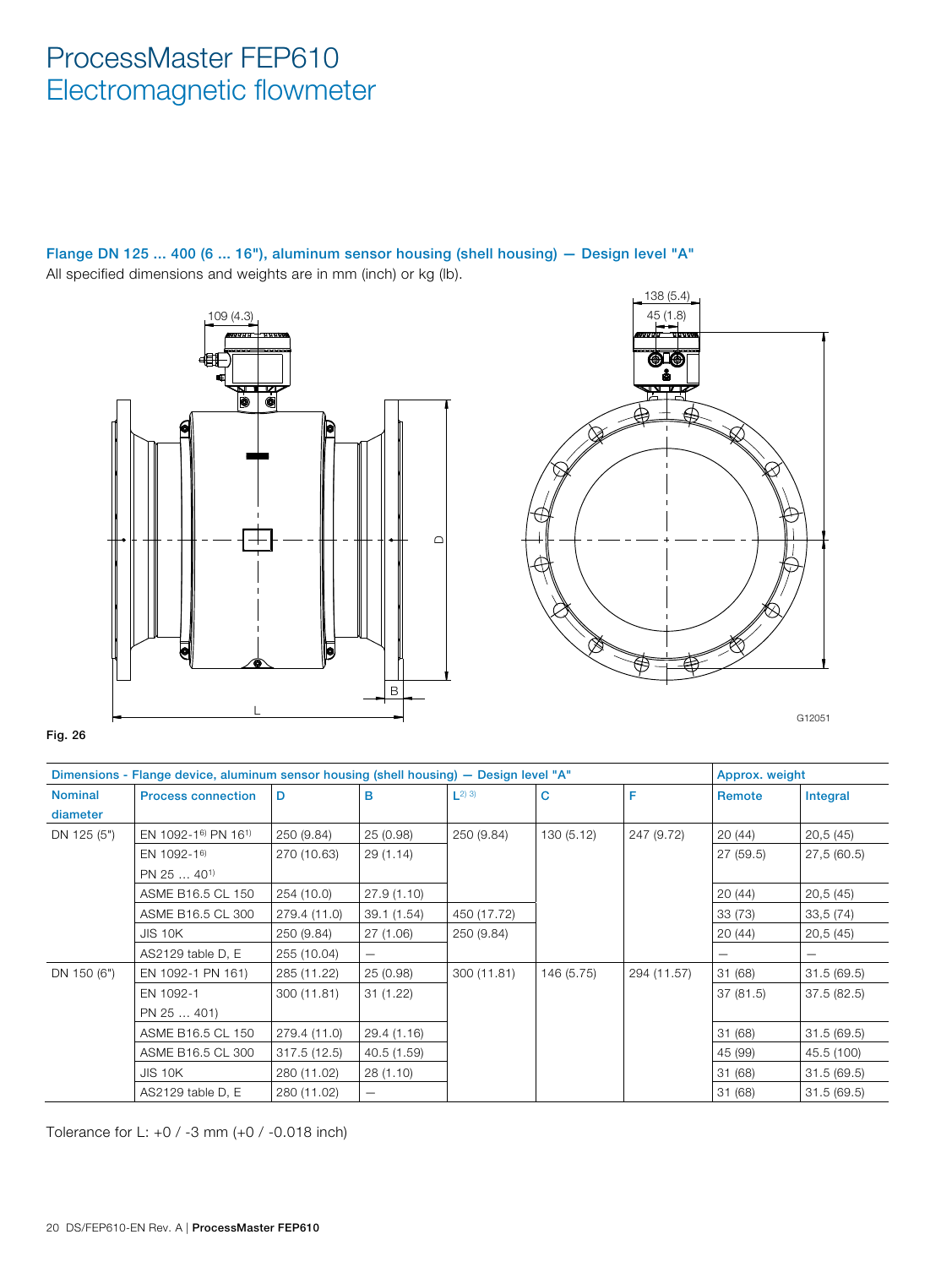| Dimensions - Flange device, aluminum sensor housing (shell housing) - Design level "A" |                                |             |                   |                        |              | Approx. weight |           |              |
|----------------------------------------------------------------------------------------|--------------------------------|-------------|-------------------|------------------------|--------------|----------------|-----------|--------------|
| <b>Nominal</b>                                                                         | <b>Process connection</b>      | D           | B                 | $\lfloor 2 \rfloor$ 3) | $\mathbf C$  | F              | Remote    | Integral     |
| diameter                                                                               |                                |             |                   |                        |              |                |           |              |
| DN 200 (8")                                                                            | EN 1092-1,                     | 340 (13.39) | 28 (1.10)         | 350 (13.78)            | 170.5 (6.71) | 334 (13.15)    | 41 (90)   | 41.5 (90.5)  |
|                                                                                        | PN 10  16 <sup>1)</sup>        |             |                   |                        |              |                |           |              |
|                                                                                        | EN 1092-1, PN 251)             | 360 (14.17) | 34 (1.34)         |                        |              |                | 53 (117)  | 53.5 (118)   |
|                                                                                        | EN 1092-1, PN 401)             | 375 (14.76) | 38 (1.50)         |                        |              |                | 63 (150)  | 63.5 (151)   |
|                                                                                        | ASME B16.5, CL 150             | 345 (13.58) | 33.6 (1.32)       |                        |              |                | 48 (106)  | 48.5 (107)   |
|                                                                                        | ASME B16.5, CL 300             | 380 (14.96) | 46.1 (1.81)       |                        |              |                | 70 (154)  | 70.5 (155.5) |
|                                                                                        | <b>JIS 10K</b>                 | 330 (12.99) | 33 (1.30)         |                        |              |                | 41 (90)   | 41.5 (90.5)  |
|                                                                                        | AS2129 table D, E              | 335 (13.19) | $\equiv$          |                        |              |                | 48 (106)  | 48.5 (107)   |
| DN 250 (10")                                                                           | EN 1092-1, PN 101)             | 395 (15.55) | 30(1.18)          | 450 (17.72)            | 198 (7.80)   | 349 (13.74)    | 59 (130)  | 59.5 (131)   |
|                                                                                        | EN 1092-1, PN 161)             | 405 (15.94) | 30(1.18)          |                        |              |                | 63 (139)  | 63.5 (140)   |
|                                                                                        | EN 1092-1, PN 251)             | 425 (16.73) | 36 (1.42)         |                        |              |                | 82 (181)  | 82.5 (182)   |
|                                                                                        | EN 1092-1, PN 40 <sup>1)</sup> | 450 (17.72) | 42 (1.65)         |                        |              |                | 93 (205)  | 93.5 (206)   |
|                                                                                        | ASME B16.5, CL 150             | 405 (15.94) | 35.2 (1.39)       |                        |              |                | 68 (150)  | 68.5 (151)   |
|                                                                                        | ASME B16.5, CL 300             | 445 (17.52) | 52.8 (2.08)       |                        |              |                | 103 (227) | 103.5 (228)  |
|                                                                                        | JIS 10K                        | 400 (15.75) | 37 (1.46)         |                        |              |                | 63 (139)  | 63.5 (140)   |
|                                                                                        | AS2129 table D, E              | 405 (15.94) | $\qquad \qquad -$ |                        |              |                | 68 (150)  | 68.5 (151)   |
| DN 300 (12")                                                                           | EN 1092-1, PN 10 <sup>1)</sup> | 445 (17.52) | 31 (1.22)         | 500 (19.68)            | 228 (8.98)   | 372 (14.62)    | 72 (159)  | 72.5 (160)   |
|                                                                                        | EN 1092-1, PN 161)             | 460 (18.11) | 33 (1.30)         |                        |              |                | 78 (172)  | 78.5 (173)   |
|                                                                                        | EN 1092-1, PN 251)             | 485 (19.09) | 39 (1.54)         |                        |              |                | 98 (216)  | 98.5 (217)   |
|                                                                                        | EN 1092-1, PN 401)             | 515 (20.28) | 47 (1.85)         | 600 (23.62)            |              |                | 138 (304) | 138.5 (305)  |
|                                                                                        | ASME B16.5, CL 150             | 485 (19.09) | 36.8 (1.45)       | 500 (19.68)            |              |                | 103 (227) | 103.5 (228)  |
|                                                                                        | ASME B16.5, CL 300             | 520 (20.47) | 55.8 (2.20)       |                        |              |                | 148 (326) | 148.5 (327)  |
|                                                                                        | <b>JIS 10K</b>                 | 450 (17.72) | 40 (1.57)         |                        |              |                | 78 (172)  | 78.5 (173)   |
|                                                                                        | AS2129 table D, E              | 455 (17.19) | $\equiv$          |                        |              |                | 103 (227) | 103.5 (228)  |
| DN 350 (14")                                                                           | EN 1092-1, PN 101)             | 505 (19.88) | 31 (1.22)         | 550 (21.65)            | 267 (10.51)  | 416 (16.38)    | 93 (205)  | 93.5 (206)   |
|                                                                                        | EN 1092-1, PN 16 <sup>1)</sup> | 520 (20.47) | 35 (1.38)         |                        |              |                | 108 (238) | 108.5 (239)  |
|                                                                                        | EN 1092-1, PN 251)             | 555 (21.85) | 43 (1.69)         |                        |              |                | 143 (315) | 143.5 (316)  |
|                                                                                        | ASME B16.5, CL 150             | 535 (21.06) | 40.1 (1.58)       |                        |              |                | 128 (282) | 128.5 (283)  |
|                                                                                        | ASME B16.5, CL 300             | 585 (23.03) | 58.8 (2.31)       |                        |              |                | 196 (432) | 196.5 (433)  |
|                                                                                        | <b>JIS 10K</b>                 | 490 (19.29) | $\qquad \qquad -$ |                        |              |                | 108 (238) | 108.5 (239)  |
|                                                                                        | AS2129 table D, E              | 525 (20.67) | $\equiv$          |                        |              |                | 103 (227) | 103.5 (228)  |
| DN 400 (16")                                                                           | EN 1092-1 PN 10 <sup>1)</sup>  | 565 (22.24) | 31 (1.22)         | 600 (23.62)            | 267 (10.51)  | 416 (16.38)    | 101 (223) | 101.5 (224)  |
|                                                                                        | EN 1092-1 PN 161)              | 580 (22.83) | 37 (1.46)         |                        |              |                | 124 (273) | 124.5 (274)  |
|                                                                                        | EN 1092-1 PN 251)              | 620 (24.41) | 45 (1.77)         |                        |              |                | 168 (370) | 168.5 (371)  |
|                                                                                        | ASME B16.5 CL 150              | 595 (23.43) | 41.6 (1.64)       |                        |              |                | 173 (381) | 173.5 (382)  |
|                                                                                        | ASME B16.5 CL 300              | 650 (25.59) | 62.2 (2.45)       |                        |              |                | 263 (580) | 262.5 (579)  |
|                                                                                        | <b>JIS 10K</b>                 | 560 (22.05) | $\equiv$          |                        |              |                | 124 (273) | 124.5 (274)  |
|                                                                                        | AS2129 table D, E              | 580 (22.83) | $\qquad \qquad -$ |                        |              |                | 173 (381) | 173.5 (382)  |

Tolerance for L: DN 150 ... 200: +0 / -3 mm (+0 / -0.018 inch), DN 250 ... 400: +0 / -5 mm (+0 / -0.197 inch)

1) Other pressure ratings on request.

2) If a grounding ring is fitted is fitted (attached to one side of the flange) dimension L increases by 5 mm (0.197 inch).

3) If protection plates are fitted (attached to both sides of the flange) dimension L increases by 10 mm (0.394 inch).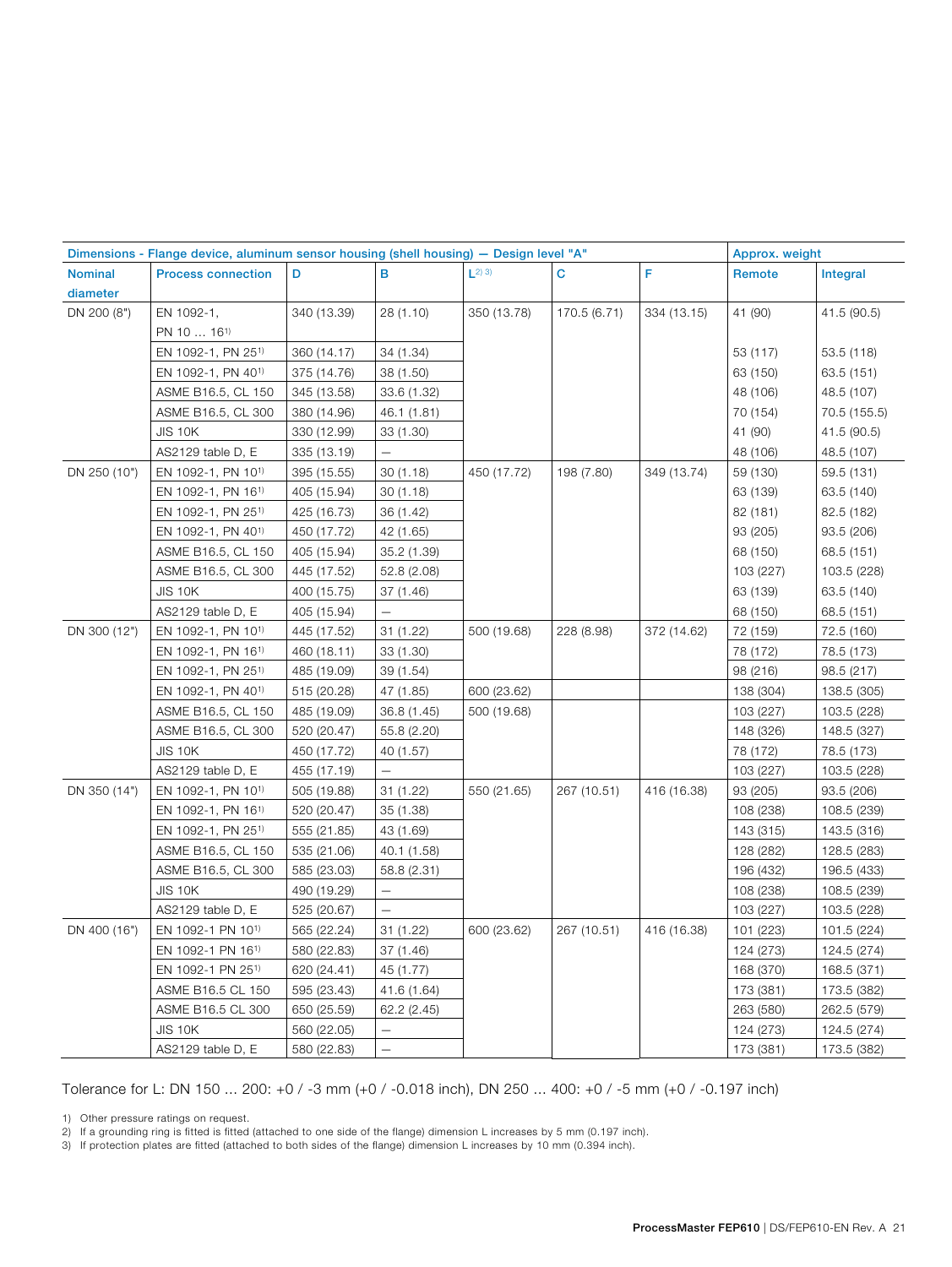#### Flange DN 450 ... 2000 (18 ... 80"), steel sensor housing - Design level "A" All specified dimensions and weights are in mm (inch) or kg (lb).





|                | Dimensions - Flange device, steel sensor housing - Design level "A" |               |                          |                        |             |             | Approx. weight |             |
|----------------|---------------------------------------------------------------------|---------------|--------------------------|------------------------|-------------|-------------|----------------|-------------|
| <b>Nominal</b> | <b>Process connection</b>                                           | D             | в                        | $\lfloor 2 \rfloor$ 3) | C           | F           | Remote         | Integral    |
| diameter       |                                                                     |               |                          |                        |             |             |                |             |
| DN 450         | ASME B16.5, CL 150                                                  | 635 (25.0)    | 44.6 (1.76)              | 686 (27.01)            | 310 (12.20) | 437 (17.20) | 258 (569)      | 258.5 (570) |
| (18")          | AS2129 table D, E                                                   | 640 (25.20)   | $\overline{\phantom{m}}$ |                        |             |             |                |             |
| DN 500         | EN 1092-1, PN 10 <sup>1)</sup>                                      | 670 (26.38)   | 33 (1.30)                | 650 (25.59)            | 310 (12.20) | 437 (17.20) | 188 (415)      | 188.5 (416) |
| (20")          | EN 1092-1, PN 161)                                                  | 715 (28.15)   | 39(1.54)                 |                        |             |             | 238 (525)      | 238.5 (526) |
|                | ASME B16.5, CL 150                                                  | 698.5 (27.50) | 47.9 (1.89)              | 762 (30.0)             |             |             | 298 (657)      | 298.5 (658) |
|                | AS2129 table D, E                                                   | 705 (27.76)   |                          | 650 (25.59)            |             |             |                |             |
| DN 600         | EN 1092-1, PN 101)                                                  | 780 (30.71)   | 33 (1.30)                | 780 (30.71)            | 361 (14.21) | 490 (19.29) | 338 (745)      | 338.5 (746) |
| (24")          | EN 1092-1, PN 161)                                                  | 840 (33.07)   | 41 (1.61)                |                        |             |             | 316 (697)      | 316.5 (698) |
|                | ASME B16.5, CL 150                                                  | 812.8 (32.0)  | 52.8 (2.08)              | 914 (35.98)            |             |             | 423 (933)      | 423.5 (934) |
|                | AS2129 table D. E                                                   | 825 (32.48)   |                          | 780 (30.71)            |             |             |                |             |

Tolerance for L: DN 450 ... 500: +0 / -3 mm (+0 / -0.018 inch), DN 600 ... 2000:+0 / -10 mm (+0 / -0.394 inch)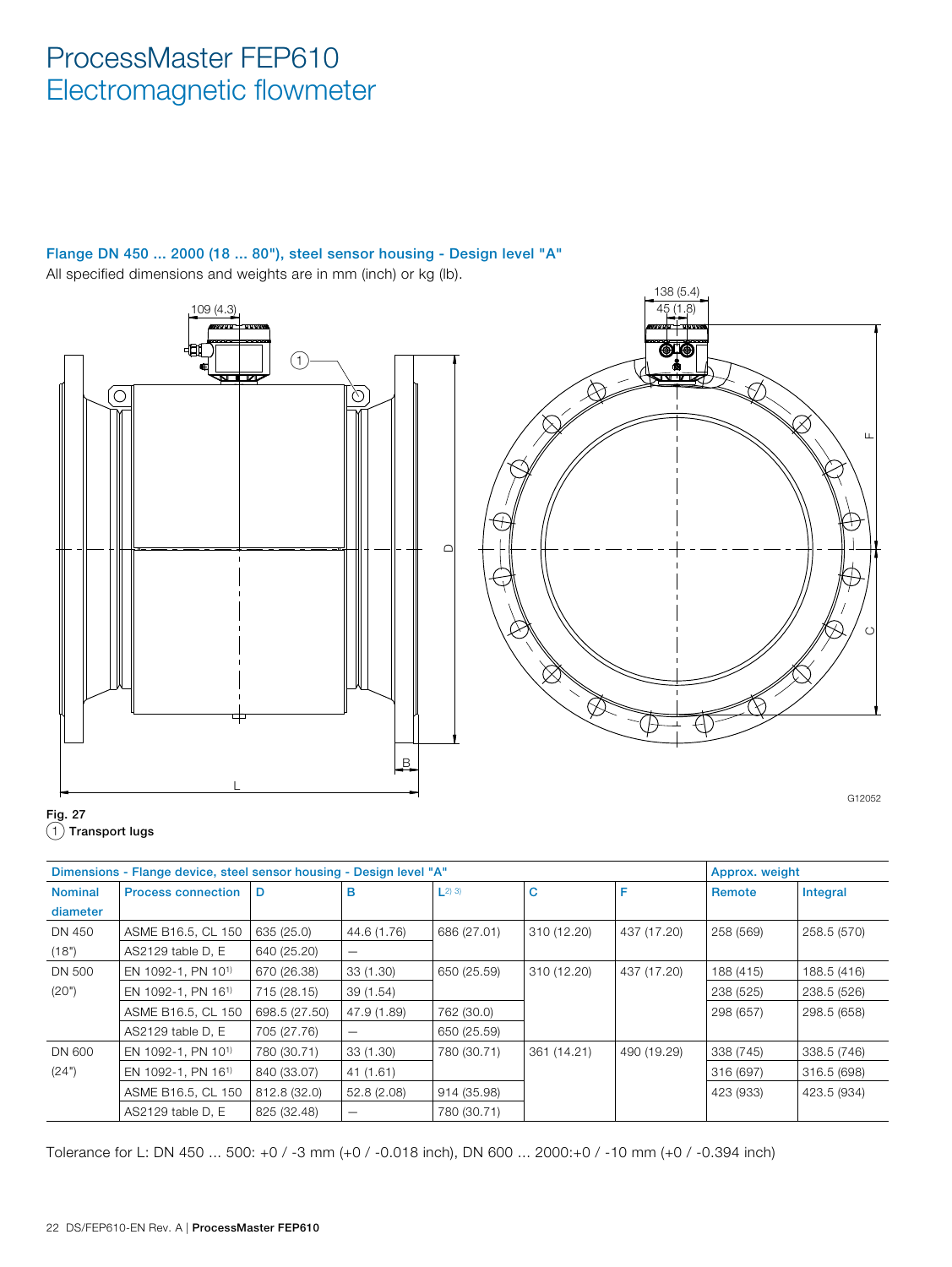| Dimensions - Flange device, steel sensor housing - Design level "A" |                           |                |             |                        | Approx. weight |              |             |               |
|---------------------------------------------------------------------|---------------------------|----------------|-------------|------------------------|----------------|--------------|-------------|---------------|
| <b>Nominal</b>                                                      | <b>Process connection</b> | D              | в           | $\lfloor 2 \rfloor$ 3) | C              | F            | Remote      | Integral      |
| diameter                                                            |                           |                |             |                        |                |              |             |               |
| <b>DN 700</b>                                                       | EN 1092-1, PN 101)        | 895 (35.24)    | 35 (1.38)   | 910 (35.83)            | 405 (15.94)    | 534 (21.02)  | 318 (701)   | 318.5 (702)   |
| (28")                                                               | EN 1092-1, PN 161)        | 910 (35.83)    | 36 (1.42)   |                        |                |              | 438 (966)   | 438.5 (967)   |
|                                                                     | ASME B16.47, CL 150       | 836.7 (32.94)  | 49.5 (1.95) |                        |                |              | 348 (767)   | 348.5 (768)   |
| <b>DN 750</b>                                                       | ASME B16.5, CL 150        | 888 (34.96)    | 44.5 (1.75) | 990 (38.96)            | 431 (16.97)    | 560 (22.05)  | 474 (1045)  | 474.5 (1046)  |
| (30")                                                               |                           |                |             |                        |                |              |             |               |
| <b>DN 800</b>                                                       | EN 1092-1, PN 101)        | 1015 (39.96)   | 37 (1.46)   | 1040 (40.94)           | 455 (17.91)    | 584 (22.99)  | 418 (922)   | 418.5 (923)   |
| (32")                                                               | EN 1092-1, PN 161)        | 1025 (40.35)   | 43 (1.69)   |                        |                |              | 488 (1076)  | 488.5 (1077)  |
|                                                                     | ASME B16.47, CL 150       | 942 (37.09)    | 51(2.01)    |                        |                |              | 498 (1098)  | 498.5 (1099)  |
| DN 900                                                              | EN 1092-1, PN 101)        | 1115 (43.90)   | 39 (1.54)   | 1170 (46.06)           | 505 (19.88)    | 635 (25.0)   | 503 (1109)  | 503.5 (1110)  |
| (36")                                                               | EN 1092-1, PN 161)        | 1125 (44.29)   | 45 (1.77)   |                        |                |              | 588 (1296)  | 588.5 (1297)  |
|                                                                     | ASME B16.47, CL 150       | 1157.1 (41.62) | 57.3 (2.26) |                        |                |              | 678 (1495)  | 678.5 (1496)  |
| DN 1000                                                             | EN 1092-1, PN 101)        | 1230 (48.43)   | 39 (1.54)   | 1300 (51.18)           | 555 (21.85)    | 685 (26.97)  | 688 (1516)  | 688.5 (1517)  |
| (40")                                                               | EN 1092-1, PN 161)        | 1255 (49.41)   | 47 (1.85)   |                        |                |              | 848 (1869)  | 848.5 (1870)  |
|                                                                     | ASME B16.47, CL 150       | 1174.8 (46.25) | 60.6 (2.39) |                        |                |              | 878 (1936)  | 878.5 (1937)  |
| DN 1050                                                             | ASME B16.47, CL 150       | 1067 (42.01)   | 58.7 (2.31) | 1365 (53.74)           | 607 (23.90)    | 737 (29.02)  | 930 (2050)  | 930.5 (2051)  |
| (42")                                                               |                           |                |             |                        |                |              |             |               |
| DN 1100                                                             | ASME B16.47, CL 150       | 1118 (44.02)   | 60.5 (2.38) | 1430 (56.30)           | 607 (23.90)    | 737 (29.02)  | 960 (2116)  | 960.5 (2117)  |
| (44")                                                               |                           |                |             |                        |                |              |             |               |
| DN 1200                                                             | EN 1092-1, PN 101)        | 1455 (57.28)   | 43 (1.69)   | 1560 (61.42)           | 660 (25.98)    | 791 (31.14)  | 928 (2046)  | 928.5 (2047)  |
| (48")                                                               | EN 1092-1, PN 161)        | 1485 (58.46)   | 53 (2.09)   |                        |                |              | 1118 (2465) | 1118.5 (2466) |
| DN 1400                                                             | EN 1092-1 PN 101)         | 1675 (65.94)   | 47 (1.85)   | 1820 (71.65)           | 755 (29.72)    | 885 (34.84)  | 1208 (2663) | 1208.5 (2664) |
| (56")                                                               | EN 1092-1 PN 161)         | 1685 (66.34)   | 57 (2.24)   |                        |                |              | 1758 (3876) | 1758.5 (3877) |
| DN 1500                                                             | ASME B16.47, CL 150       | 1676 (65.98)   | 76.2 (3.00) | 1950 (76.77)           | 807 (31.77)    | 937 (36.89)  | 1950 (4299) | 1950.5 (4300) |
| (60")                                                               |                           |                |             |                        |                |              |             |               |
| DN 1600                                                             | EN 1092-1 PN 101)         | 1915 (75.39)   | 51(2.01)    | 2080 (81.89)           | 865 (34.06)    | 996 (39.21)  | 1628 (3589) | 1628.5 (3590) |
| (64")                                                               | EN 1092-1 PN 161)         | 1930 (75.98)   | 63 (2.48)   |                        |                |              | 2148 (4736) | 2148.5 (4737) |
| DN 1800                                                             | EN 1092-1 PN 101)         | 2115 (83.27)   | 55 (2.17)   | 2340 (92.13)           | 980 (38.58)    | 1111 (43.74) | 2228 (4912) | 2228.5 (4913) |
| (72")                                                               | EN 1092-1 PN 161)         | 2130 (83.86)   | 67 (2.64)   |                        |                |              | 2898 (6389) | 2898.5 (6390) |
| DN 2000                                                             | EN 1092-1 PN 101)         | 2325 (91.54)   | 59 (2.32)   | 2600 (102.36)          | 1090 (42.91)   | 1221 (48.07) | 1878 (4140) | 1878.5 (4141) |
| (80")                                                               | EN 1092-1 PN 161)         | 2345 (92.32)   | 71 (2.80)   |                        |                |              | 2648 (5838) | 2648.5 (5839) |

Tolerance for L: DN 600 ... 2000:+0 / -10 mm (+0 / -0.394 inch)

1) Other pressure ratings on request.

2) If a grounding ring is fitted (attached to one side of the flange) dimension L increases by 5 mm (0.197 inch).

3) If protection plates are fitted (attached to both sides of the flange) dimension L increases by 10 mm (0.394 inch).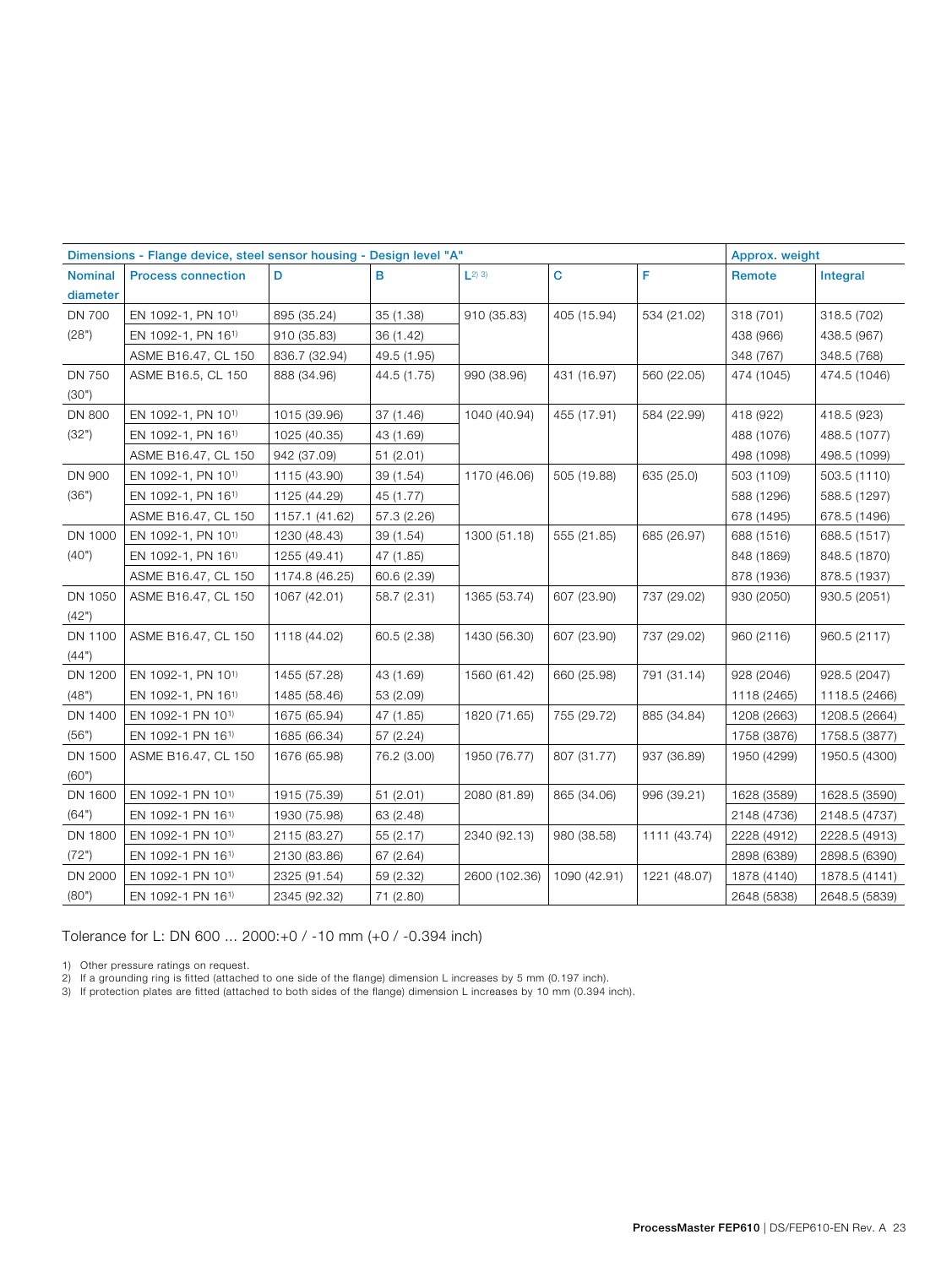#### Flange DN 25 ... 125 (1 ... 5"), cast iron sensor housing — Design level "B"

All specified dimensions and weights are in mm (inch) or kg (lb).





G12044

#### Fig. 28

|                            | Dimensions - Flange device, cast iron sensor housing - Design level "B" |            |             |                        |            | Approx. weight |          |
|----------------------------|-------------------------------------------------------------------------|------------|-------------|------------------------|------------|----------------|----------|
| <b>Nominal</b><br>diameter | <b>Process connection</b>                                               | D          | в           | $\lfloor 2 \rfloor$ 3) | F          | Remote         | Integral |
| DN 25 (1")                 | EN 1092-1, PN 40 <sup>1)</sup>                                          | 115 (4.53) | 23.1(0.91)  | 200 (7.84)             | 180 (7.09) | 5(11)          | 6(13)    |
|                            | ASME B16.5, CL 150                                                      | 115 (4.53) | 23.1(0.91)  |                        |            |                |          |
|                            | ASME B16.5, CL 300                                                      | 125 (4.92) | 22 (0.87)   |                        |            |                |          |
|                            | JIS 5K                                                                  | 95 (3.74)  | 15.5(0.61)  |                        |            | 4(9)           | 5(11)    |
|                            | <b>JIS10K, 20K</b>                                                      | 115 (4.53) | 23.1 (0.91) |                        |            | 5(11)          | 6(13)    |
|                            | AS2129 table D, E                                                       | 115 (4.53) | 23.1(0.91)  |                        |            |                |          |
| <b>DN 32</b>               | EN 1092-1, PN 401)                                                      | 150 (5.91) | 25 (0.98)   | 200 (7.84)             | 185 (7.28) | 6(13)          | 7(15)    |
| (1 1/4")                   | ASME B16.5 CL 150                                                       | 150 (5.91) | 25 (0.98)   |                        |            |                |          |
|                            | ASME B16.5 CL 300                                                       | 135 (5.31) | 23 (0.91)   |                        |            |                |          |
|                            | JIS 5K, 10K, 20K                                                        | 150 (5.91) | 25(0.98)    |                        |            |                |          |
|                            | AS2129 table D, E                                                       | 150 (5.91) | 25 (0.98)   |                        |            |                |          |
| <b>DN 40</b>               | EN 1092-1, PN 401)                                                      | 150 (5.91) | 23.5(0.93)  | 200 (7.84)             | 190 (7.48) | 7(15)          | 8(18)    |
| (1 1/2")                   | ASME B16.5 CL 150                                                       | 150 (5.91) | 23.5 (0.93) |                        |            |                |          |
|                            | ASME B16.5 CL 300                                                       | 155 (6.10) | 25 (0.98)   |                        |            | 8(18)          | 9(20)    |
|                            | JIS 5K                                                                  | 120 (4.72) | 17.5 (0.69) |                        |            | 5(11)          | 6(13)    |
|                            | <b>JIS 10K</b>                                                          | 140 (5.51) | 21.5(0.85)  |                        |            | 6(13)          | 7(15)    |
|                            | <b>JIS 20K</b>                                                          | 140 (5.51) | 23.5(0.93)  |                        |            |                |          |
|                            | AS2129 table D                                                          | 150 (5.91) | 23.5(0.93)  |                        |            | 7(15)          | 8(18)    |
|                            | AS2129 table E                                                          | 135 (5.31) | 23.5(0.93)  |                        |            | 5(11)          | 6(13)    |

Tolerance for L: +0 / -3 mm (+0 / -0.018 inch)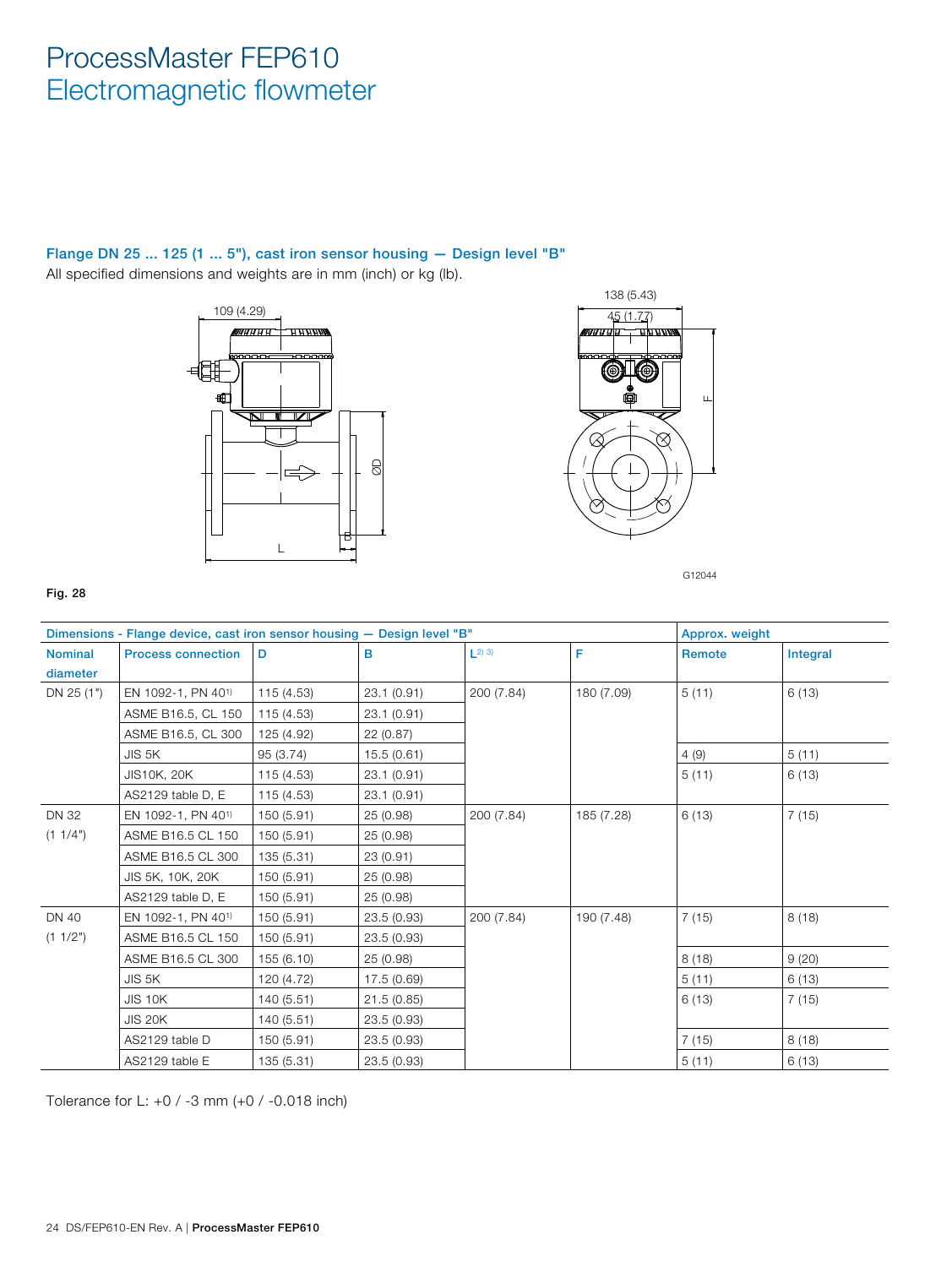| Dimensions - Flange device, cast iron sensor housing - Design level "B" |                                                            |             |             |                       |            | Approx. weight |           |
|-------------------------------------------------------------------------|------------------------------------------------------------|-------------|-------------|-----------------------|------------|----------------|-----------|
| <b>Nominal</b>                                                          | <b>Process connection</b>                                  | D           | в           | $\lfloor 2 \rfloor 3$ | F          | Remote         | Integral  |
| diameter                                                                |                                                            |             |             |                       |            |                |           |
| DN 50 (2")                                                              | EN 1092-1, PN 401)                                         | 165 (6.50)  | 27 (1.06)   | 200 (7.84)            | 193 (7.60) | 9(20)          | 10 (22)   |
|                                                                         | ASME B16.5 CL 150                                          | 165 (6.50)  | 27 (1.06)   |                       |            |                |           |
|                                                                         | ASME B16.5 CL 300                                          | 165 (6.50)  | 27 (1.06)   |                       |            |                |           |
|                                                                         | JIS 5K                                                     | 130 (5.12)  | 20 (0.79)   |                       |            | 6(13)          | 7(15)     |
|                                                                         | <b>JIS 10K</b>                                             | 165 (6.50)  | 27 (1.06)   |                       |            | 7(15)          | 8(18)     |
|                                                                         | <b>JIS 20K</b>                                             | 155 (6.10)  | 24 (0.94)   |                       |            |                |           |
|                                                                         | AS2129 table D, E                                          | 150 (5.91)  | 18.5 (0.73) |                       |            |                |           |
| DN 65                                                                   | EN 1092-1, PN16,                                           | 185 (7.28)  | 30(1.18)    | 200 (7.87)            | 207 (8.15) | 11(24)         | 12 (26)   |
| (21/2")                                                                 | PN 40 <sup>1)</sup>                                        |             |             |                       |            |                |           |
|                                                                         | ASME B16.5 CL 150                                          | 180 (7.09)  | 30(1.18)    |                       |            | 11(24)         | 12 (26)   |
|                                                                         | ASME B16.5 CL 300                                          | 190 (7.48)  | 29 (1.14)   |                       |            | 12 (26)        | 13 (29)   |
|                                                                         | JIS 5K, 10K, 20K                                           | 185 (7.28)  | 30(1.18)    |                       | 11(24)     | 12 (26)        |           |
|                                                                         | AS2129 table D, E                                          | 165 (6.50)  | 18 (0.71)   |                       |            | 9(20)          | 10 (22)   |
| DN 80 (3")                                                              | EN 1092-1, PN 401)<br>30(1.18)<br>200 (7.87)<br>205 (8.07) | 211 (8.31)  | 13 (29)     | 14 (31)               |            |                |           |
|                                                                         | ASME B16.5 CL 150                                          | 205 (8.07)  | 30(1.18)    |                       |            | 13 (29)        | 14 (31)   |
|                                                                         | ASME B16.5 CL 300                                          | 210 (8.27)  | 33 (1.30)   |                       |            | 16 (35)        | 17 (37)   |
|                                                                         | <b>JIS 5K, 10K</b>                                         | 205 (8.07)  | 30(1.18)    |                       |            | 13 (29)        | 14 (31)   |
|                                                                         | <b>JIS 20K</b>                                             | 200 (7.87)  | 28.5 (1.12) |                       |            | 12 (26)        | 13 (29)   |
|                                                                         | AS2129 table D, E                                          | 205 (8.07)  | 30(1.18)    |                       |            | 13 (29)        | 14 (31)   |
| DN 100 (4")                                                             | EN 1092-1, PN 161)                                         | 235 (9.25)  | 29 (1.14)   | 250 (9.84)            | 242 (8.53) | 15 (33)        | 15.5(34)  |
|                                                                         | EN 1092-1, PN 401)                                         | 235 (9.25)  | 28 (1.10)   |                       |            | 17 (37)        | 17.5 (39) |
|                                                                         | ASME B16.5 CL 150                                          | 235 (9.25)  | 29 (1.14)   |                       |            | 15 (33)        | 15.5 (34) |
|                                                                         | ASME B16.5 CL 300                                          | 255 (10.04) | 38.5 (1.52) |                       |            | 25(55)         | 25.5(56)  |
|                                                                         | JIS 5K                                                     | 200 (7.87)  | 24 (0.94)   |                       |            | 12 (26)        | 13 (29)   |
|                                                                         | <b>JIS 10K, 20K</b>                                        | 235 (9.25)  | 29 (1.14)   |                       |            | 15 (33)        | 16 (35)   |
|                                                                         | AS2129 table D, E                                          | 235 (9.25)  | 29 (1.14)   |                       |            | 15 (33)        | 16 (35)   |
| DN 125 (5")                                                             | EN 1092-1, PN 161)                                         | 270 (10.63) | 38.5 (1.52) | 250 (9.84)            | 254 (10.0) | 20(44)         | 21 (46)   |
|                                                                         | EN 1092-1, PN 40 <sup>1)</sup>                             | 270 (10.63) | 36 (1.42)   |                       |            | 20(44)         | 21(46)    |
|                                                                         | ASME B16.5 CL 150                                          | 270 (10.63) | 38.5 (1.52) |                       |            | 20(44)         | 21(46)    |
|                                                                         | ASME B16.5 CL 300                                          | 280 (11.02) | 42 (1.65)   |                       |            | 31 (68)        | 32 (70)   |
|                                                                         | JIS 5K, 10K, 20K                                           | 270 (10.63) | 38.5 (1.52) |                       |            | 20(44)         | 21(46)    |
|                                                                         | AS2129 table D, E                                          | 270 (10.63) | 38 (1.50)   |                       |            | 20 (44)        | 21(46)    |

Tolerance for L: +0 / -3 mm (+0 / -0.018 inch)

1) Other pressure ratings on request.

- 2) If a grounding ring is fitted (attached to one side of the flange), dimension L increases by 5 mm (0.197 inch).
- 3) If protection plates are fitted (attached to both sides of the flange), dimension L increases by 10 mm (0.394 inch).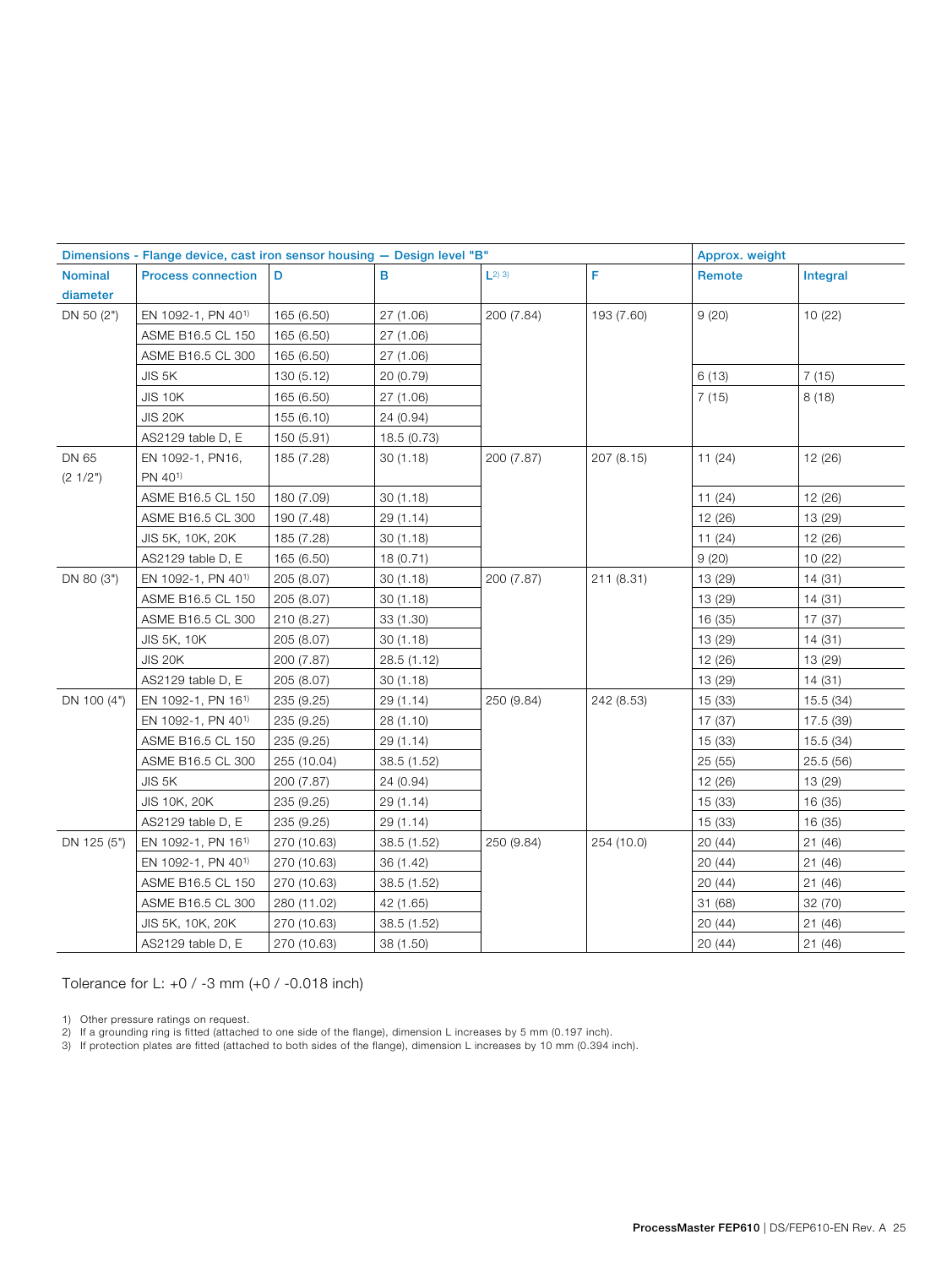### Flange DN 150 ... 600 (1 ... 24"), cast iron sensor housing — Design level "B"

All specified dimensions and weights are in mm (inch) or kg (lb).





Fig. 29 1 Transport lugs

|                | Dimensions - Flange device, cast iron sensor housing - Design level "B" |             |             |                        |             | <b>Approx weight</b> |          |
|----------------|-------------------------------------------------------------------------|-------------|-------------|------------------------|-------------|----------------------|----------|
| <b>Nominal</b> | <b>Process connection</b>                                               | D           | в           | $\lfloor 2 \rfloor$ 3) | F           | Remote               | Integral |
| diameter       |                                                                         |             |             |                        |             |                      |          |
| DN 150         | EN 1092-1, PN 161)                                                      | 300 (11.81) | 31.5(1.24)  | 300 (11.81)            | 275 (10.83) | 40 (88)              | 41 (90)  |
| (6")           | EN 1092-1, PN 401)                                                      | 300 (11.81) | 38.5 (1.52) |                        |             | 40 (88)              | 41 (90)  |
|                | ASME B16.5 CL 150                                                       | 300 (11.81) | 32.5 (1.28) |                        |             | 35 (77)              | 36 (79)  |
|                | ASME B16.5 CL 300                                                       | 320 (12.60) | 44 (1.73)   |                        |             | 46 (101)             | 47 (104) |
|                | <b>JIS 5K, 10K</b>                                                      | 300 (11.81) | 31 (1.22)   |                        |             | 40 (88)              | 41 (90)  |
|                | <b>JIS 20K</b>                                                          | 305 (12.01) | 36.5 (1.44) |                        |             | 36 (79)              | 37 (82)  |
|                | AS2129 table D                                                          | 300 (11.81) | 31(1.22)    |                        |             | 40 (88)              | 41 (90)  |
|                | AS2129 table E                                                          | 280 (11.02) | 24 (0.94)   |                        |             | 30 (66)              | 31 (68)  |
| <b>DN 200</b>  | EN 1092-1, PN 10, PN 161)                                               | 375 (14.76) | 35 (1.38)   | 350 (13.78)            | 301 (11.85) | 65 (143)             | 66 (145) |
| (8")           | EN 1092-1 PN 251)                                                       | 360 (14.17) | 40 (1.57)   |                        |             | 51 (112)             | 52 (115) |
|                | EN 1092-1 PN 40 <sup>1)</sup>                                           | 375 (14.76) | 44 (1.73)   |                        |             | 58 (128)             | 59 (130) |
|                | ASME B16.5 CL 150                                                       | 375 (14.76) | 35 (1.38)   |                        |             | 65 (143)             | 66 (145) |
|                | ASME B16.5 CL 300                                                       | 380 (14.96) | 51(2.01)    |                        |             | 66 (146)             | 67 (148) |
|                | JIS 5K                                                                  | 320 (12.60) | 28 (1.10)   |                        |             | 37 (82)              | 38 (84)  |
|                | JIS 10K                                                                 | 330 (12.99) | 30(1.18)    |                        |             | 39 (86)              | 40 (88)  |
|                | <b>JIS 20K</b>                                                          | 375 (14.76) | 35 (1.38)   |                        |             | 65 (143)             | 66 (145) |
|                | AS2129 table D, E                                                       | 335 (13.19) | 35 (1.38)   |                        |             | 50 (110)             | 51 (112) |

Tolerance for L: DN 150 ... 200 +0 / -3 mm (+0 / -0.018 inch), DN 250 ... 600 +0 / -5 mm (+0 / -0.197 inch)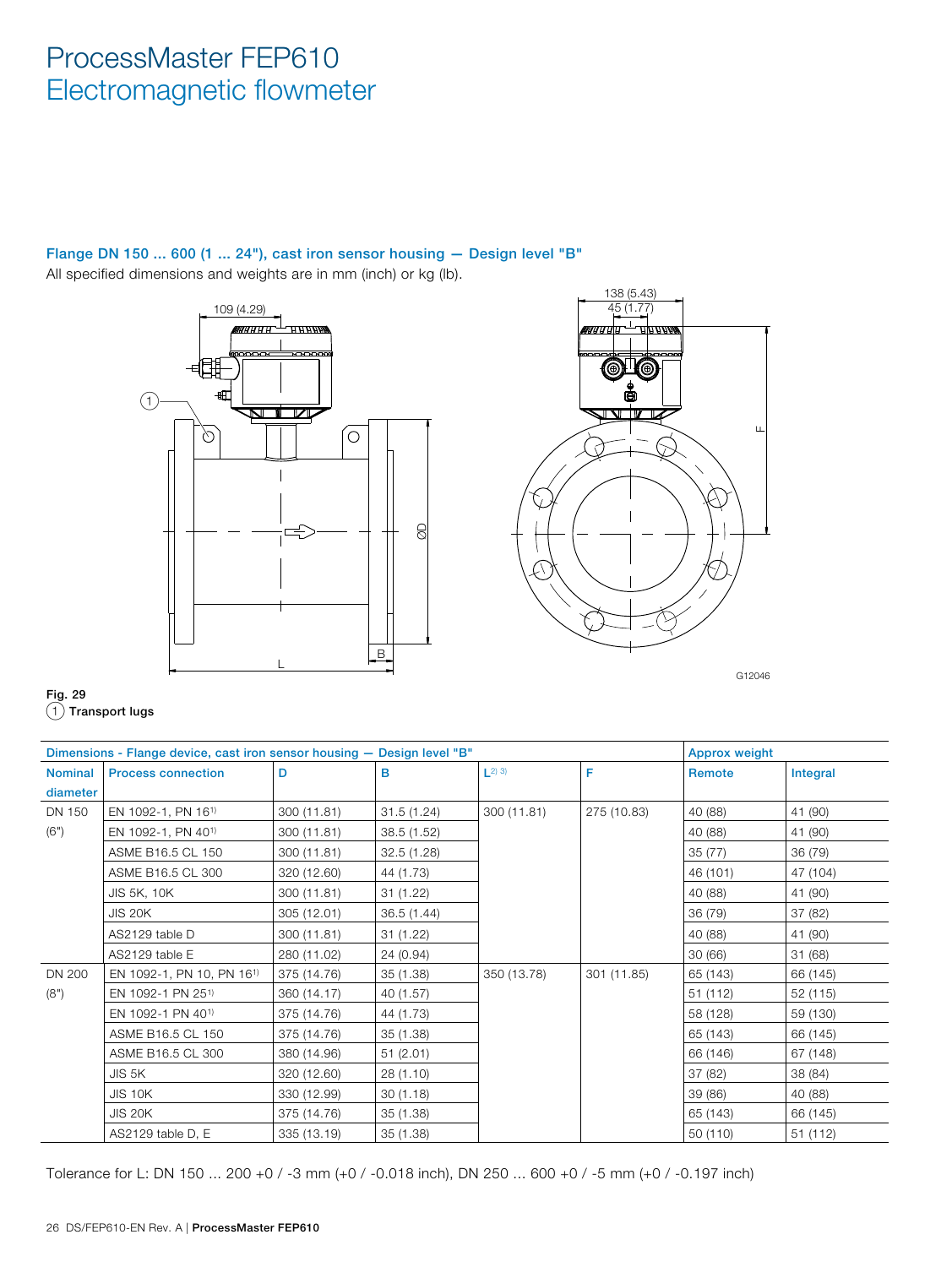|                | Dimensions - Flange device, cast iron sensor housing - Design level "B" |               |             |                        |             | <b>Approx weight</b> |           |
|----------------|-------------------------------------------------------------------------|---------------|-------------|------------------------|-------------|----------------------|-----------|
| <b>Nominal</b> | <b>Process connection</b>                                               | D             | B           | $\lfloor 2 \rfloor$ 3) | F           | Remote               | Integral  |
| diameter       |                                                                         |               |             |                        |             |                      |           |
| DN 250         | EN 1092-1, PN 101)                                                      | 395 (15.55)   | 37 (1.46)   | 450 (17.72)            | 326 (12.83) | 48 (106)             | 49 (108)  |
| (10")          | EN 1092-1, PN 161)                                                      | 405 (15.94)   | 37 (1.46)   |                        |             | 48 (106)             | 49 (108)  |
|                | EN 1092-1, PN 25 <sup>1)</sup>                                          | 425 (16.73)   | 40 (1.57)   |                        |             | 59 (130)             | 60 (132)  |
|                | EN 1092-1, PN 401)                                                      | 450 (17.72)   | 47 (1.85)   |                        |             | 89 (196)             | 90 (198)  |
|                | ASME B16.5, CL 150                                                      | 405 (15.94)   | 45.5 (1.79) |                        |             | 70 (154)             | 71 (156)  |
|                | ASME B16.5, CL 300                                                      | 444.5 (17.50) | 61(2.40)    |                        |             | 95 (209)             | 96 (211)  |
|                | JIS 5K, 10K                                                             | 405 (15.94)   | 37 (1.46)   |                        |             | 48 (106)             | 49 (108)  |
|                | <b>JIS 20K</b>                                                          | 430 (16.93)   | 39 (1.45)   |                        |             | 60 (132)             | 61 (135)  |
|                | AS2129 table D, E                                                       | 405 (15.94)   | 37 (1.46)   |                        |             | 48 (106)             | 49 (108)  |
| <b>DN 300</b>  | EN 1092-1, PN 10, PN 161)                                               | 475 (18.70)   | 38.5 (1.52) | 500 (19.68)            | 351 (13.82) | 70 (154)             | 71 (156)  |
| (12")          | EN 1092-1, PN 251)                                                      | 485 (19.09)   | 44 (1.73)   |                        |             | 84 (185)             | 85 (187)  |
|                | EN 1092-1, PN 401)                                                      | 515 (20.28)   | 58 (2.28)   |                        |             | 94 (207)             | 95 (209)  |
|                | ASME B16.5, CL 150                                                      | 485 (19.09)   | 50.5 (1.99) |                        |             | 110 (242)            | 111 (245) |
|                | ASME B16.5, CL 300                                                      | 521 (20.51)   | 69 (2.72)   |                        |             | 140 (308)            | 141 (311) |
|                | JIS 5K, 10K                                                             | 475 (18.70)   | 38.5 (1.52) |                        |             | 60 (132)             | 61 (134)  |
|                | <b>JIS 20K</b>                                                          | 480 (18.90)   | 42 (1.65)   |                        |             | 80 (176)             | 81 (178)  |
|                | AS2129 table D, E                                                       | 475 (18.70)   | 38.5 (1.52) |                        |             | 60 (132)             | 61 (134)  |
| <b>DN 350</b>  | EN 1092-1, PN 101)                                                      | 505 (19.88)   | 35 (1.38)   | 550 (21.65)            | 374 (14.72) | 74 (163)             | 75 (165)  |
| (14")          | EN 1092-1, PN 16 <sup>1)</sup>                                          | 520 (20.47)   | 40 (1.57)   |                        |             | 86 (190)             | 87 (192)  |
|                | EN 1092-1, PN 251)                                                      | 555 (21.85)   | 47 (1.85)   |                        |             | 121 (267)            | 122 (269) |
|                | ASME B16.5, CL 150                                                      | 533 (20.98)   | 54 (2.13)   |                        |             | 103 (227)            | 104 (229) |
|                | ASME B16.5, CL 300                                                      | 584 (22.99)   | 80 (3.15)   |                        |             | 196 (432)            | 197 (434) |
|                | JIS 5K                                                                  | 480 (18.90)   | 29 (1.14)   |                        |             | 59 (130)             | 60 (132)  |
|                | <b>JIS 10K</b>                                                          | 490 (19.29)   | 31 (1.22)   |                        |             | 63 (139)             | 64 (141)  |
|                | <b>JIS 20K</b>                                                          | 540 (21.26)   | 45 (1.77)   |                        |             | 100 (220)            | 101 (222) |
|                | AS2129 table D                                                          | 525 (20.67)   | 27 (1.06)   |                        |             | 68 (150)             | 69 (152)  |
|                | AS2129 table E                                                          | 525 (20.67)   | 38 (1.50)   |                        |             | 86 (189)             | 87 (192)  |
| <b>DN 400</b>  | EN 1092-1, PN 10 <sup>1</sup>                                           | 565 (22.24)   | 37 (1.46)   | 600 (23.62)            | 398 (15.67) | 93 (205)             | 94 (207)  |
| (16")          | EN 1092-1, PN 161)                                                      | 580 (22.83)   | 43 (1.69)   |                        |             | 109 (240)            | 110 (242) |
|                | EN 1092-1, PN 251)                                                      | 620 (24.41)   | 53 (2.09)   |                        |             | 162 (357)            | 163 (359) |
|                | ASME B16.5, CL 150                                                      | 597 (23.50)   | 57 (2.24)   |                        |             | 130 (287)            | 131 (289) |
|                | ASME B16.5, CL 300                                                      | 648 (25.50)   | 88 (3.46)   |                        |             | 262 (577)            | 263 (579) |
|                | JIS 5K                                                                  | 540 (21.26)   | 29 (1.14)   |                        |             | 72 (158)             | 73 (160)  |
|                | <b>JIS 10K</b>                                                          | 560 (22.05)   | 33 (1.30)   |                        |             | 84 (185)             | 85 (187)  |
|                | <b>JIS 20K</b>                                                          | 605 (23.82)   | 51(2.01)    |                        |             | 137 (302)            | 138 (304) |
|                | AS2129 table D                                                          | 580 (22.83)   | 30 (1.20)   |                        |             | 86 (189)             | 87 (191)  |
|                | AS2129 table E                                                          | 580 (22.83)   | 39 (1.54)   |                        |             | 102 (225)            | 103 (227) |

Tolerance for L: DN 150 ... 200 +0 / -3 mm (+0 / -0.018 inch), DN 250 ... 600 +0 / -5 mm (+0 / -0.197 inch)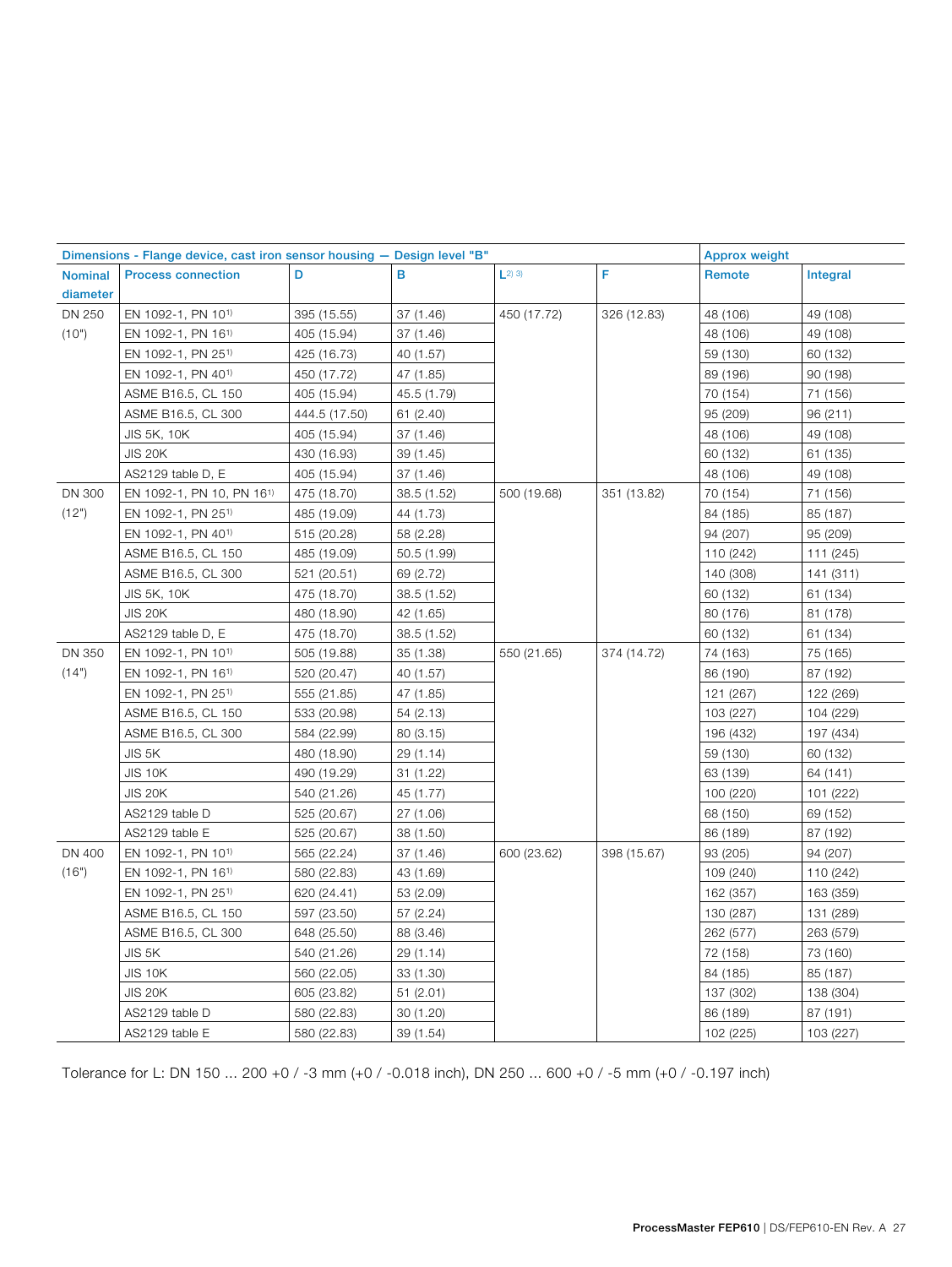|                | Dimensions - Flange device, cast iron sensor housing - Design level "B" |               |            |                       |             | <b>Approx weight</b> |            |
|----------------|-------------------------------------------------------------------------|---------------|------------|-----------------------|-------------|----------------------|------------|
| <b>Nominal</b> | <b>Process connection</b>                                               | D             | в          | $\lfloor 2 \rfloor 3$ | F           | Remote               | Integral   |
| diameter       |                                                                         |               |            |                       |             |                      |            |
| DN 450         | EN 1092-1, PN 101)                                                      | 615 (24.21)   | 41 (1.61)  | 600 (23.62)           | 423 (16.65) | 111 (245)            | 112 (247)  |
| (18")          | EN 1092-1, PN 16 <sup>1)</sup>                                          | 640 (25.20)   | 47 (1.85)  |                       |             | 136 (300)            | 137 (302)  |
|                | EN 1092-1, PN 251)                                                      | 670 (26.38)   | 59 (2.32)  |                       |             | 208 (458)            | 209 (460)  |
|                | ASME B16.5, CL 150                                                      | 635 (25.00)   | 66 (2.60)  |                       |             | 144 (317)            | 145 (319)  |
|                | ASME B16.5, CL 300                                                      | 711 (27.99)   | 93 (3.66)  |                       |             | 311 (685)            | 312 (687)  |
|                | JIS 5K                                                                  | 605 (23.82)   | 29 (1.14)  |                       |             | 86 (189)             | 87 (192)   |
|                | <b>JIS 10K</b>                                                          | 620 (24.41)   | 35 (1.38)  |                       |             | 101 (222)            | 102 (224)  |
|                | <b>JIS 20K</b>                                                          | 675 (26.75)   | 53 (2.09)  |                       |             | 173 (381)            | 174 (383)  |
|                | AS2129 table D                                                          | 640 (25.20)   | 30(1.18)   |                       |             | 100 (220)            | 101 (222)  |
|                | AS2129 table E                                                          | 640 (25.20)   | 40 (1.57)  |                       |             | 123 (271)            | 124 (273)  |
| DN 500         | EN 1092-1, PN 101)                                                      | 670 (26.38)   | 43 (1.96)  | 600 (23.62)           | 450 (17.72) | 128 (282)            | 129 (284)  |
| (20")          | EN 1092-1, PN 16 <sup>1)</sup>                                          | 715 (28.15)   | 51(2.01)   |                       |             | 188 (414)            | 189 (416)  |
|                | EN 1092-1, PN 251)                                                      | 730 (28.74)   | 63 (2.48)  |                       |             | 247 (544)            | 248 (546)  |
|                | ASME B16.5, CL 150                                                      | 698.5 (27.50) | 69 (2.72)  |                       |             | 171 (377)            | 172 (379)  |
|                | ASME B16.5, CL 300                                                      | 775 (30.51)   | 99 (3.90)  |                       |             | 364 (802)            | 365 (804)  |
|                | JIS 5K                                                                  | 655 (25.79)   | 24 (0.94)  |                       |             | 94 (207)             | 95 (209)   |
|                | <b>JIS 10K</b>                                                          | 675 (26.57)   | 35 (1.38)  |                       |             | 127 (280)            | 128 (282)  |
|                | <b>JIS 20K</b>                                                          | 730 (28.74)   | 47 (1.85)  |                       |             | 198 (436)            | 199 (438)  |
|                | AS2129 table D                                                          | 705 (27.76)   | 34 (1.34)  |                       |             | 126 (277)            | 127 (280)  |
|                | AS2129 table E                                                          | 705 (27.76)   | 43 (1.69)  |                       |             | 165 (364)            | 166 (366)  |
| DN 600         | EN 1092-1, PN 10 <sup>1)</sup>                                          | 780 (30.71)   | 47 (1.85)  | 800 (31.50)           | 505 (19.88) | 184 (405)            | 185 (408)  |
| (24")          | EN 1092-1, PN 161)                                                      | 840 (33.07)   | 60 (2.36)  |                       |             | 298 (657)            | 299 (259)  |
|                | EN 1092-1, PN 251)                                                      | 845 (33.27)   | 73 (2.87)  |                       |             | 395 (871)            | 396 (873)  |
|                | ASME B16.5, CL 150                                                      | 813 (32.01)   | 80 (3.15)  |                       |             | 276 (608)            | 277 (610)  |
|                | ASME B16.5, CL 300                                                      | 914 (35.98)   | 118 (4.65) |                       |             | 616 (1358)           | 617 (1360) |
|                | JIS 5K                                                                  | 770 (30.31)   | 31 (1.22)  |                       |             | 138 (304)            | 139 (306)  |
|                | <b>JIS 10K</b>                                                          | 795 (31.30)   | 37 (1.46)  |                       |             | 186 (410)            | 187 (412)  |
|                | <b>JIS 20K</b>                                                          | 845 (33.27)   | 59 (2.32)  |                       |             | 270 (595)            | 271 (597)  |
|                | AS2129 table D                                                          | 825 (32.48)   | 47 (1.85)  |                       |             | 186 (410)            | 187 (412)  |
|                | AS2129 table E                                                          | 825 (32.48)   | 53 (2.09)  |                       |             | 263 (579)            | 264 (582)  |

Tolerance for L: DN 250 ... 600 +0 / -5 mm (+0 / -0.197 inch)

1) Other pressure ratings on request.

2) If a grounding ring is fitted (attached to one side of the flange), dimension L increases by 5 mm (0.197 inch).

3) If protection plates are fitted (attached to both sides of the flange), dimension L increases by 10 mm (0.394 inch).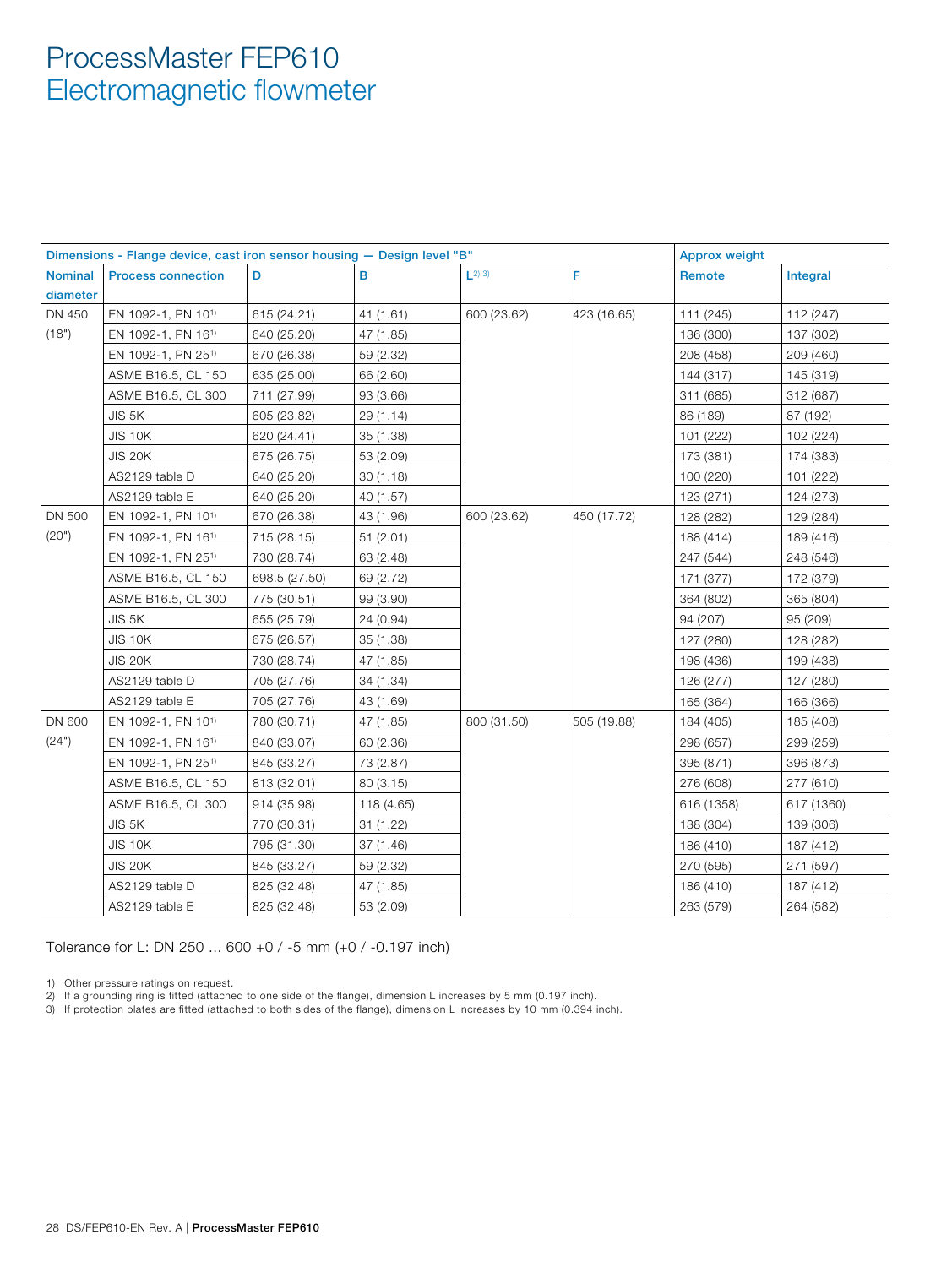### **Transmitter**

#### Features

- 4 ... 20 mA current output.
- Current output in the event of an alarm can be configured to 21 ... 22.6 mA (NAMUR NE43).
- Measuring range: Can be configured between  $0.02... 2 \times Q_{max}$ DN.
- Operating mode for flow measurement can be configured.
- Programmable digital output. Can be configured as frequency output, pulse output or binary output.
- Damping: 0 ... 100 s configurable (1 τ).
- Low flow cut-off: 0 ... 20 % for current and pulse output.
- Empty pipe detection1).
- Simulation of current and binary output (manual process execution).
- 1) Requirements for Empty Pipe detector function: The conductivity of the fluid must be  $\geq 20$  µS/cm Signal cable length must be  $\leq 50$  m (164 ft) Nominal diameter must be ≥ DN 10

#### LCD indicator (option)

- High-contrast LCD indicator.
- Display of the current flow rate as well as the total flow rate.
- Application-specific visualizations which the user can select. Two operator pages can be configured to display multiple values in parallel.
- Plain text fault diagnostics
- Menu-guided parameterization with four buttons.
- "Easy Set-up" function for fast commissioning.
- Parameterization of the device through the front glass with the housing closed.

#### IP rating

— IP 65 / IP 67 in accordance with EN 60529

#### Vibration

In accordance with EN 60068-2

- Maximum deflection: 0.15 mm (0.006 inch) in the 10 ... 58 Hz range
- $-$  Maximum acceleration: 2 g<sup>1)</sup>, in the 58 ... 150 Hz range

1) Peak load

#### Temperature Data

Ambient temperature range

-30 ... 60 °C (-22 ... 140 °F)

#### Storage temperature range

-30 ... 70 °C (-22 ... 158 °F)

#### **NOTE**

When operating below -20 °C (-4 °F), the LCD display can no longer be read and the electronics should be operated with as few vibrations as possible.

Full functionality is assured at temperatures above - 20 °C (-4 °F).

#### Housing design

| Integral mount design |                                |  |
|-----------------------|--------------------------------|--|
| Housing               | Plastic, RAL 9002 (light gray) |  |
| Cable gland           | Polyamide                      |  |

| Remote mount design |                                |
|---------------------|--------------------------------|
| Housing             | Cast aluminum, painted         |
| Paint               | Paint coat $\geq 80$ µm thick, |
|                     | RAL 9002 (light gray)          |
| Cable gland         | Polyamide                      |
| Weight              | 1.8 kg (3.97 lb)               |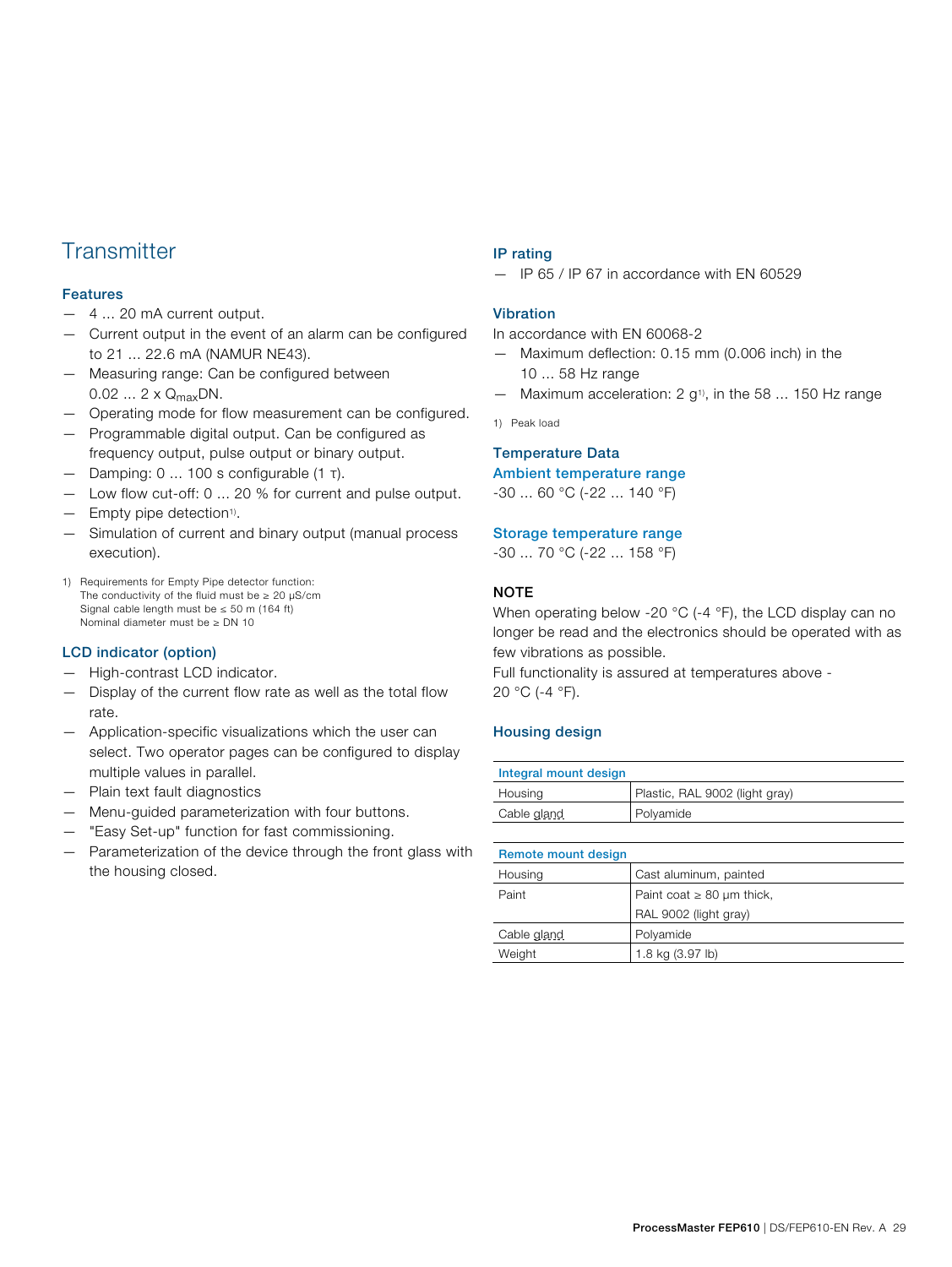#### **Dimensions**



Fig. 30: Mounting dimensions (remote mount design)  $(1)$  Hole pattern for mounting holes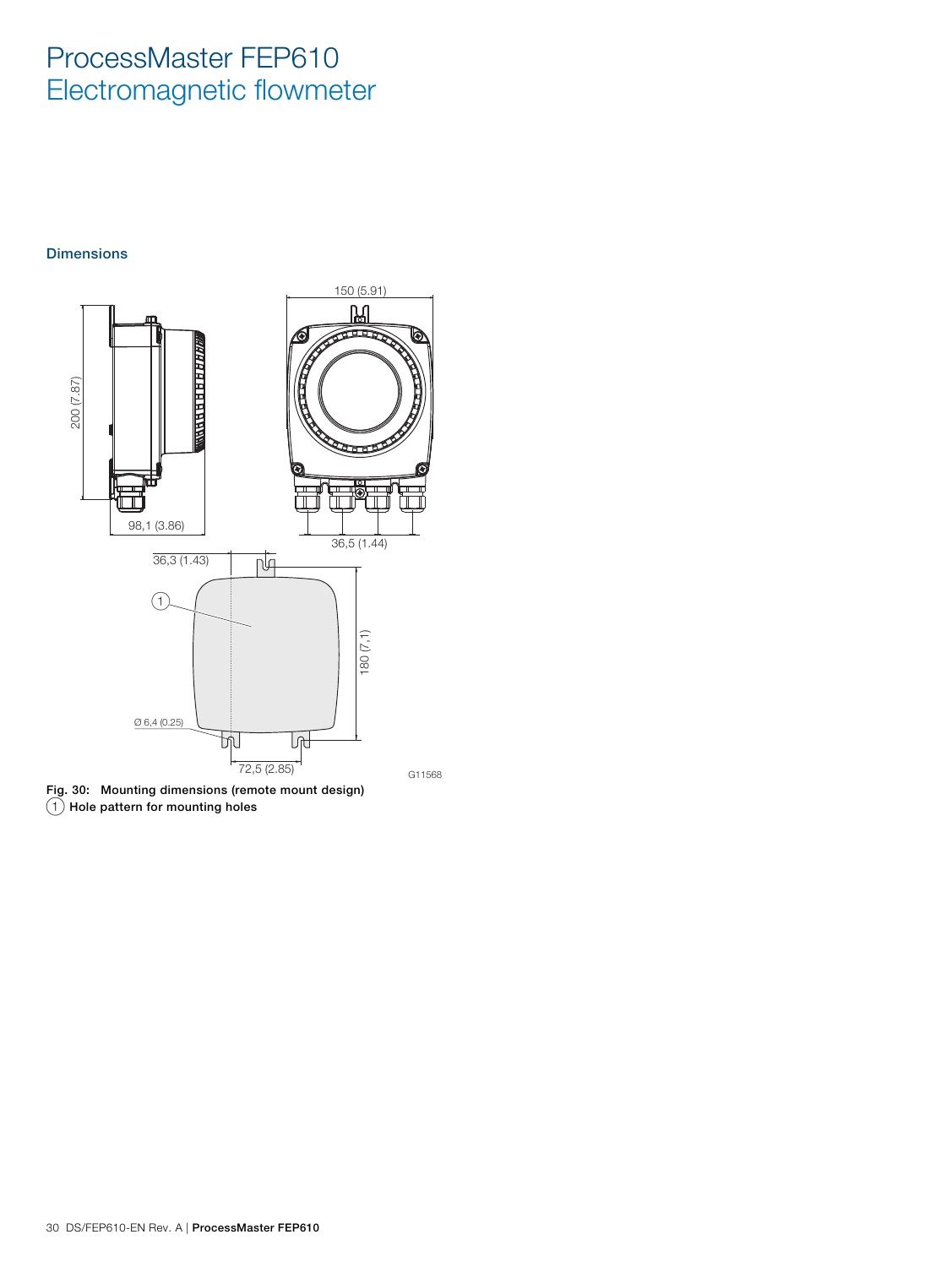### Electrical connections

#### Connection diagram



Fig. 31: Electrical connections

 $(A)$  Connections for power supply and outputs  $(B)$  Connections for signal cable (remote mount design only)

#### NOTE

For detailed information about grounding the transmitter and the flowmeter sensor, please refer to chapter "Grounding" in the Commissioning instruction or the operating instruction.

#### Connections for the power supply

| AC power supply       |                            |  |
|-----------------------|----------------------------|--|
| Terminal              | <b>Function / comments</b> |  |
|                       | Phase                      |  |
| N                     | Neutral conductor          |  |
| PF.<br>$\circledcirc$ | Protective earth (PE)      |  |

| DC voltage supply |                            |  |
|-------------------|----------------------------|--|
| <b>Terminal</b>   | <b>Function / comments</b> |  |
|                   |                            |  |
|                   |                            |  |
| $\bigoplus$       | Protective earth (PE)      |  |

|                 | <b>Connections for outputs</b>                           |  |  |
|-----------------|----------------------------------------------------------|--|--|
| <b>Terminal</b> | <b>Function / comments</b>                               |  |  |
| 31/32           | Active current output                                    |  |  |
|                 | The current output is "active" mode. The source to drive |  |  |
|                 | the 20 mA loop is in-built in the transmitter.           |  |  |
| 41/42           | Passive digital output DO1                               |  |  |
|                 | The output can be configured as a pulse output.          |  |  |
|                 | frequency output or switch output on site.               |  |  |
| 51/52           | Passive digital output DO2                               |  |  |
|                 | The output can be configured as a pulse output.          |  |  |
|                 | frequency output or switch output on site.               |  |  |
|                 | <b>Functional earth</b>                                  |  |  |

#### Connections for the signal cable

Only for remote mount design.

| <b>Terminal</b> | <b>Function / comments</b> | <b>Color</b>    |
|-----------------|----------------------------|-----------------|
| <b>FE</b>       | Not connected              |                 |
| 3               | Measurement potential      | green           |
| $2\mathrm{S}$   | Shield for E2              |                 |
| E <sub>2</sub>  | Signal line                | blue            |
| E <sub>1</sub>  | Signal line                | violet          |
| 1S              | Shield for E1              |                 |
| M1              | Magnet coil                | brown           |
| M <sub>2</sub>  | Magnet coil                | red             |
| 士               | Shield                     |                 |
|                 | Not connected              | orange / yellow |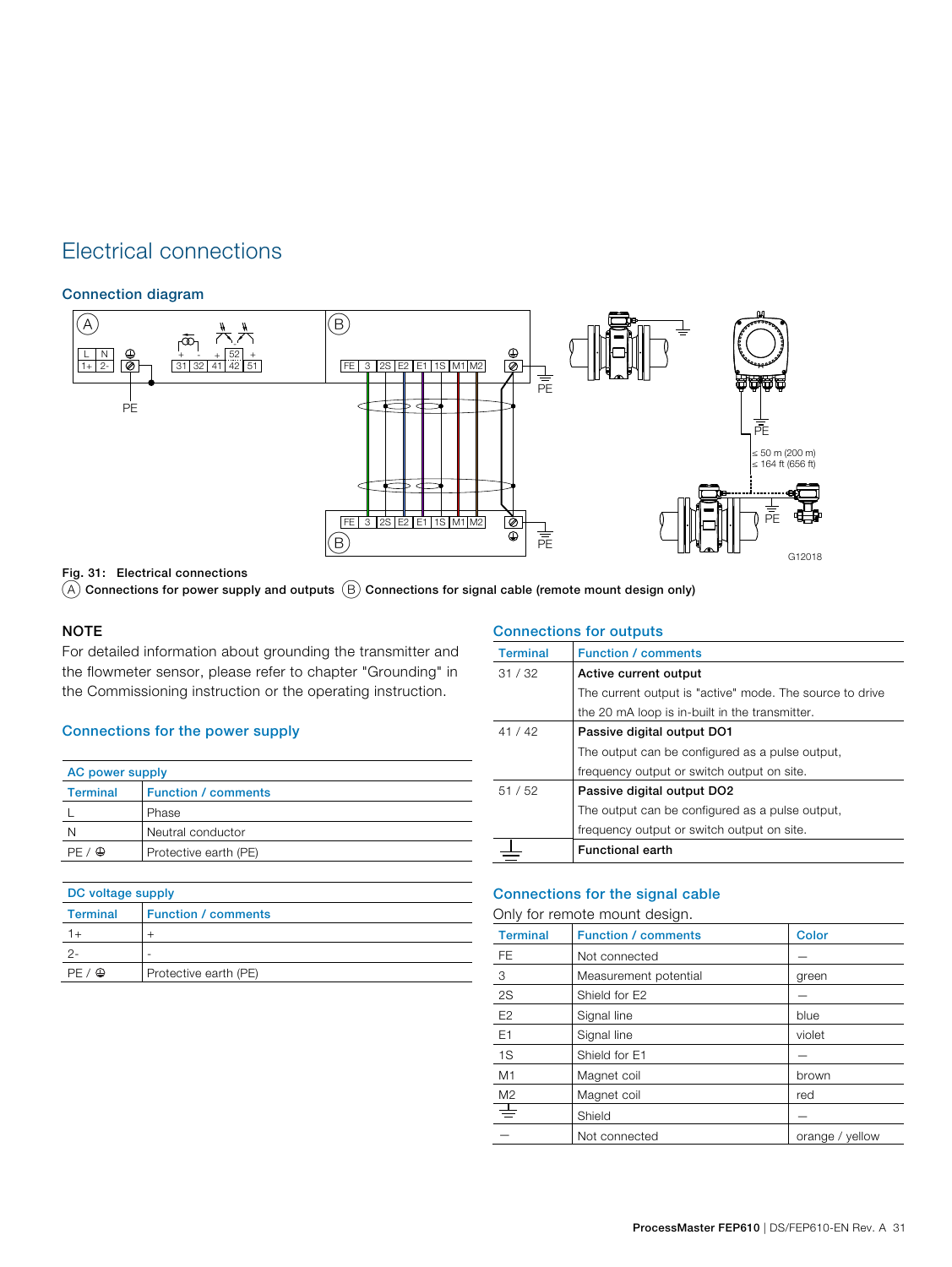### Electrical data for inputs and outputs

Power supply L / N, 1+ / 2-

| <b>AC power supply</b> |                                          |  |
|------------------------|------------------------------------------|--|
| Terminals              | / N                                      |  |
| Operating voltage      | 100  240 V AC (-15 % / +10 %), 47  64 Hz |  |
| Power consumption      | < 20 VA                                  |  |
| Inrush current         | 8.8 A                                    |  |

| DC voltage supply |                            |
|-------------------|----------------------------|
| Terminals         | $1+ / 2 -$                 |
| Operating voltage | 24  48V DC (-10 % / +10 %) |
| Ripple            | $< 5\%$                    |
| Power consumption | < 10 W                     |
| Inrush current    | 5.6 A                      |

#### Current output 31 / 32

Can be configured for outputting mass flow, volume flow.



Fig. 32: Connection example active current output 31 / 32 ( $I =$  internal,  $E =$  external,  $R_B =$  load)

| <b>Current output</b> | <b>Active</b>                       |
|-----------------------|-------------------------------------|
| Terminals             | 31/32                               |
| Output signal         | 4  20 mA                            |
| Load $R_{\rm R}$      | $0 \Omega <$ RB $\leq$ 650 $\Omega$ |

#### Digital output 41 / 42, 51 / 52

Can be configured as pulse, frequency or binary output.



Fig. 33: Connection example (I = internal, E = external,  $R_B$  = load)

 $(A)$  Passive digital output 41 / 42, 51 / 52 as pulse or frequency output

 $(B)$  Passive digital output 51 / 52 as binary output

#### **NOTE**

- Terminals 42 / 52 have the same ground potential. Digital outputs 41 / 42 and 51 / 52 are not electrically isolated from each other.
- If you are using a mechanical counter, we recommend setting a pulse width of  $\geq 30$  ms and a maximum frequency of fmax  $\leq$  3 kHz.

|                             | Pulse / frequency output (passive) |  |  |  |  |  |  |  |  |  |
|-----------------------------|------------------------------------|--|--|--|--|--|--|--|--|--|
| Terminals                   | 41 / 42, 51 / 52                   |  |  |  |  |  |  |  |  |  |
| 30 V DC<br>$U_{\text{max}}$ |                                    |  |  |  |  |  |  |  |  |  |
| $I_{\text{max}}$            | 25 mA                              |  |  |  |  |  |  |  |  |  |
| t <sub>max</sub>            | 10.5 kHz                           |  |  |  |  |  |  |  |  |  |
| Pulse width<br>$0.12000$ ms |                                    |  |  |  |  |  |  |  |  |  |

| <b>Binary output (passive)</b> |                                             |
|--------------------------------|---------------------------------------------|
| Terminals                      | 41 / 42, 51 / 52                            |
| $\mathsf{U}_{\text{max}}$      | 30 V DC                                     |
| <sup>I</sup> max               | $25 \text{ mA}$                             |
| Switching function             | Can be configured using software as:        |
|                                | System alarm, empty pipe alarm, max. / min. |
|                                | alarm, flow direction signaling, others     |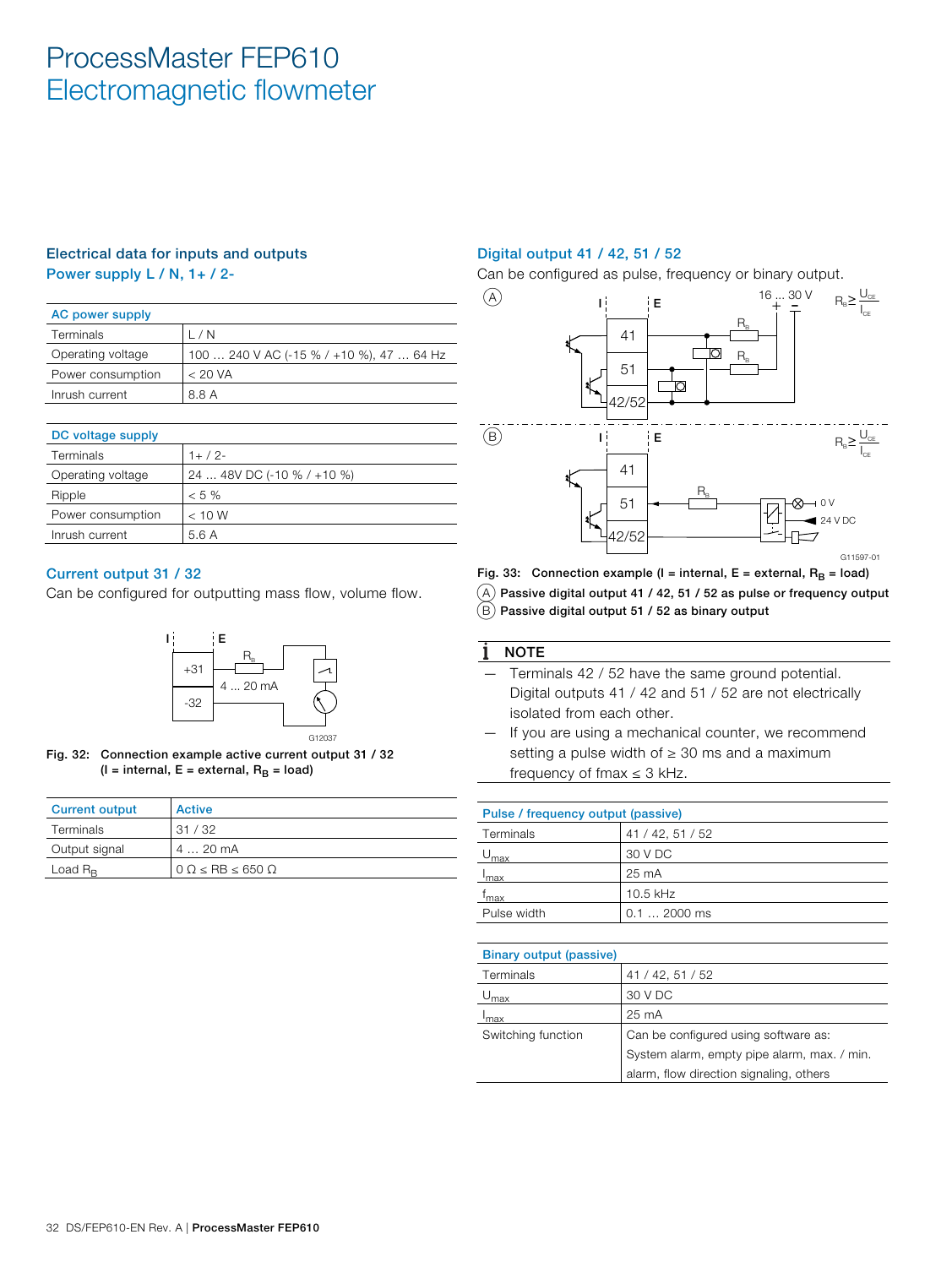### Ordering Information

#### ProcessMaster FEP611

Electromagnetic Flowmeter system, integral mount

|                                                       | <b>ProcessMaster FEP611</b> | 9,10<br>7,8    | 11 | 12, 13, 14, 15 | 75,76 |
|-------------------------------------------------------|-----------------------------|----------------|----|----------------|-------|
| <b>Explosion Protection Certification</b>             |                             |                |    |                |       |
| Without                                               |                             | Y <sub>0</sub> |    |                |       |
| Housing Type / Housing Material / Cable Glands        |                             |                |    |                |       |
| Integral / Single compartment / Plastic / M20 x 1.5   |                             | V <sub>1</sub> |    |                |       |
| Integral / Single compartment / Plastic / NPT 1/2 in. |                             | V <sub>2</sub> |    |                |       |
| <b>Sensor Style</b>                                   |                             |                |    |                |       |
| <b>Standard Sensor Housing</b>                        |                             |                | F  |                |       |
| Meter size                                            |                             |                |    |                |       |
| DN 3 (1/10 in.)                                       |                             |                |    | 0003           |       |
| DN 4 (5/32 in.)                                       |                             |                |    | 0004           |       |
| DN 6 (1/4 in.)                                        |                             |                |    | 0006           |       |
| DN 8 (5/16 in.)                                       |                             |                |    | 0008           |       |
| DN 10 (3/8 in.)                                       |                             |                |    | 0010           |       |
| DN 15 (1/2 in.)                                       |                             |                |    | 0015           |       |
| DN 20 (3/4 in.)                                       |                             |                |    | 0020           |       |
| DN 25 (1 in.)                                         |                             |                |    | 0025           |       |
| DN 32 (1-1/4 in.)                                     |                             |                |    | 0032           |       |
| DN 40 (1-1/2 in.)                                     |                             |                |    | 0040           |       |
| DN 50 (2 in.)                                         |                             |                |    | 0050           |       |
| DN 65 (2-1/2 in.)                                     |                             |                |    | 0065           |       |
| DN 80 (3 in.)                                         |                             |                |    | 0080           |       |
| DN 100 (4 in.)                                        |                             |                |    | 0100           |       |
| DN 125 (5 in.)                                        |                             |                |    | 0125           |       |
| DN 150 (6 in.)                                        |                             |                |    | 0150           |       |
| DN 200 (8 in.)                                        |                             |                |    | 0200           |       |
| DN 250 (10 in.)                                       |                             |                |    | 0250           |       |
| DN 300 (12 in.)                                       |                             |                |    | 0300           |       |
| DN 350 (14 in.)                                       |                             |                |    | 0350           |       |
| DN 400 (16 in.)                                       |                             |                |    | 0400           |       |
| DN 450 (18 in.)                                       |                             |                |    | 0450           |       |
| DN 500 (20 in.)                                       |                             |                |    | 0500           |       |
| DN 600 (24 in.)                                       |                             |                |    | 0600           |       |
| DN 700 (28 in.)                                       |                             |                |    | 0700           |       |
| DN 750 (30 in.)                                       |                             |                |    | 0750           |       |
| DN 800 (32 in.)                                       |                             |                |    | 0800           |       |
| DN 900 (36 in.)                                       |                             |                |    | 0900           |       |
| DN 1000 (40 in.)                                      |                             |                |    | 1000           |       |
| DN 1050 (42 in.)                                      |                             |                |    | 1050           |       |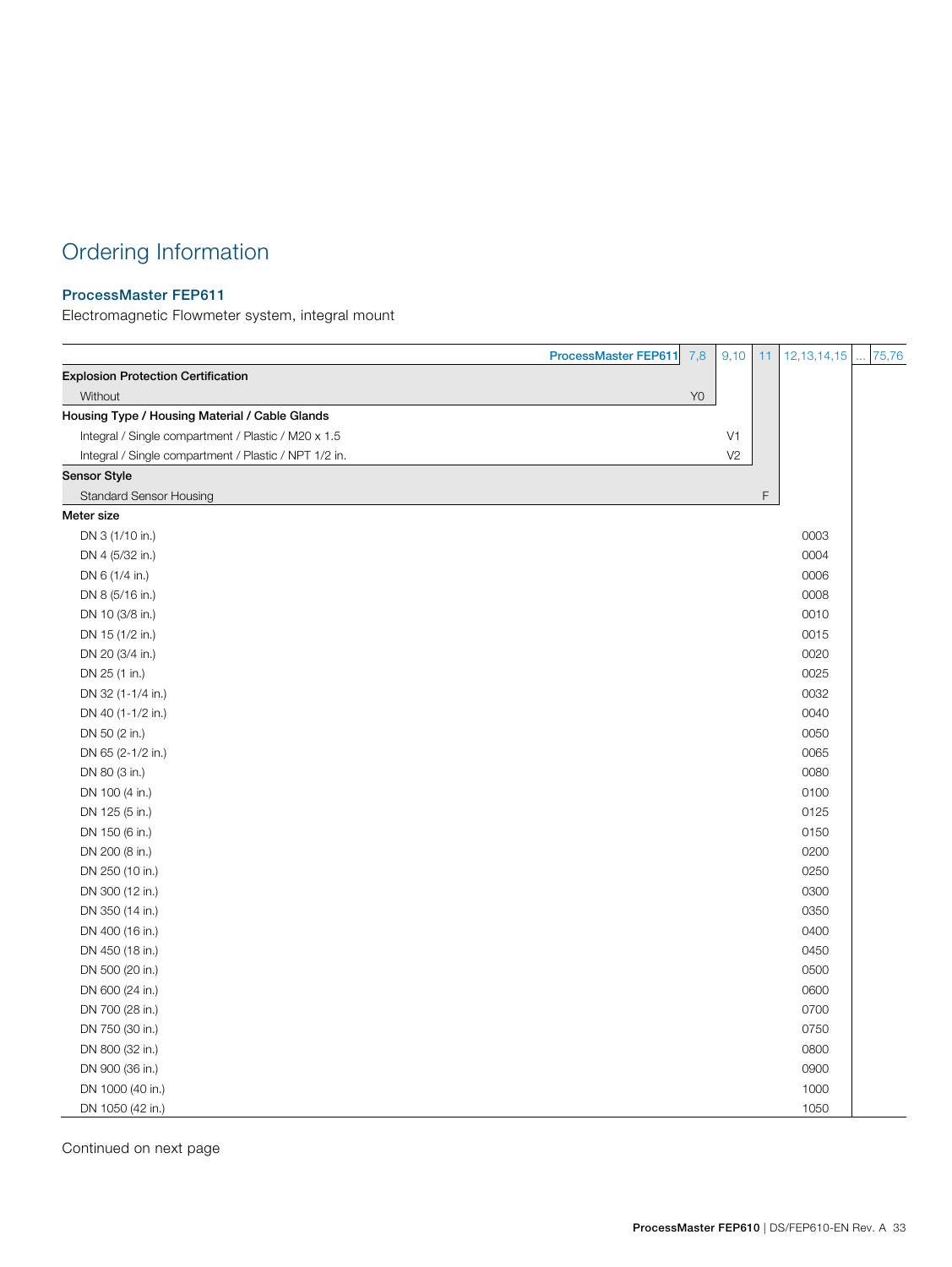|                                                              | ProcessMaster FEP611 7,8 | 12, 13, 14, 15 16, 17 18, 19 |                |                | 20          | 21             | 22 | 75,76 |
|--------------------------------------------------------------|--------------------------|------------------------------|----------------|----------------|-------------|----------------|----|-------|
| Meter size (continuation)                                    |                          |                              |                |                |             |                |    |       |
| DN 1100 (44 in.)                                             |                          | 1100                         |                |                |             |                |    |       |
| DN 1200 (48 in.)                                             |                          | 1200                         |                |                |             |                |    |       |
| DN 1400 (54 in.)                                             |                          | 1400                         |                |                |             |                |    |       |
| DN 1500 (60 in.)                                             |                          | 1500                         |                |                |             |                |    |       |
| DN 1600 (66 in.)                                             |                          | 1600                         |                |                |             |                |    |       |
| DN 1800 (72 in.)                                             |                          | 1800                         |                |                |             |                |    |       |
| DN 2000 (80 in.)                                             |                          | 2000                         |                |                |             |                |    |       |
| <b>Process Connection Type</b>                               |                          |                              |                |                |             |                |    |       |
| Flanges DIN PN 6                                             |                          |                              | $1)$ DO        |                |             |                |    |       |
| Flanges DIN PN 10                                            |                          |                              | D <sub>1</sub> |                |             |                |    |       |
| Flanges DIN PN 16                                            |                          |                              | D <sub>2</sub> |                |             |                |    |       |
| Flanges DIN PN 25                                            |                          |                              | D <sub>3</sub> |                |             |                |    |       |
| Flanges DIN PN 40                                            |                          |                              | D <sub>4</sub> |                |             |                |    |       |
| Flanges ASME CL 150, B16.5 ≤ DN 600, B16.47 series B > DN600 |                          |                              | A <sub>1</sub> |                |             |                |    |       |
| Flanges ASME CL 300, B16.5 ≤ DN 600, B16.47 series B > DN600 |                          |                              | A <sub>3</sub> |                |             |                |    |       |
| Flanges JIS 10K                                              |                          |                              | J1             |                |             |                |    |       |
| Flanges JIS 5K                                               |                          |                              | J2             |                |             |                |    |       |
| Flanges JIS 20K                                              |                          |                              | J3             |                |             |                |    |       |
| <b>Liner Material</b>                                        |                          |                              |                |                |             |                |    |       |
| Hard rubber                                                  |                          |                              | 4)             | R <sub>2</sub> |             |                |    |       |
| Soft rubber                                                  |                          |                              | 5)             | <b>R4</b>      |             |                |    |       |
| <b>ETFE</b>                                                  |                          |                              | 2)             | E1             |             |                |    |       |
| <b>PTFE</b>                                                  |                          |                              |                | T1             |             |                |    |       |
| PFA                                                          |                          |                              | 3)             | P <sub>1</sub> |             |                |    |       |
| Others                                                       |                          |                              |                | Z9             |             |                |    |       |
| <b>Process Connection Material</b>                           |                          |                              |                |                |             |                |    |       |
| Carbon steel                                                 |                          |                              |                |                | B           |                |    |       |
| Stainless steel                                              |                          |                              |                | 6)             | $\mathsf C$ |                |    |       |
| Others                                                       |                          |                              |                |                | Z           |                |    |       |
| <b>Electrode Design</b>                                      |                          |                              |                |                |             |                |    |       |
| Standard                                                     |                          |                              |                |                |             | 1              |    |       |
| Pointed head                                                 |                          |                              |                |                | 7)          | $\overline{5}$ |    |       |
| Others                                                       |                          |                              |                |                |             | 9              |    |       |
| <b>Measuring Electrodes Material</b>                         |                          |                              |                |                |             |                |    |       |
| Hast. C-4 (2.4610)                                           |                          |                              |                |                |             |                | D  |       |
| Titanium                                                     |                          |                              |                |                |             |                | F  |       |
| Tantalum                                                     |                          |                              |                |                |             |                | G  |       |
| Hast. B-3 (2.4600)                                           |                          |                              |                |                |             |                | H  |       |
| Platinum-Iridium                                             |                          |                              |                |                |             |                | J  |       |
| Stainless steel 316Ti (1.4571)                               |                          |                              |                |                |             |                | S  |       |
| Others                                                       |                          |                              |                |                |             |                | Ζ  |       |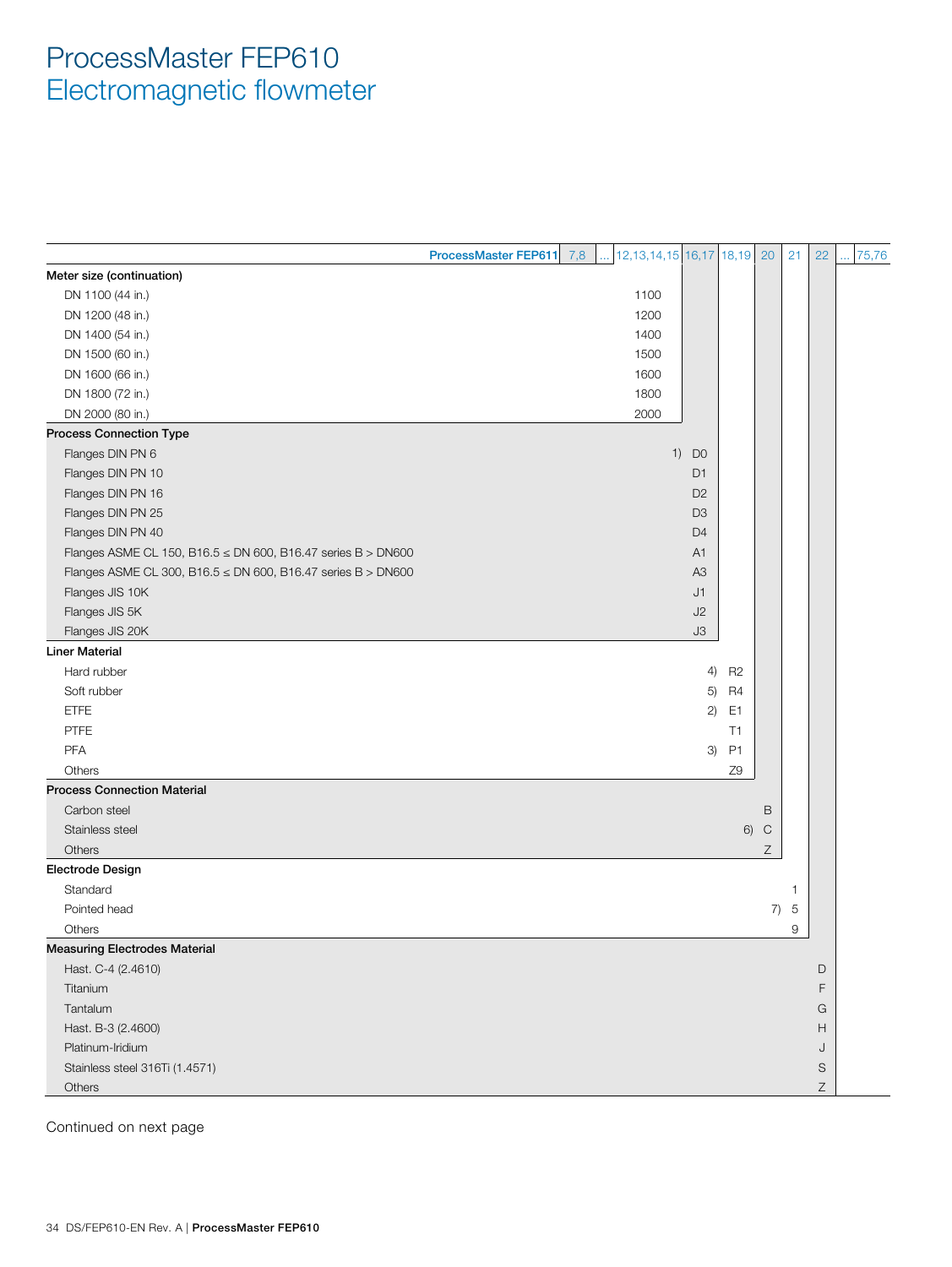| <b>ProcessMaster FEP611</b>                      | 7,8<br>23 | 24           | 25,26 | 27 | 28 | 29,30          | 31 | 32,33          |            | 34, 35, 36 37, 38, 39 40, 41, 42 43, 44 45, 46 |            |    |                | 75,76 |
|--------------------------------------------------|-----------|--------------|-------|----|----|----------------|----|----------------|------------|------------------------------------------------|------------|----|----------------|-------|
| Grounding Electrode / Full Pipe Detection        |           |              |       |    |    |                |    |                |            |                                                |            |    |                |       |
| No grounding electrode / No full pipe            | 0         |              |       |    |    |                |    |                |            |                                                |            |    |                |       |
| detection                                        |           |              |       |    |    |                |    |                |            |                                                |            |    |                |       |
| Grounding electrode / No full pipe detection     | 2         |              |       |    |    |                |    |                |            |                                                |            |    |                |       |
| Others                                           | 9         |              |       |    |    |                |    |                |            |                                                |            |    |                |       |
| <b>Grounding Accessories</b>                     |           |              |       |    |    |                |    |                |            |                                                |            |    |                |       |
| Without                                          |           | A            |       |    |    |                |    |                |            |                                                |            |    |                |       |
| Grounding ring (1 off), mounted to flange        | 8)        | $\mathsf B$  |       |    |    |                |    |                |            |                                                |            |    |                |       |
| Grounding ring (2 off), mounted to flange        | 8)        | $\mathsf{C}$ |       |    |    |                |    |                |            |                                                |            |    |                |       |
| Others                                           |           | Ζ            |       |    |    |                |    |                |            |                                                |            |    |                |       |
| <b>Protection Class Transmitter / Protection</b> |           |              |       |    |    |                |    |                |            |                                                |            |    |                |       |
| <b>Class Sensor</b>                              |           |              |       |    |    |                |    |                |            |                                                |            |    |                |       |
| Standard / IP 67                                 |           |              | 70    |    |    |                |    |                |            |                                                |            |    |                |       |
| <b>Power Supply</b>                              |           |              |       |    |    |                |    |                |            |                                                |            |    |                |       |
| 100  230 AC / 24 V DC, 50 Hz                     |           |              |       | F  |    |                |    |                |            |                                                |            |    |                |       |
| 100  230 AC / 24 V DC, 60 Hz                     |           |              |       | G  |    |                |    |                |            |                                                |            |    |                |       |
| <b>Display</b>                                   |           |              |       |    |    |                |    |                |            |                                                |            |    |                |       |
| Without                                          |           |              |       |    | 0  |                |    |                |            |                                                |            |    |                |       |
| Display with Keypad                              |           |              |       |    | 2  |                |    |                |            |                                                |            |    |                |       |
| Outputs                                          |           |              |       |    |    |                |    |                |            |                                                |            |    |                |       |
| Current output (active),                         |           |              |       |    |    |                |    |                |            |                                                |            |    |                |       |
| 2 Digital outputs(passive)                       |           |              |       |    |    | A <sub>6</sub> |    |                |            |                                                |            |    |                |       |
| Design Level                                     |           |              |       |    |    |                |    |                |            |                                                |            |    |                |       |
| Specified by ABB                                 |           |              |       |    |    |                | Α  |                |            |                                                |            |    |                |       |
| Specified by ABB                                 |           |              |       |    |    |                | B  |                |            |                                                |            |    |                |       |
| <b>Usage Certifications</b>                      |           |              |       |    |    |                |    |                |            |                                                |            |    |                |       |
| Without                                          |           |              |       |    |    |                |    | CO             |            |                                                |            |    |                |       |
| Inspection certificate 3.1 acc. EN 10204         |           |              |       |    |    |                |    | C <sub>2</sub> |            |                                                |            |    |                |       |
| Others                                           |           |              |       |    |    |                |    | CZ             |            |                                                |            |    |                |       |
| <b>Calibration Certifications</b>                |           |              |       |    |    |                |    |                |            |                                                |            |    |                |       |
| <b>ABB Standard</b>                              |           |              |       |    |    |                |    |                | <b>CMA</b> |                                                |            |    |                |       |
| 3rd party witnessed calibration                  |           |              |       |    |    |                |    |                | <b>CMW</b> |                                                |            |    |                |       |
| <b>Other Usage Certifications</b>                |           |              |       |    |    |                |    |                |            |                                                |            |    |                |       |
| Meter tube with PED certificate                  |           |              |       |    |    |                |    |                |            | <b>CRP</b>                                     |            |    |                |       |
| Potable Water and Food & Beverage                |           |              |       |    |    |                |    |                |            |                                                |            |    |                |       |
| Approvals                                        |           |              |       |    |    |                |    |                |            |                                                |            |    |                |       |
| Without                                          |           |              |       |    |    |                |    |                |            |                                                | <b>CWY</b> |    |                |       |
| Sensor Length                                    |           |              |       |    |    |                |    |                |            |                                                |            |    |                |       |
| <b>ABB Standard</b>                              |           |              |       |    |    |                |    |                |            |                                                |            | J6 |                |       |
| <b>Other Options</b>                             |           |              |       |    |    |                |    |                |            |                                                |            |    |                |       |
| Without                                          |           |              |       |    |    |                |    |                |            |                                                |            |    | K <sub>0</sub> |       |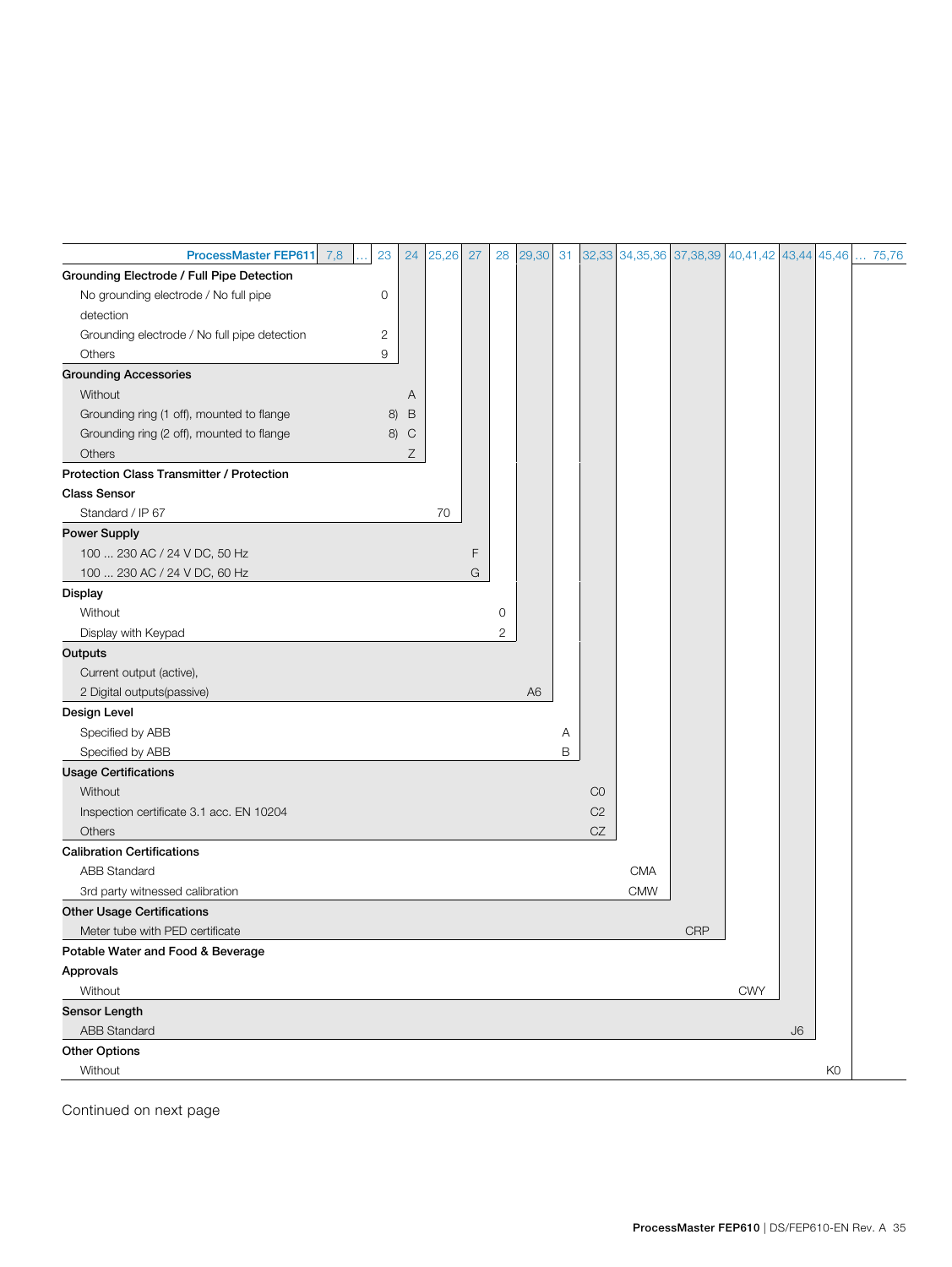| ProcessMaster FEP611 7,8                     | 47,48          | 49,50,51        |                 | 52,53,54 55,56,57 |            | 58,59,60 61,62,63 64,65,66 67,68 69,70,71 |                 |           |     | 72,73,74        | 75,76          |
|----------------------------------------------|----------------|-----------------|-----------------|-------------------|------------|-------------------------------------------|-----------------|-----------|-----|-----------------|----------------|
| <b>Documentation Languag</b>                 |                |                 |                 |                   |            |                                           |                 |           |     |                 |                |
| German                                       | M1             |                 |                 |                   |            |                                           |                 |           |     |                 |                |
| English                                      | M <sub>5</sub> |                 |                 |                   |            |                                           |                 |           |     |                 |                |
| Language package Western Europe /            |                |                 |                 |                   |            |                                           |                 |           |     |                 |                |
| Scandinavia                                  | <b>MW</b>      |                 |                 |                   |            |                                           |                 |           |     |                 |                |
| Language package Eastern Europe              | <b>ME</b>      |                 |                 |                   |            |                                           |                 |           |     |                 |                |
| Others                                       | MZ             |                 |                 |                   |            |                                           |                 |           |     |                 |                |
| Pressure Bearing Parts Material Source       |                |                 |                 |                   |            |                                           |                 |           |     |                 |                |
| Standard                                     |                | MS <sub>0</sub> |                 |                   |            |                                           |                 |           |     |                 |                |
| <b>Tests and Reports</b>                     |                |                 |                 |                   |            |                                           |                 |           |     |                 |                |
| Without                                      |                |                 | CR <sub>0</sub> |                   |            |                                           |                 |           |     |                 |                |
| Pressure test acc. to DIN                    |                |                 | CPD             |                   |            |                                           |                 |           |     |                 |                |
| <b>Configuration Type</b>                    |                |                 |                 |                   |            |                                           |                 |           |     |                 |                |
| Parameters set to factory defaults           |                |                 |                 | NC <sub>1</sub>   |            |                                           |                 |           |     |                 |                |
| Parameters set customer specific             |                |                 |                 | <b>NCC</b>        |            |                                           |                 |           |     |                 |                |
| <b>Transmitter Software Function Package</b> |                |                 |                 |                   |            |                                           |                 |           |     |                 |                |
| Standard                                     |                |                 |                 |                   | <b>NFS</b> |                                           |                 |           |     |                 |                |
| <b>Calibration Type</b>                      |                |                 |                 |                   |            |                                           |                 |           |     |                 |                |
| 0.5 % factory calibration                    |                |                 |                 |                   | 9)         | <b>RCC</b>                                |                 |           |     |                 |                |
| <b>Signal Cable</b>                          |                |                 |                 |                   |            |                                           |                 |           |     |                 |                |
| Without                                      |                |                 |                 |                   |            |                                           | SC <sub>0</sub> |           |     |                 |                |
| <b>Device Identification Plate</b>           |                |                 |                 |                   |            |                                           |                 |           |     |                 |                |
| Adhesive label                               |                |                 |                 |                   |            |                                           |                 | <b>TC</b> |     |                 |                |
| Others                                       |                |                 |                 |                   |            |                                           |                 | TZ        |     |                 |                |
| Temperature Range of Installation /          |                |                 |                 |                   |            |                                           |                 |           |     |                 |                |
| <b>Ambient Temperature Range</b>             |                |                 |                 |                   |            |                                           |                 |           |     |                 |                |
| Standard / -20  60 °C (-4  140 °F)           |                |                 |                 |                   |            |                                           |                 | 10)       | TK1 |                 |                |
| <b>Number of Testpoints</b>                  |                |                 |                 |                   |            |                                           |                 |           |     |                 |                |
| 2 Points                                     |                |                 |                 |                   |            |                                           |                 |           |     | TV <sub>2</sub> |                |
| 3 Points                                     |                |                 |                 |                   |            |                                           |                 |           |     | TV <sub>3</sub> |                |
| 5 Points                                     |                |                 |                 |                   |            |                                           |                 |           |     | TV <sub>5</sub> |                |
| <b>Verification Capability</b>               |                |                 |                 |                   |            |                                           |                 |           |     |                 |                |
| disabled                                     |                |                 |                 |                   |            |                                           |                 |           |     |                 | V <sub>0</sub> |

1) Available from DN 1000 (40 in.)

2) Available from DN 25 ... 600

3) Available from DN 3 ... 200

4) Available from DN 15

5) Available from DN 50

6) Material: Refer to data sheet. Available with design level A

7) Available from DN 10 ... 400

8) Available with sensor size ≤ DN 600 (24 in.) and PTFE / Thick-PTFE / ETFE / PFA liner material. For material, refer to data sheet

9) 2 points calibration will be done. If more than 2 testpoints are required, please specify 3 or 5 points with option "Number of Testpoints"

10) Max. fluid temperature with standard sensor design:

130 °C (266 °F) with PTFE, PFA, ETFE;

90 °C / 80 °C (194 °F / 176 °F) with hard rubber;

60 °C (140 °F) with soft rubber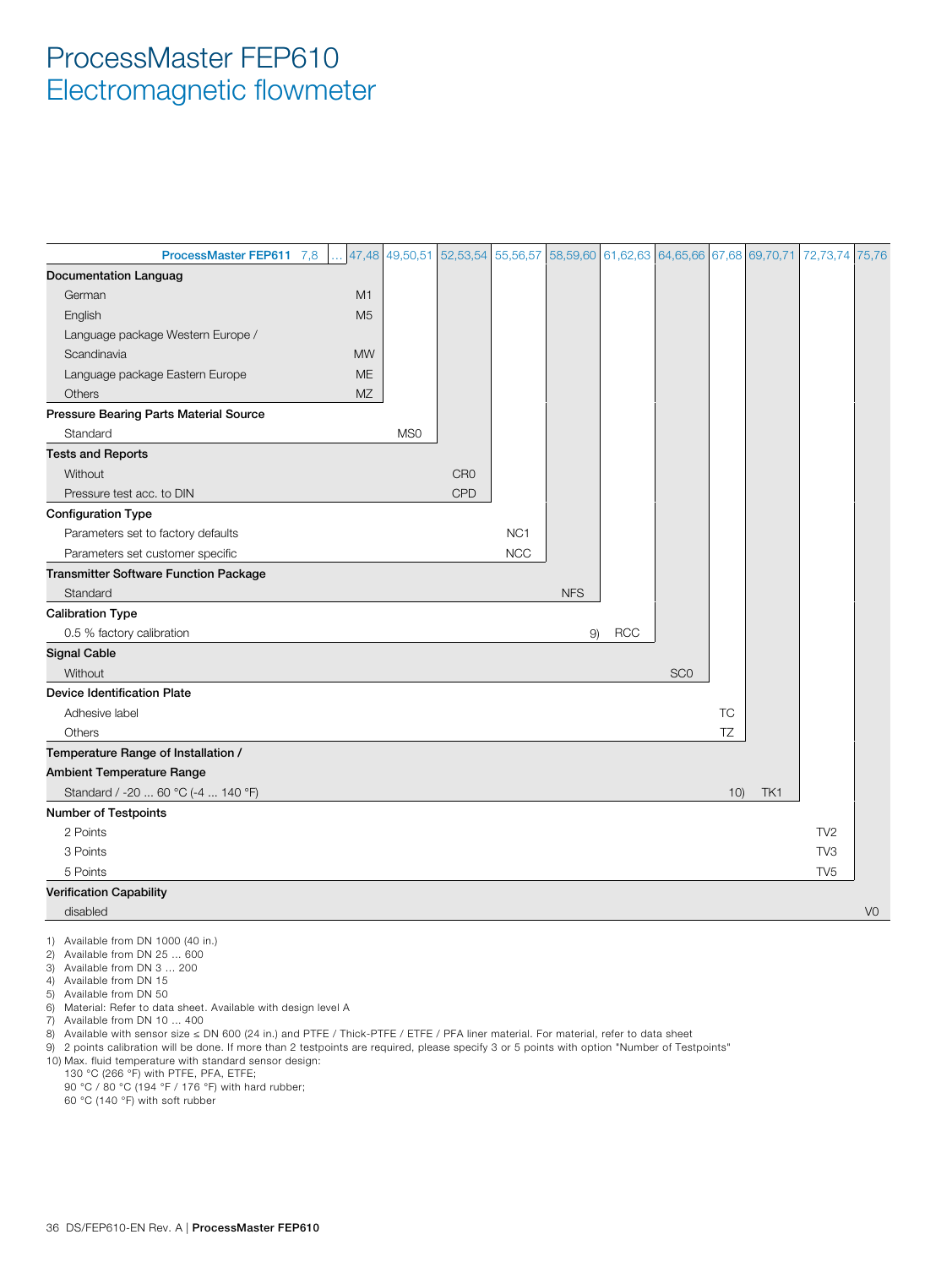#### ProcessMaster FEP612

Electromagnetic Flowmeter system, remote mount

|                                                | ProcessMaster FEP612 | 7,8<br>9,10    | 11          | 12, 13, 14, 15 | 74,75 |
|------------------------------------------------|----------------------|----------------|-------------|----------------|-------|
| <b>Explosion Protection Certification</b>      |                      |                |             |                |       |
| Without                                        |                      | Y <sub>0</sub> |             |                |       |
| Housing Type / Housing Material / Cable Glands |                      |                |             |                |       |
| Remote / Plastic / M20 x 1.5                   |                      | P <sub>1</sub> |             |                |       |
| Remote / Plastic / NPT 1/2 in.                 |                      | P <sub>2</sub> |             |                |       |
| Sensor Style                                   |                      |                |             |                |       |
| <b>Standard Sensor Housing</b>                 |                      |                | $\mathsf F$ |                |       |
| Meter size                                     |                      |                |             |                |       |
| DN 3 (1/10 in.)                                |                      |                |             | 0003           |       |
| DN 4 (5/32 in.)                                |                      |                |             | 0004           |       |
| DN 6 (1/4 in.)                                 |                      |                |             | 0006           |       |
| DN 8 (5/16 in.)                                |                      |                |             | 0008           |       |
| DN 10 (3/8 in.)                                |                      |                |             | 0010           |       |
| DN 15 (1/2 in.)                                |                      |                |             | 0015           |       |
| DN 20 (3/4 in.)                                |                      |                |             | 0020           |       |
| DN 25 (1 in.)                                  |                      |                |             | 0025           |       |
| DN 32 (1-1/4 in.)                              |                      |                |             | 0032           |       |
| DN 40 (1-1/2 in.)                              |                      |                |             | 0040           |       |
| DN 50 (2 in.)                                  |                      |                |             | 0050           |       |
| DN 65 (2-1/2 in.)                              |                      |                |             | 0065           |       |
| DN 80 (3 in.)                                  |                      |                |             | 0080           |       |
| DN 100 (4 in.)                                 |                      |                |             | 0100           |       |
| DN 125 (5 in.)                                 |                      |                |             | 0125           |       |
| DN 150 (6 in.)                                 |                      |                |             | 0150           |       |
| DN 200 (8 in.)                                 |                      |                |             | 0200           |       |
| DN 250 (10 in.)                                |                      |                |             | 0250           |       |
| DN 300 (12 in.)                                |                      |                |             | 0300           |       |
| DN 350 (14 in.)                                |                      |                |             | 0350           |       |
| DN 400 (16 in.)                                |                      |                |             | 0400           |       |
| DN 450 (18 in.)                                |                      |                |             | 0450           |       |
| DN 500 (20 in.)                                |                      |                |             | 0500           |       |
| DN 600 (24 in.)                                |                      |                |             | 0600           |       |
| DN 700 (28 in.)                                |                      |                |             | 0700           |       |
| DN 750 (30 in.)                                |                      |                |             | 0750           |       |
| DN 800 (32 in.)                                |                      |                |             | 0800           |       |
| DN 900 (36 in.)                                |                      |                |             | 0900           |       |
| DN 1000 (40 in.)                               |                      |                |             | 1000           |       |
| DN 1050 (42 in.)                               |                      |                |             | 1050           |       |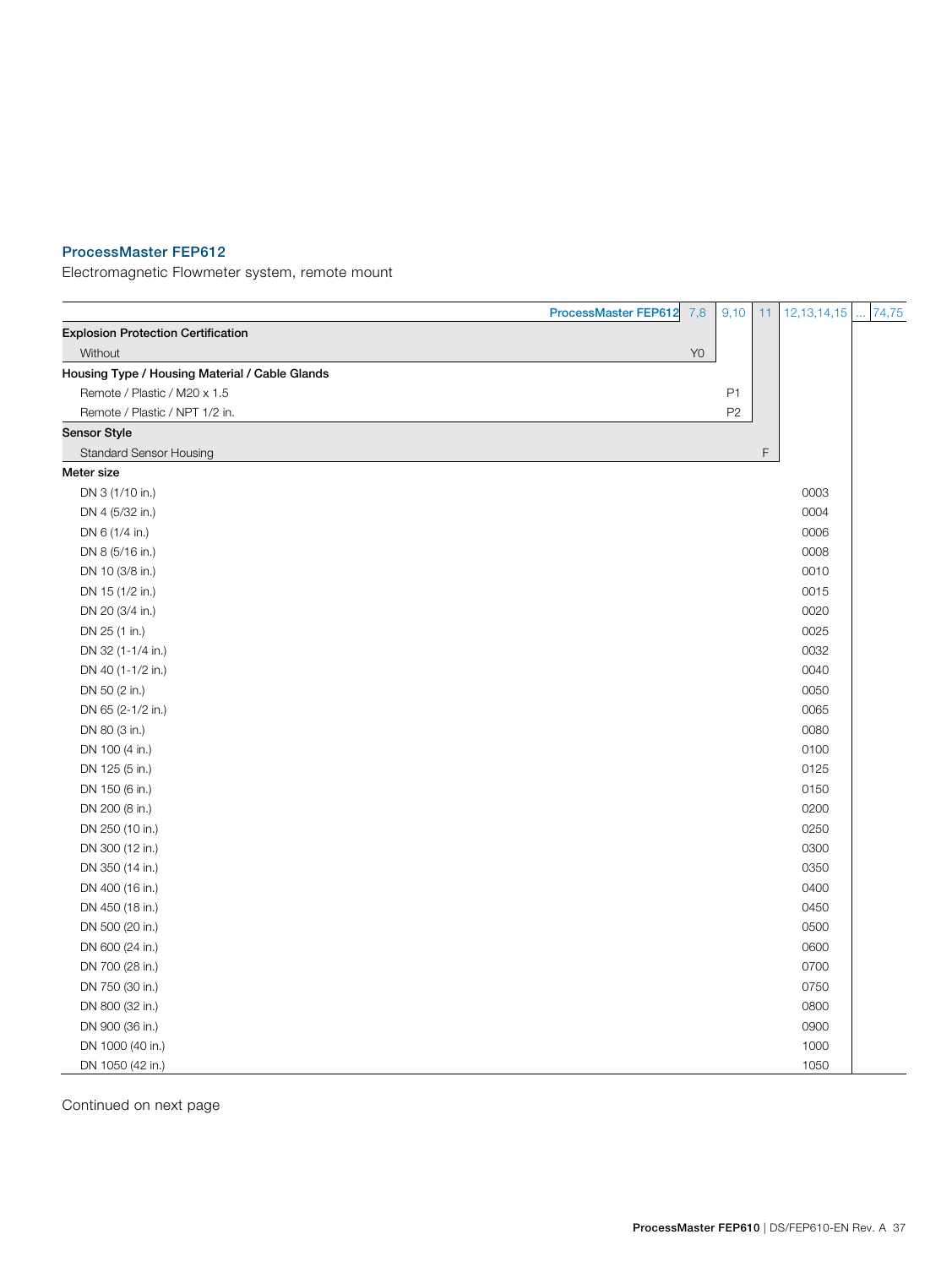|                                                                     | 7,8<br>ProcessMaster FEP612 | $12,13,14,15$ 16,17 18,19 20 |                      |                |              | 21             | 22          | 77,78 |
|---------------------------------------------------------------------|-----------------------------|------------------------------|----------------------|----------------|--------------|----------------|-------------|-------|
| Meter size (continuation)                                           |                             |                              |                      |                |              |                |             |       |
| DN 1100 (44 in.)                                                    |                             | 1100                         |                      |                |              |                |             |       |
| DN 1200 (48 in.)                                                    |                             | 1200                         |                      |                |              |                |             |       |
| DN 1400 (54 in.)                                                    |                             | 1400                         |                      |                |              |                |             |       |
| DN 1500 (60 in.)                                                    |                             | 1500                         |                      |                |              |                |             |       |
| DN 1600 (66 in.)                                                    |                             | 1600                         |                      |                |              |                |             |       |
| DN 1800 (72 in.)                                                    |                             | 1800                         |                      |                |              |                |             |       |
| DN 2000 (80 in.)                                                    |                             | 2000                         |                      |                |              |                |             |       |
| <b>Process Connection Type</b>                                      |                             |                              |                      |                |              |                |             |       |
| Flanges DIN PN 6                                                    |                             |                              | 1)<br>D <sub>0</sub> |                |              |                |             |       |
| Flanges DIN PN 10                                                   |                             |                              | D1                   |                |              |                |             |       |
| Flanges DIN PN 16                                                   |                             |                              | D <sub>2</sub>       |                |              |                |             |       |
| Flanges DIN PN 25                                                   |                             |                              | D <sub>3</sub>       |                |              |                |             |       |
| Flanges DIN PN 40                                                   |                             |                              | D <sub>4</sub>       |                |              |                |             |       |
| Flanges ASME CL 150, B16.5 $\leq$ DN 600, B16.47 series B $>$ DN600 |                             |                              | A1                   |                |              |                |             |       |
| Flanges ASME CL 300, B16.5 $\leq$ DN 600, B16.47 series B $>$ DN600 |                             |                              | A <sub>3</sub>       |                |              |                |             |       |
| Flanges JIS 10K                                                     |                             |                              | J1                   |                |              |                |             |       |
| Flanges JIS 5K                                                      |                             |                              | J2                   |                |              |                |             |       |
| Flanges JIS 20K                                                     |                             |                              | J3                   |                |              |                |             |       |
| <b>Liner Material</b>                                               |                             |                              |                      |                |              |                |             |       |
| Hard rubber                                                         |                             |                              | 4)                   | R <sub>2</sub> |              |                |             |       |
| Soft rubber                                                         |                             |                              | 5)                   | R <sub>4</sub> |              |                |             |       |
| <b>ETFE</b>                                                         |                             |                              | 2)                   | E <sub>1</sub> |              |                |             |       |
| <b>PTFE</b>                                                         |                             |                              |                      | T1             |              |                |             |       |
| <b>PFA</b>                                                          |                             |                              | 3)                   | P <sub>1</sub> |              |                |             |       |
| Others                                                              |                             |                              |                      | Z9             |              |                |             |       |
| <b>Process Connection Material</b>                                  |                             |                              |                      |                |              |                |             |       |
| Carbon steel                                                        |                             |                              |                      |                | B            |                |             |       |
| Stainless steel                                                     |                             |                              |                      | 6)             | $\mathsf{C}$ |                |             |       |
| Others                                                              |                             |                              |                      |                | Ζ            |                |             |       |
| Electrode Design                                                    |                             |                              |                      |                |              |                |             |       |
| Standard                                                            |                             |                              |                      |                |              | 1              |             |       |
| Pointed head                                                        |                             |                              |                      |                | 7)           | $\overline{5}$ |             |       |
| Others                                                              |                             |                              |                      |                |              | 9              |             |       |
| <b>Measuring Electrodes Material</b>                                |                             |                              |                      |                |              |                |             |       |
| Hast. C-4 (2.4610)                                                  |                             |                              |                      |                |              |                | D           |       |
| Titanium                                                            |                             |                              |                      |                |              |                | F           |       |
| Tantalum                                                            |                             |                              |                      |                |              |                | G           |       |
| Hast. B-3 (2.4600)                                                  |                             |                              |                      |                |              |                | Н           |       |
| Platinum-Iridium                                                    |                             |                              |                      |                |              |                | J           |       |
| Stainless steel 316Ti (1.4571)                                      |                             |                              |                      |                |              |                | S           |       |
| Others                                                              |                             |                              |                      |                |              |                | $\mathsf Z$ |       |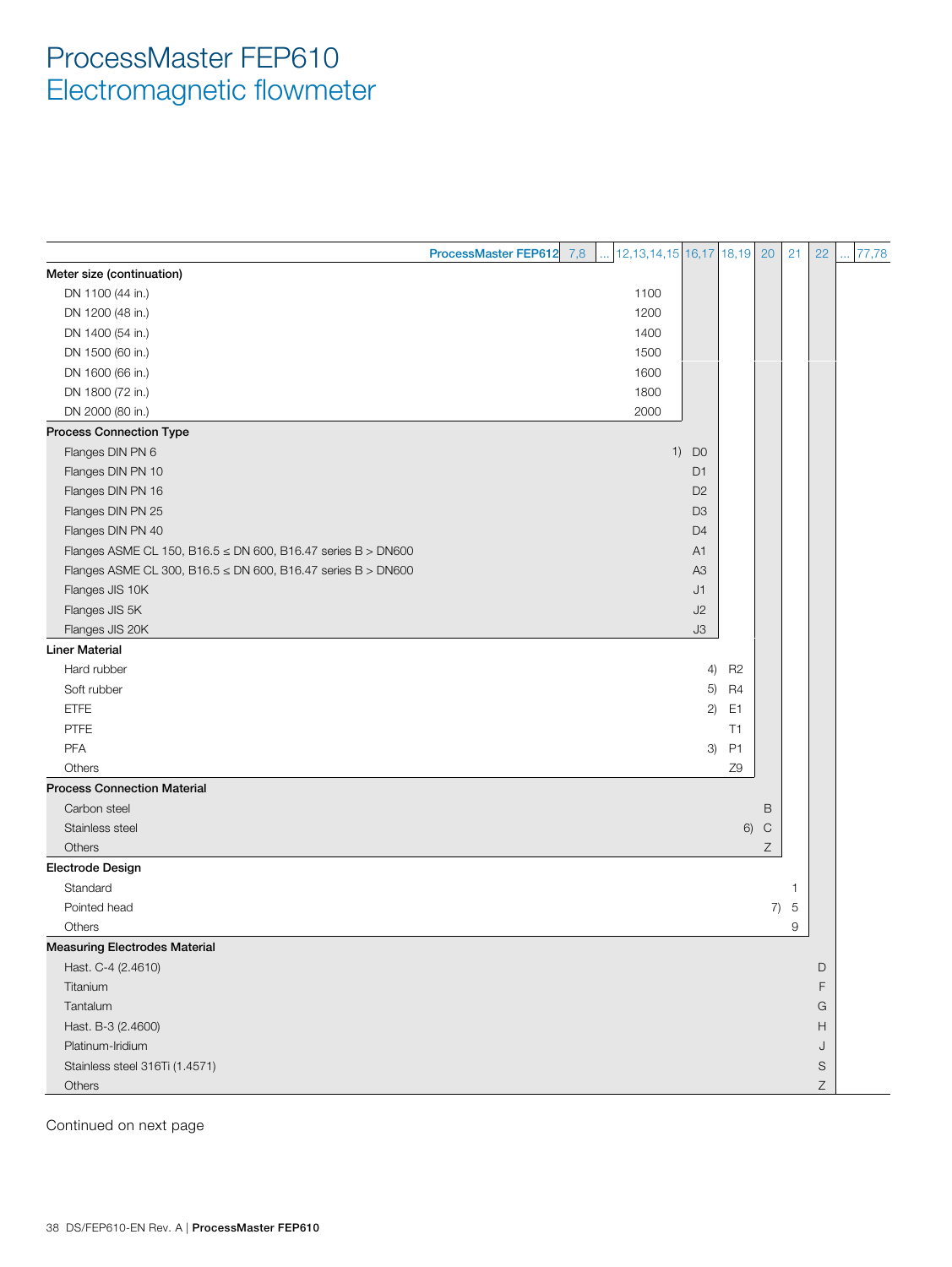| <b>ProcessMaster FEP612</b>                      | 7,8 | 23             | 24          | 25,26 | 27 | 28          | 29,30          | 31 |                |            | 32,33 34,35,36 37,38,39 | 40,41,42 43,44 |                | 77,78 |
|--------------------------------------------------|-----|----------------|-------------|-------|----|-------------|----------------|----|----------------|------------|-------------------------|----------------|----------------|-------|
| Grounding Electrode / Full Pipe Detection        |     |                |             |       |    |             |                |    |                |            |                         |                |                |       |
| No grounding electrode / No full pipe detection  | 8)  | $\circ$        |             |       |    |             |                |    |                |            |                         |                |                |       |
| Grounding electrode / No full pipe detection     | 8)  | $\overline{c}$ |             |       |    |             |                |    |                |            |                         |                |                |       |
| Others                                           |     | 9              |             |       |    |             |                |    |                |            |                         |                |                |       |
| <b>Grounding Accessories</b>                     |     |                |             |       |    |             |                |    |                |            |                         |                |                |       |
| Without                                          |     |                | Α           |       |    |             |                |    |                |            |                         |                |                |       |
| Grounding ring (1 off), mounted to flange        | 8)  |                | $\mathsf B$ |       |    |             |                |    |                |            |                         |                |                |       |
| Grounding ring (2 off), mounted to flange        | 8)  |                | $\mathsf C$ |       |    |             |                |    |                |            |                         |                |                |       |
| Others                                           |     |                | Ζ           |       |    |             |                |    |                |            |                         |                |                |       |
| Protection Class Transmitter / Protection Class  |     |                |             |       |    |             |                |    |                |            |                         |                |                |       |
| Sensor                                           |     |                |             |       |    |             |                |    |                |            |                         |                |                |       |
| IP 67 / IP 67                                    |     |                |             | 70    |    |             |                |    |                |            |                         |                |                |       |
| IP 67 / IP 68                                    |     |                | 9)          | 76    |    |             |                |    |                |            |                         |                |                |       |
| IP 67 / IP 68, signal cable fitted and potted    |     |                | 10)         | 77    |    |             |                |    |                |            |                         |                |                |       |
| <b>Power Supply</b>                              |     |                |             |       |    |             |                |    |                |            |                         |                |                |       |
| Without                                          |     |                |             |       | Υ  |             |                |    |                |            |                         |                |                |       |
| <b>Display</b>                                   |     |                |             |       |    |             |                |    |                |            |                         |                |                |       |
| Without                                          |     |                |             |       |    | $\mathbf 0$ |                |    |                |            |                         |                |                |       |
| Outputs                                          |     |                |             |       |    |             |                |    |                |            |                         |                |                |       |
| Without                                          |     |                |             |       |    |             | Y <sub>0</sub> |    |                |            |                         |                |                |       |
| Design Level                                     |     |                |             |       |    |             |                |    |                |            |                         |                |                |       |
| Specified by ABB                                 |     |                |             |       |    |             |                | Α  |                |            |                         |                |                |       |
| Specified by ABB                                 |     |                |             |       |    |             |                | B  |                |            |                         |                |                |       |
| <b>Usage Certifications</b>                      |     |                |             |       |    |             |                |    |                |            |                         |                |                |       |
| Without                                          |     |                |             |       |    |             |                |    | CO             |            |                         |                |                |       |
| Inspection certificate 3.1 acc. EN 10204         |     |                |             |       |    |             |                |    | C <sub>2</sub> |            |                         |                |                |       |
| Others                                           |     |                |             |       |    |             |                |    | CZ             |            |                         |                |                |       |
| <b>Calibration Certifications</b>                |     |                |             |       |    |             |                |    |                |            |                         |                |                |       |
| <b>ABB Standard</b>                              |     |                |             |       |    |             |                |    |                | <b>CMA</b> |                         |                |                |       |
| 3rd party witnessed calibration                  |     |                |             |       |    |             |                |    |                | <b>CMW</b> |                         |                |                |       |
| <b>Other Usage Certifications</b>                |     |                |             |       |    |             |                |    |                |            |                         |                |                |       |
| Meter tube with PED certificate                  |     |                |             |       |    |             |                |    |                |            | <b>CRP</b>              |                |                |       |
| Potable Water and Food & Beverage Approvals      |     |                |             |       |    |             |                |    |                |            |                         |                |                |       |
| Without                                          |     |                |             |       |    |             |                |    |                |            |                         | <b>CWY</b>     |                |       |
| Power Supply Line Frequency                      |     |                |             |       |    |             |                |    |                |            |                         |                |                |       |
| 50 Hz (to be specified in case no Tx is ordered) |     |                |             |       |    |             |                |    |                |            |                         | 11)            | F <sub>5</sub> |       |
| 60 Hz (to be specified in case no Tx is ordered) |     |                |             |       |    |             |                |    |                |            |                         | 12)            | F <sub>6</sub> |       |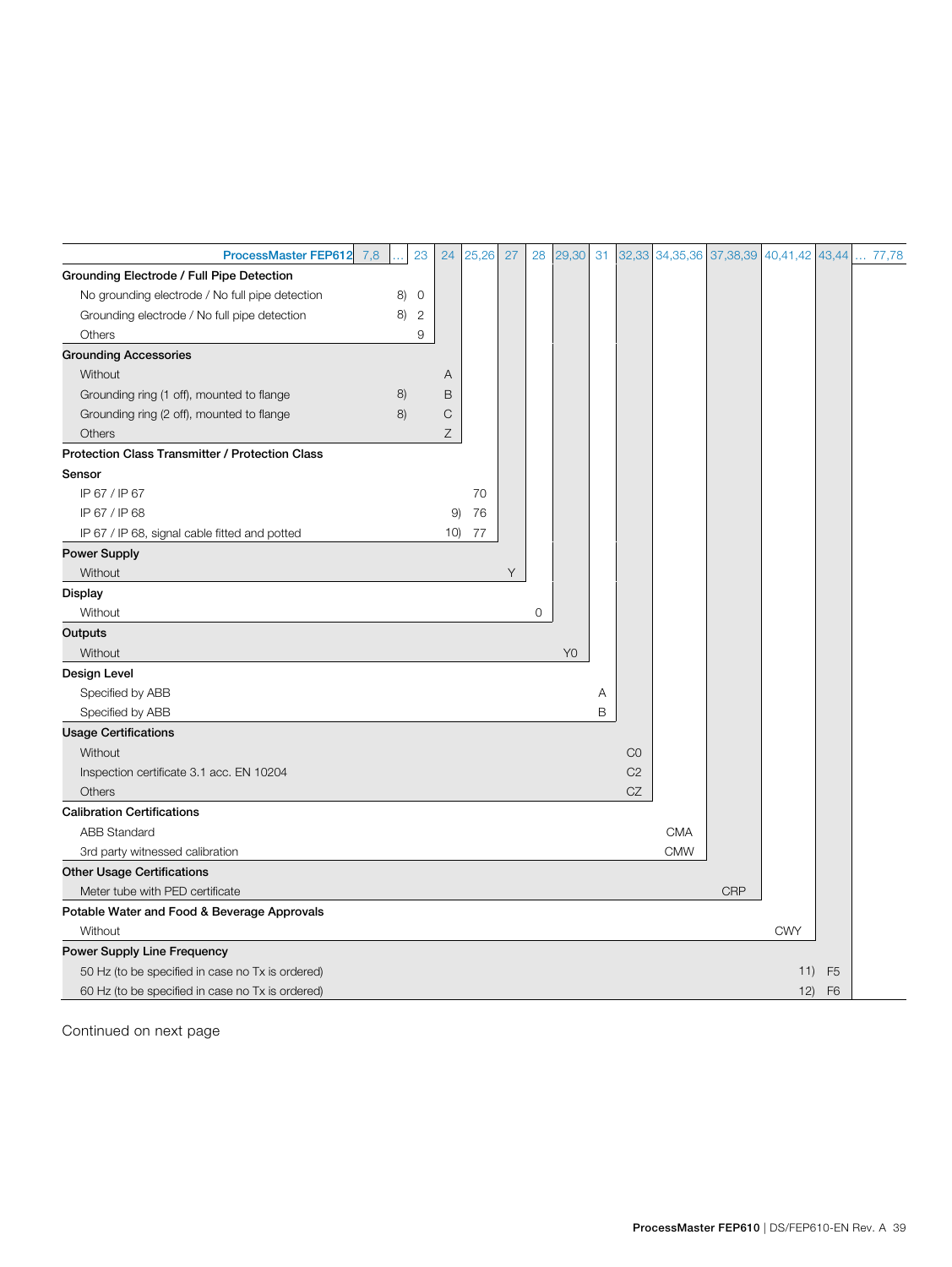|                                               | ProcessMaster FEP612 7,8 |    |                |                | 45,46 47,48 49,50 51,52,53 |                 | 54, 55, 56 57, 58, 59 |            |            | 60,61,62 63,64,65 66,67,68 | 77,78 |
|-----------------------------------------------|--------------------------|----|----------------|----------------|----------------------------|-----------------|-----------------------|------------|------------|----------------------------|-------|
| Sensor Length                                 |                          |    |                |                |                            |                 |                       |            |            |                            |       |
| <b>ABB Standard</b>                           |                          | J6 |                |                |                            |                 |                       |            |            |                            |       |
| <b>Other Options</b>                          |                          |    |                |                |                            |                 |                       |            |            |                            |       |
| Without                                       |                          |    | K <sub>0</sub> |                |                            |                 |                       |            |            |                            |       |
| <b>Documentation Language</b>                 |                          |    |                |                |                            |                 |                       |            |            |                            |       |
| German                                        |                          |    |                | M <sub>1</sub> |                            |                 |                       |            |            |                            |       |
| English                                       |                          |    |                | M5             |                            |                 |                       |            |            |                            |       |
| Language package Western Europe / Scandinavia |                          |    |                | <b>MW</b>      |                            |                 |                       |            |            |                            |       |
| Language package Eastern Europe               |                          |    |                | ME             |                            |                 |                       |            |            |                            |       |
| <b>Others</b>                                 |                          |    |                | MZ             |                            |                 |                       |            |            |                            |       |
| <b>Pressure Bearing Parts Material Source</b> |                          |    |                |                |                            |                 |                       |            |            |                            |       |
| Standard                                      |                          |    |                |                | MS <sub>0</sub>            |                 |                       |            |            |                            |       |
| <b>Tests and Reports</b>                      |                          |    |                |                |                            |                 |                       |            |            |                            |       |
| Without                                       |                          |    |                |                |                            | CR <sub>0</sub> |                       |            |            |                            |       |
| Pressure test acc. to DIN                     |                          |    |                |                |                            | CPD             |                       |            |            |                            |       |
| <b>Configuration Type</b>                     |                          |    |                |                |                            |                 |                       |            |            |                            |       |
| Parameters set to factory defaults            |                          |    |                |                |                            |                 | NC <sub>1</sub>       |            |            |                            |       |
| Parameters set customer specific              |                          |    |                |                |                            |                 | <b>NCC</b>            |            |            |                            |       |
| <b>Transmitter Software Function Package</b>  |                          |    |                |                |                            |                 |                       |            |            |                            |       |
| Standard                                      |                          |    |                |                |                            |                 |                       | <b>NFS</b> |            |                            |       |
| <b>Calibration Type</b>                       |                          |    |                |                |                            |                 |                       |            |            |                            |       |
| 0.5 % factory calibration                     |                          |    |                |                |                            |                 |                       | 13)        | <b>RCC</b> |                            |       |
| <b>Signal Cable</b>                           |                          |    |                |                |                            |                 |                       |            |            |                            |       |
| Without                                       |                          |    |                |                |                            |                 |                       |            |            | SC <sub>0</sub>            |       |
| 5 m (approx. 15 ft)                           |                          |    |                |                |                            |                 |                       |            |            | SC <sub>1</sub>            |       |
| 10 m (approx. 30 ft)                          |                          |    |                |                |                            |                 |                       |            |            | SC <sub>2</sub>            |       |
| 15 m (approx. 49 ft)                          |                          |    |                |                |                            |                 |                       |            |            | SC <sub>3</sub>            |       |
| 20 m (approx. 66 ft)                          |                          |    |                |                |                            |                 |                       |            |            | SC <sub>4</sub>            |       |
| 25 m (approx. 82 ft)                          |                          |    |                |                |                            |                 |                       |            |            | SC <sub>5</sub>            |       |
| 30 m (approx. 98 ft)                          |                          |    |                |                |                            |                 |                       |            |            | SC <sub>6</sub>            |       |
| 35 m (approx. 115 ft)                         |                          |    |                |                |                            |                 |                       |            |            | SC7                        |       |
| 40 m (approx. 131 ft)                         |                          |    |                |                |                            |                 |                       |            |            | SC <sub>8</sub>            |       |
| 50 m (approx. 164 ft)                         |                          |    |                |                |                            |                 |                       |            |            | <b>SCA</b>                 |       |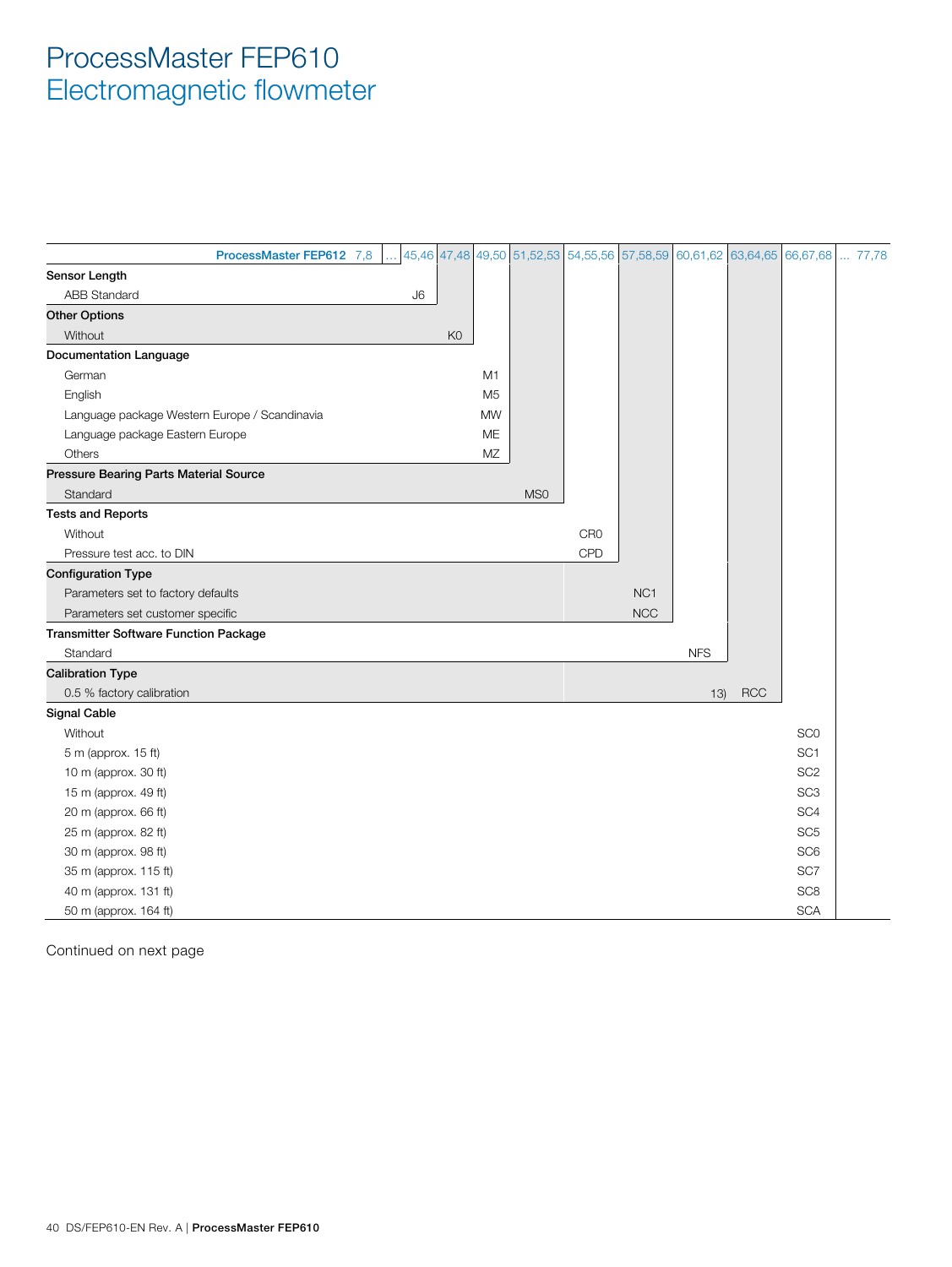|                                                               | ProcessMaster FEP612 7,8 |           |     | $\ldots$ 69,70 71,72,73 74,75,76 77,78 |  |
|---------------------------------------------------------------|--------------------------|-----------|-----|----------------------------------------|--|
| <b>Device Identification Plate</b>                            |                          |           |     |                                        |  |
| Adhesive label                                                |                          | <b>TC</b> |     |                                        |  |
| Others                                                        |                          | TZ        |     |                                        |  |
| Temperature Range of Installation / Ambient Temperature Range |                          |           |     |                                        |  |
| Standard / -20  60 °C (-4  140 °F)                            |                          | (14)      | TK1 |                                        |  |
| <b>Number of Testpoints</b>                                   |                          |           |     |                                        |  |
| 2 Points                                                      |                          |           |     | TV <sub>2</sub>                        |  |
| 3 Points                                                      |                          |           |     | TV <sub>3</sub>                        |  |
| 5 Points                                                      |                          |           |     | TV <sub>5</sub>                        |  |
| <b>Verification Capability</b>                                |                          |           |     |                                        |  |

disabled V0

1) Available from DN 1000 (40 in.)

2) Available from DN 25 ... 600 (1 ... 24 in.)

3) Available from DN 3 ... 200 (1/10 ... 8 in.)

4) Available from DN 15 (1/2 in.)

5) Available from DN 50 (2 in.)

6) Material: Refer to data sheet. Available with design level A

7) Available from DN 10 ... 400 (3/8 ... 16 in.)

8) Available with sensor size ≤ DN 600 (24 in.) and PTFE / Thick-PTFE / ETFE / PFA liner material. For material, refer to data sheet

9) Only available with remote transmitter, sealing compound (optional) D141B038U01

10) Only available with remote transmitter

11) 50 Hz (to be specified in case no Tx is ordered)

12) 60 Hz (to be specified in case no Tx is ordered)

13) 2 points calibration will be done. If more than 2 testpoints are required, please specify 3 or 5 points with option "Number of Testpoints"

14) Max. fluid temperature with standard sensor design: 130 °C (266 °F) with PTFE, PFA, ETFE;

90 °C / 80 °C (194 °F / 176 °F) with hard rubber;

60 °C (140 °F) with soft rubber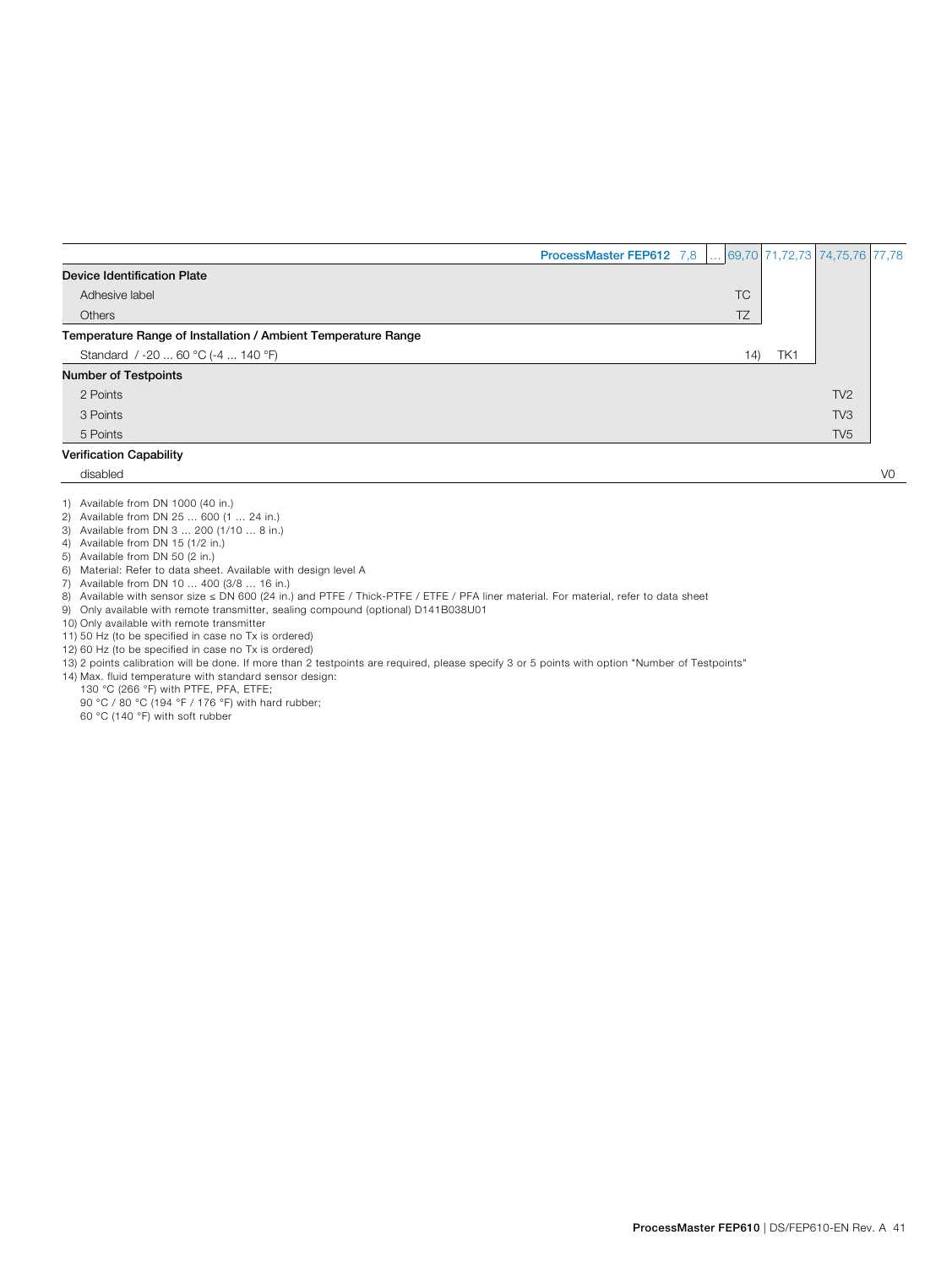#### Remote transmitter FET612

FET612 Electromagnetic Flowmeter, remote transmitter for ProcessMaster FEP610.

| <b>Remote transmitter FET612</b>                               | 7,8            |                | $9,10$ 11,12 | 13 | 14             |                | 15,16 17,18,19 20,21 22,23 24,25 26,27,28 |                |                |           |     |
|----------------------------------------------------------------|----------------|----------------|--------------|----|----------------|----------------|-------------------------------------------|----------------|----------------|-----------|-----|
| <b>Explosion Protection Certification</b>                      |                |                |              |    |                |                |                                           |                |                |           |     |
| Without                                                        | Y <sub>0</sub> |                |              |    |                |                |                                           |                |                |           |     |
| Housing Type / Housing Material / Cable Glands                 |                |                |              |    |                |                |                                           |                |                |           |     |
| Field-mount / Single compartment / Aluminium / 4 x M20 x 1.5   |                | F <sub>1</sub> |              |    |                |                |                                           |                |                |           |     |
| Field-mount / Single compartment / Aluminium / 4 x NPT 1/2 in. |                | F <sub>2</sub> |              |    |                |                |                                           |                |                |           |     |
| Protection Class Transmitter / Protection Class Sensor         |                |                |              |    |                |                |                                           |                |                |           |     |
| Standard / IP 67                                               |                |                | 70           |    |                |                |                                           |                |                |           |     |
| <b>Power Supply</b>                                            |                |                |              |    |                |                |                                           |                |                |           |     |
| 100-240 AC; 24 - 48 DC, 50 Hz                                  |                |                |              | F  |                |                |                                           |                |                |           |     |
| 100-240 AC; 24 - 48 DC, 60 Hz                                  |                |                |              | G  |                |                |                                           |                |                |           |     |
| <b>Display</b>                                                 |                |                |              |    |                |                |                                           |                |                |           |     |
| Without                                                        |                |                |              |    | $\circ$        |                |                                           |                |                |           |     |
| Display with Keypad                                            |                |                |              |    | $\overline{2}$ |                |                                           |                |                |           |     |
| Outputs                                                        |                |                |              |    |                |                |                                           |                |                |           |     |
| Current output (active), 2 Digitial Outputs (passive)          |                |                |              |    |                | A <sub>6</sub> |                                           |                |                |           |     |
| Potable Water and Food & Beverage Approvals                    |                |                |              |    |                |                |                                           |                |                |           |     |
| Without                                                        |                |                |              |    |                |                | <b>CWY</b>                                |                |                |           |     |
| <b>Other Options</b>                                           |                |                |              |    |                |                |                                           |                |                |           |     |
| Without                                                        |                |                |              |    |                |                |                                           | K <sub>0</sub> |                |           |     |
| <b>Documentation Language</b>                                  |                |                |              |    |                |                |                                           |                |                |           |     |
| German                                                         |                |                |              |    |                |                |                                           |                | M1             |           |     |
| English                                                        |                |                |              |    |                |                |                                           |                | M <sub>5</sub> |           |     |
| Language package Western Europe / Scandinavia                  |                |                |              |    |                |                |                                           |                | <b>MW</b>      |           |     |
| Language package Eastern Europe                                |                |                |              |    |                |                |                                           |                | ME             |           |     |
| <b>Device Identification Plate</b>                             |                |                |              |    |                |                |                                           |                |                |           |     |
| Adhesive label                                                 |                |                |              |    |                |                |                                           |                |                | <b>TC</b> |     |
| Others                                                         |                |                |              |    |                |                |                                           |                |                | TZ        |     |
| Temperature Range of Installation / Ambient Temperature Range  |                |                |              |    |                |                |                                           |                |                |           |     |
| Standard / -20  60 °C (-4  140 °F)                             |                |                |              |    |                |                |                                           |                |                |           | TK1 |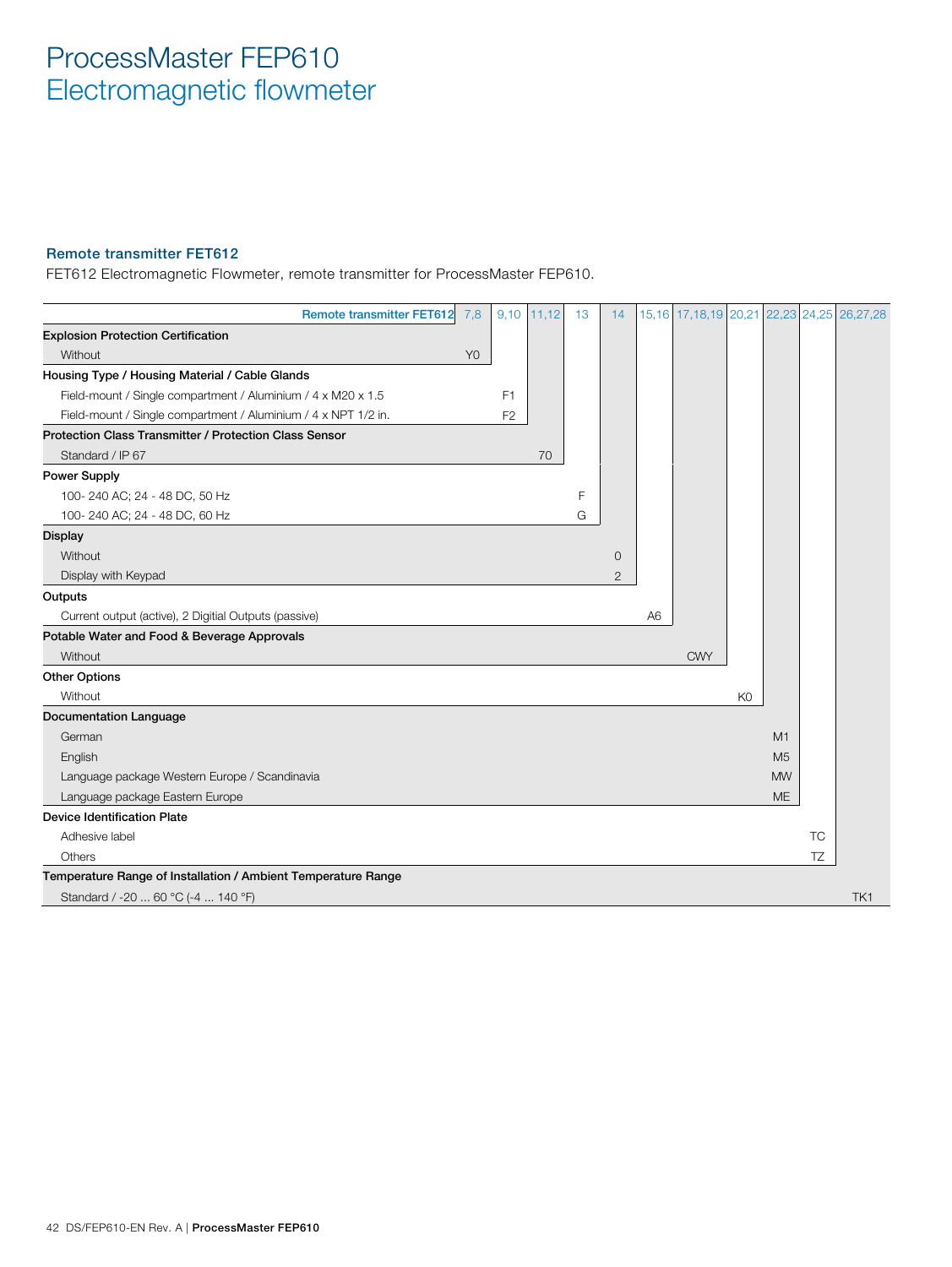#### Accessories

| Description                                                                                           | Order code      |
|-------------------------------------------------------------------------------------------------------|-----------------|
| Infrared service port adapter FZA100                                                                  | <b>FZA100</b>   |
| $\circ$<br>G10788                                                                                     |                 |
| Installation set for NPT 1/2" cable gland. For sealing the cable conduit during outdoor installation. | 3KXF081300L0001 |
| G12058                                                                                                |                 |
| Adapter M20x1.5 to 1/2"NPT                                                                            | D365B269U01     |
| G12059                                                                                                |                 |
| Signal cable                                                                                          | D173D031U01     |

Trademarks

™ Hastelloy C is a trademark of Haynes International